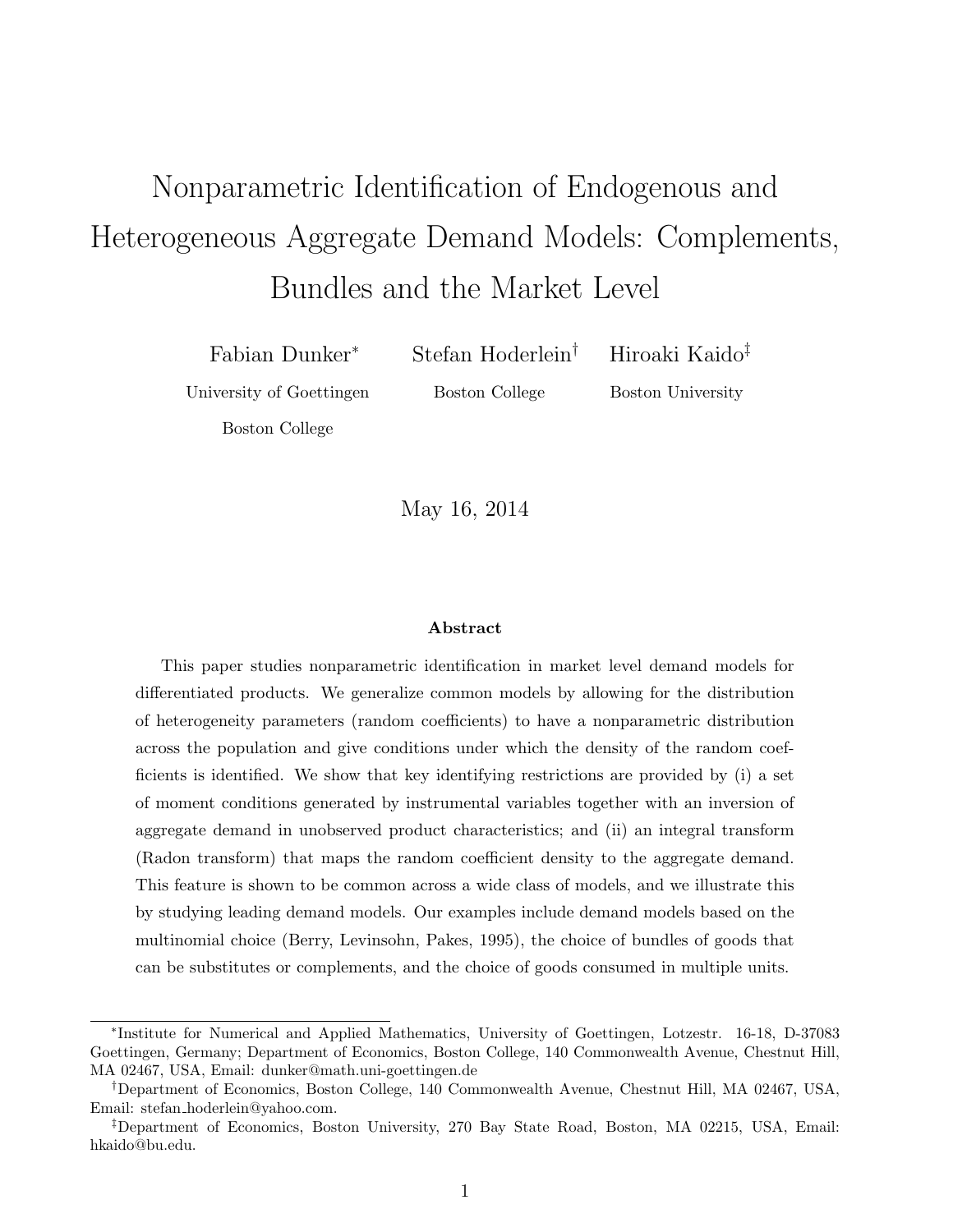## 1 Introduction

Modeling consumer demand for products that are bought in single or discrete units has a long and colorful history in applied Economics, dating back to at least the foundational work of McFadden (1974, 1981). While allowing for heterogeneity, much of the earlier work on this topic, however, was not able to deal with the fact that in particular the own price is endogenous. In a seminal paper that provides the foundation for much of contemporaneous work on discrete choice consumer demand, Berry, Levinsohn and Pakes (1994, BLP) have proposed a solution to the endogeneity problem. Indeed, this work is so appealing that it is not just applied in discrete choice demand and empirical IO, but also increasingly in many adjacent fields, such as health and urban economics, education and many others. From a methodological perspective, this line of work is quite different from traditional multivariate choice, as it uses data on the aggregate level and integrates out individual characteristics<sup>1</sup> to obtain a system of nonseparable equations. This system is then inverted for unobservables for which in turn a moment condition is then supposed to hold.

Descending in parts from the parametric work of McFadden (1974, 1981), BLP share many of its features, in particular (parametric) distributional assumptions, but also a linear random coefficients (RCs) structure for the latent utility. Not surprisingly, there is increasing interest in the properties of the model, in particular which features of the model are nonparametrically point identified, and how the structural assumptions affect identification of the parameters of interest. Why is the answer to these questions important? Because an empricist working with this model wants to understand whether the results she obtained are a consequence of the specific parametric assumptions she invoked, or whether they are at least qualitatively robust. In addition, nonparametric identification provides some guidance on essential model structure and on data requirements, in particular about instruments. Finally, understanding the basic structure of the model makes it easier to understand how the model can be extended. Extensions of the BLP framework that are desirable are in particular to allow for consumption of bundles and multiple units of a product without modeling every choice as a new separate alternative.

We are not the first to ask the nonparametric identification question for market demand models. In a series of elegant papers, Berry and Haile (2011, 2013, BH henceforth) provide important answers to many of the identification questions. In particular, they establish conditions under which the "Berry inversion", a core building block of the BLP model named after Berry (1994), which allows to solve for unobserved product characteristics, as well as the distribution of a heterogeneous utility index are nonparametrically identified.

Our work complements this line of work in that we follow more closely the original BLP

<sup>&</sup>lt;sup>1</sup>There are extensions of the BLP framework that allow for the use of Microdata, see Berry, Levinsohn and Pakes (2004, MicroBLP). In this paper, we focus on the aggregate demand version of BLP, and leave an analogous work to MicroBLP for future research.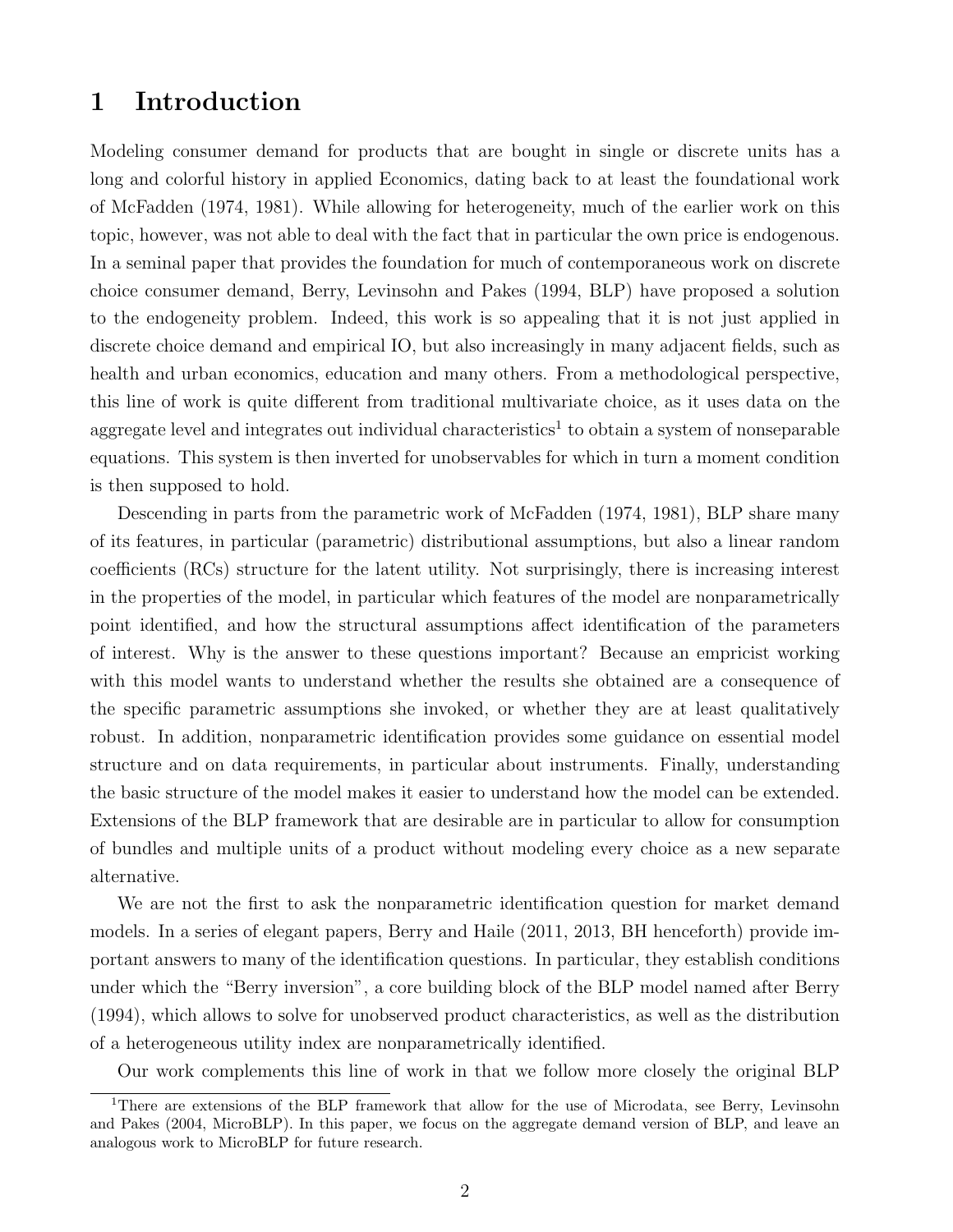specification and assume in addition that the utility index has a linear random coefficients (RCs) structure. More specifically, we show how to nonparametrically identify the distribution of random coefficients in this framework. This result does not just close the remaining gap in the proof of nonparametric identification of the original BLP model, but is also important for applications because the distribution of random coefficients allows to characterize the distribution of the changes in welfare due to a change in regressors, in particular the own price (to borrow an analogy from the treatment effect literature, if we think of a price as a treatment, BH recover the treatment effect on the distribution, while we recover the distribution of treatment effects). The arguments in establishing nonparametric identification of these changes are constructive and permit the construction of sample counterparts estimators, using theory in Hoderlein, Klemelä and Mammen (2010). From this theory it is well known that these estimators reveal that the random coefficients density is only weakly identified, suggesting that numerical instabilities and problems frequently reported and discussed in the BLP literature, e.g., Dube, Fox and Su (2013), are caused or aggravated by this feature of the model.

The second contribution in this paper is that we use the insights obtained from the identification results to extend the market demand framework to cover bundle choice (i.e., consume complementary goods together), as well as consumption of multiple units. To fix ideas, suppose there were two goods, say good A and B. First, we allow for the joint consumption of goods A and B, and second, we allow for the consumption of several units of either A and/or B, without labeling it a separate alternative. There are three conclusions we draw from this contribution: first, depending on the type of model, the data requirements vary. In particular, to identify all structural parts of the model, in, say, the model on bundle choice, market shares are not the correct dependent variable any more. Second, depending on the object of interest, the data requirements and assumptions may vary depending on whether we want to just recover demand elasticities, or the entire distribution of random coefficients. Third, the parsimonious features of the structural model result in significant overidentification of the model, which opens up the way for specification testing, and efficient estimation. As in the classical BLP setup, in all setups we may use the identification argument to propose a nonparametric sample counterpart estimators, but we also use the insights obtained to propose a parametric estimator for models where there had not been an estimator before.

Related literature: as discussed above, this paper is closely related to both the original BLP line of work (Berry, Levinsohn and Pakes (1994, 2004)), as well as to the recent identification analysis of Berry and Haile (2011, 2013). Because of its generality, our approach also provides identification analysis for the "pure characteristics" model of Berry and Pakes (2007), see also Ackerberg, Benkard, Berry and Pakes (2007) for an overview. Other important work in this literature that is completely or partially covered by the identification results in this paper include Petrin (2002) and Nevo (2001). Moreover, we note that BLP continues a line of work that emanates from a broader literature which in turn was pioneered by McFadden (1974,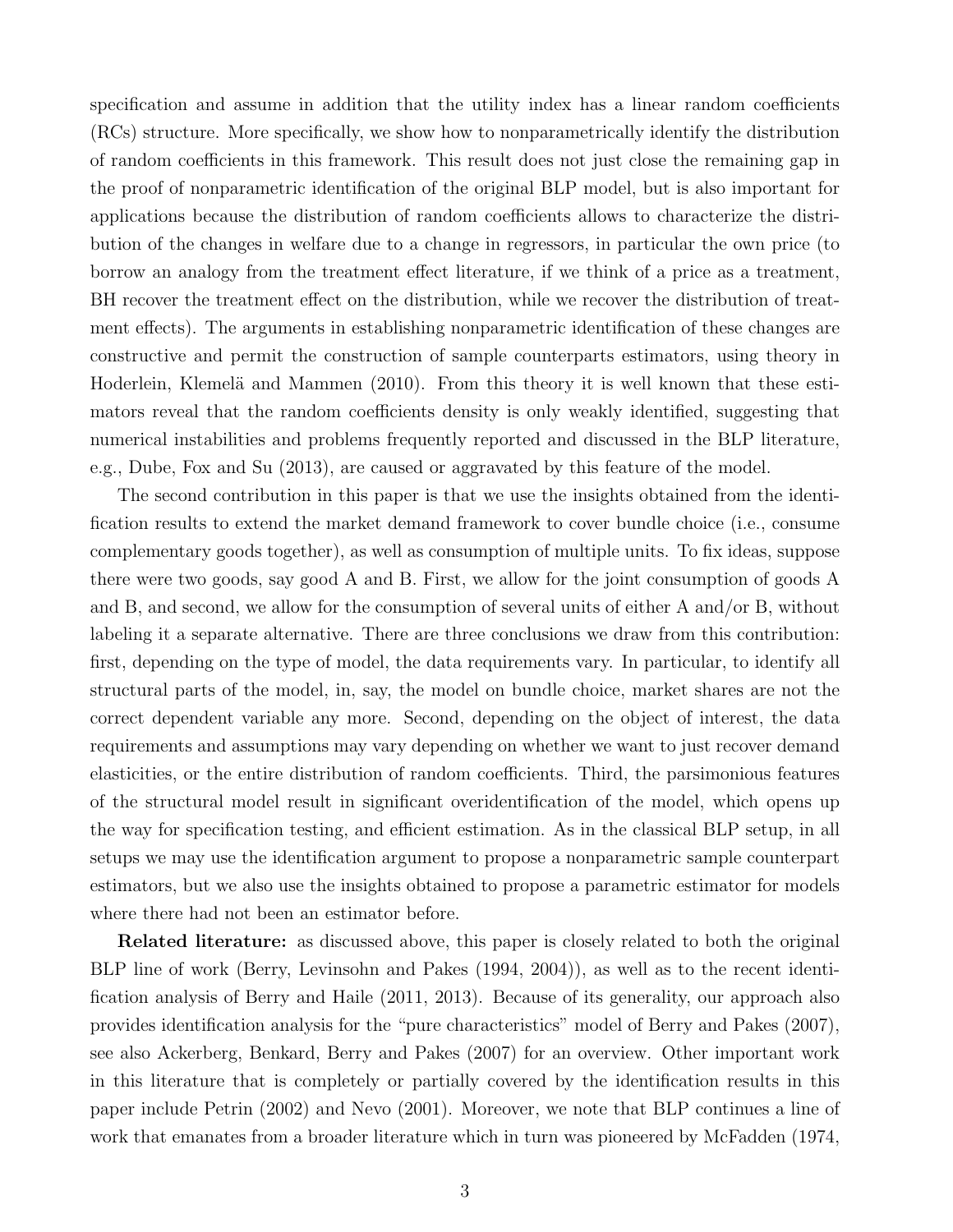1981); some of our identification results extend therefore beyond the specific market demand model at hand.

In addition to this line of work, we also share some commonalities with the work on bundle choice in IO, most notably Gentzkow (2007), and Fox and Lazzati (2013). For some of the examples discussed in this paper, we use Gale-Nikaido inversion results, which are related to arguments in Berry, Gandhi and Haile (2013). Because of the GMM type endogeneity, our approach also relates to nonparametric IV, in particular to Newey and Powell (2003), Andrews (2011), and Dunker, Florens, Hohage, Johannes, and Mammen (2014). Finally, our arguments are related to the literature on random coefficients in discrete choice model, see Ichimura and Thompson (1995), Gautier and Kitamura (2013), Dunker, Hoderlein and Kaido (2013), Fox and Gandhi (2012), and Matzkin (2012). Since we use the Radon transform introduced by Hoderlein, Klemelä and Mammen (2010, HKM) into Econometrics, possibly in conjunction with tensor products as in Dunker, Hoderlein and Kaido  $(2013)$ , this work is particularly close to the literature that uses the Radon transform, in particular HKM and Gautier and Hoderlein (2013).

Structure of the paper: We introduce the model in the next section, including all definitions and assumptions in the various setups. We then provide general identification results which we specify to the individual models. Because of the difference in requirements, this section is divided into identifying demand elasticities and identifying the entire distribution of random coefficients. Moreover, we discuss each result for each of the specifications we consider. Finally, an outlook concludes.

# 2 Nonparametric Identification

## 2.1 Set up

We begin with a setting where a consumer faces  $J$  products and an outside good which is labeled good 0. Throughout, we index products by j and markets by t. We use upper-case letters, e.g.  $X_{it}$ , for random variables (or vectors) that vary across markets and lower-case letters, e.g.  $x_j$ , for particular values the random variables (vectors) can take. In addition, we use letters without a subscript for products e.g.  $X_t$  to represent vectors e.g.  $(X_{1t}, \dots, X_{Jt})$ . For each individual in market  $t$ , the (indirect) utility from consuming good  $j$  depends on its (log) price  $P_{jt}$ , a vector of observable characteristics  $X_{jt} \in \mathbb{R}^k$ , and an unobservable scalar characteristic  $\Xi_{jt} \in \mathbb{R}$ . Following Berry, Levinsohn and Pakes (1995), we model the utility from consuming good j using the linear random coefficient specification:

$$
U_{jt}^{*} \equiv X_{jt}'\beta_j + \alpha_j P_{jt} + \Xi_{jt}, \ j = 1, \cdots, J \tag{2.1}
$$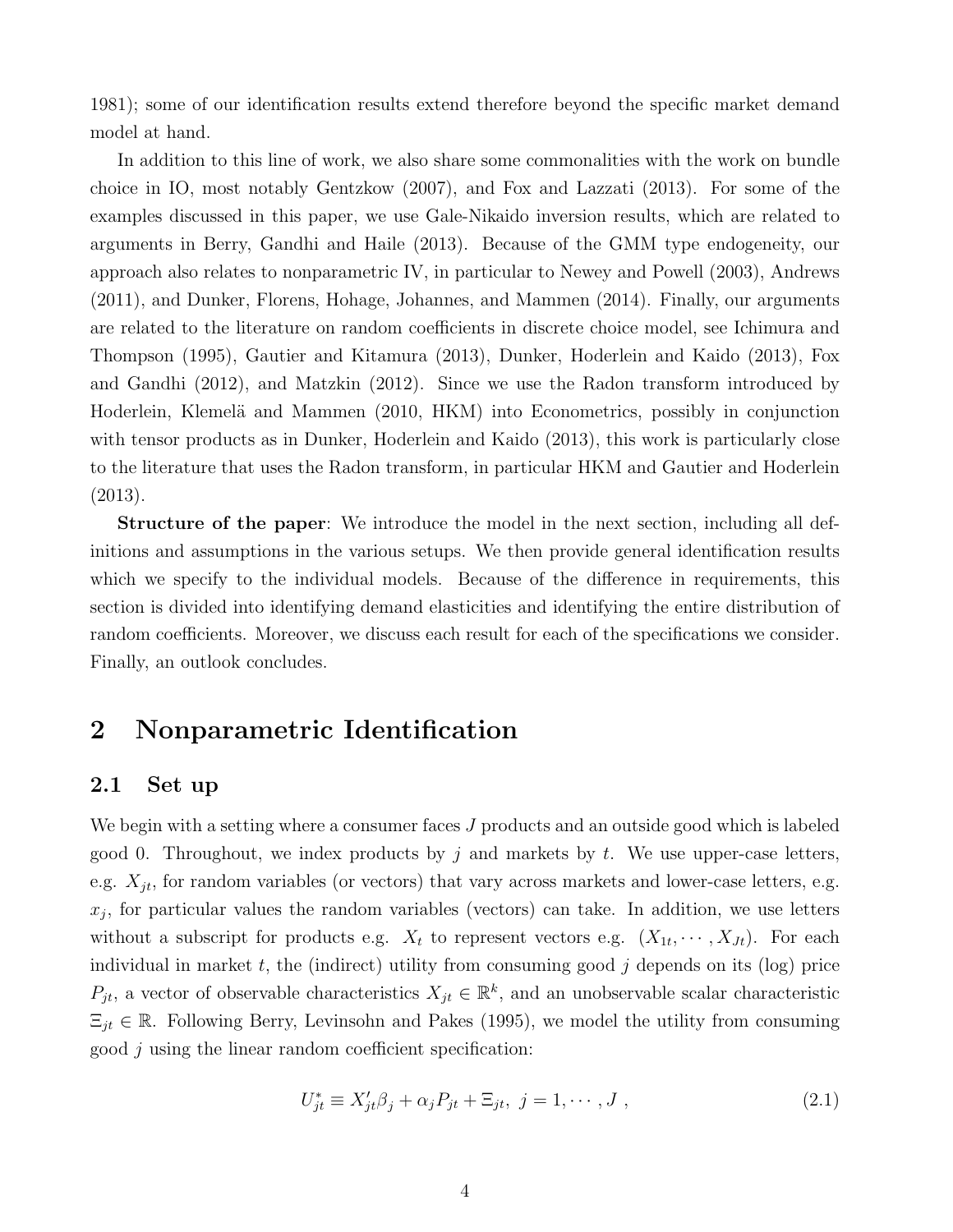where  $(\alpha_j, \beta_j) \in \mathbb{R}^{k+1}$  is a vector of random coefficients, which varies across individuals. For notational simplicity, we do not add subscripts for individuals to the random coefficients, but the assumption that  $(\alpha_j, \beta_j)$  (and hence the utility) may vary across individuals should be implicitly understood. Throughout, we assume that  $X_{jt}$  is exogenous, while  $P_{jt}$  can be correlated with the unobserved product characteristic  $\Xi_{jt}$  in an arbitrary way. Without loss of generality, we normalize the utility from the outside good to 0. This mirrors the setup considered in BH (2013).

Note that in order to reduce notational complexity we suppress an individual specific index (usually,  $i$ ). This is justified as we mainly talk about identification, and we would think of a large sample of individuals as *iid* copies of this population model. The drawback of such an approach is that we have to be very explicit about which variables vary across individuals or markets. The random coefficients for instance vary across individuals in any given market (or, rather, have a distribution in any given market in the population), while the product characteristics vary solely across markets. We can in principle allow for all random parameters  $(\alpha, \beta)$  to be individual, alternative and market specific as long as their distribution does not vary across markets (this includes the commonly employed additive "logit error", typically denoted  $\epsilon_{ijt}$  in the sample, which is *iid* across  $i, j$  and  $t$ ). We can allow for the coefficients to be alternative  $j$ specific, and will indeed do so below. However, parts of the analysis will subsequently change, and we start out with the more common case where the coefficients are the same across  $j$ .

Having specified the model on individual level, the outcomes of individual decisions are then aggregated in every market. The econometrician observes exactly these market level outcomes  $S_{l,t}$ , where l belongs to some index set denoted by L. Below, we give the three main settings we consider. Throughout the following examples, the random coefficient vector is denoted by  $\theta \in \mathbb{R}^{d_{\theta}}$  and is assumed to have a joint probability density function  $f_{\theta}$  with respect to Lebesgue measure, i.e., be continuously distributed.

Example 1 (BLP). Each individual chooses the product that maximizes her utility. Hence, product  $j$  is chosen if

$$
U_{jt}^* > U_{it}^*, \quad \forall i \neq j \tag{2.2}
$$

The demand for good j in market t is obtained by aggregating the individual demand with respect to the distribution of individual preferences. For example, if  $(\alpha_j, \beta_j) = (\alpha, \beta)$  for all j, a.s., the aggregate demand is given by

$$
\varphi_j(X_t, P_t, \Xi_t) = \int 1\{X'_{jt}b + aP_{jt} > -\Xi_{jt}\} 1\{(X_{jt} - X_{1t})'b + a(P_{jt} - P_{1t}) > -(\Xi_{jt} - \Xi_{1t})\}
$$

$$
\cdots 1\{(X_{jt} - X_{Jt})'b + a(P_{jt} - P_{Jt}) > -(\Xi_{jt} - \Xi_{Jt})\} f_{\theta}(b, a)d\theta , \quad (2.3)
$$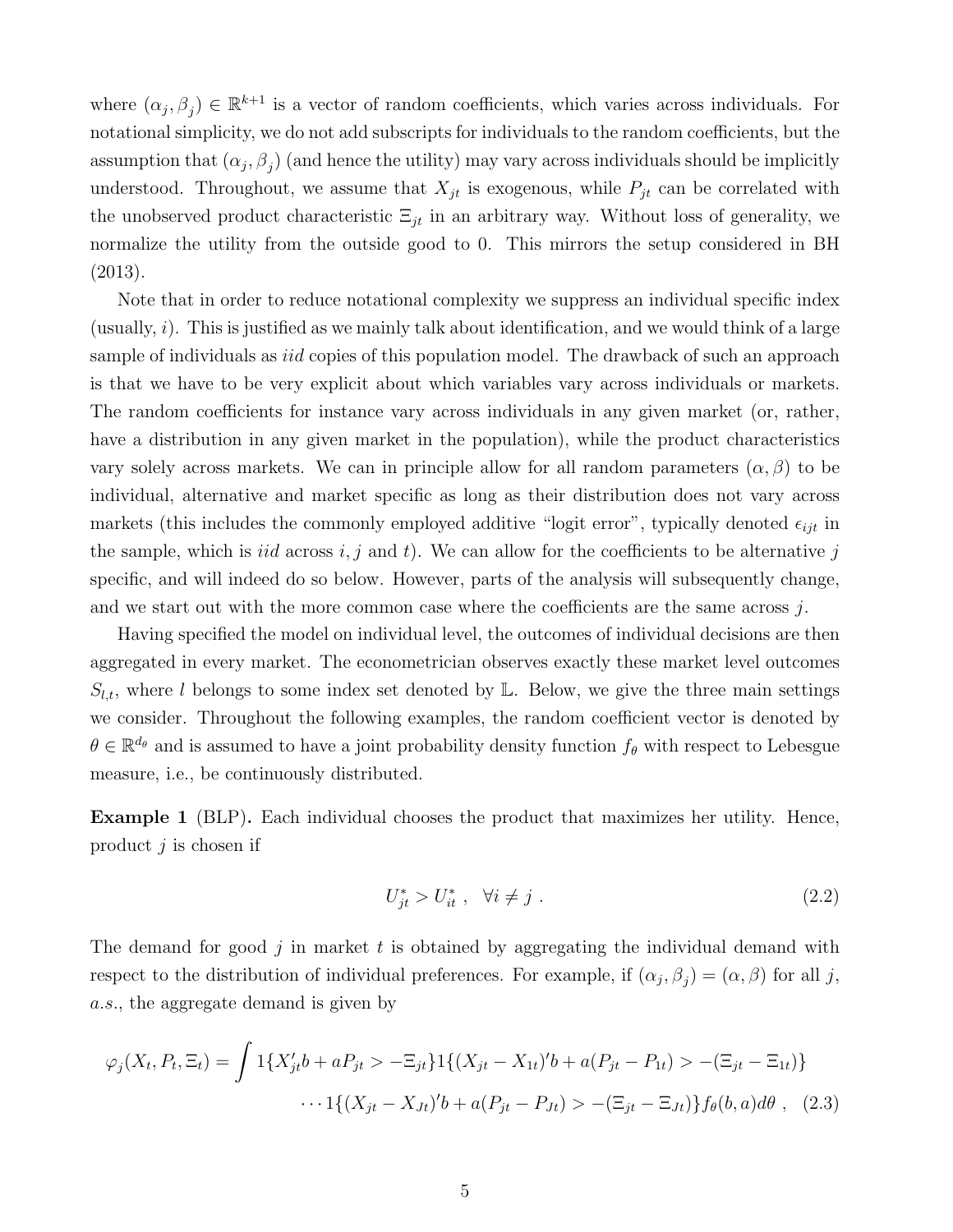for  $j = 1, \dots, J$ , while the aggregate demand for good 0 is given by

$$
\varphi_0(X_t, P_t, \Xi_t) = \int 1\{X'_{1t}b + aP_{1t} < -\Xi_{1t}\} \cdots 1\{X'_{Jt}b + aP_{Jt} < -\Xi_{Jt}\} f_\theta(b, a)d\theta. \tag{2.4}
$$

The researcher then observes the market shares of products  $S_{lt} = \varphi_l(X_t, P_t, \Xi_t)$ ,  $l \in \mathbb{L}$ , where  $\mathbb{L} = \{0, 1, \cdots, J\}.$ 

**Example 2** (Bundles). Each individual faces  $J = 2$  products and decides whether or not to consume a single unit of each of the products. There are therefore four possible combinations  $(Y_1, Y_2)$  of consumption units, which we call bundles. In addition to the utility from consuming each good as in (2.1), the individuals gain additional utility (or disutility)  $\Delta$  if the two goods are consumed simultaneously. Here,  $\Delta$  is also allowed to vary across individuals. The utility  $U^*_{(Y_1,Y_2),t}$  from each bundle is therefore specified as follows:

$$
U_{(0,0),t}^{*} = 0, \quad U_{(1,0),t}^{*} = X_{1t}'\beta_{1} + \alpha_{1}P_{1t} + \Xi_{1t}
$$
\n
$$
U_{(0,1),t}^{*} = X_{2t}'\beta_{2} + \alpha_{2}P_{2t} + \Xi_{2t}, \quad U_{(1,1),t}^{*} = X_{1t}'\beta_{1} + X_{2t}'\beta_{2} + \alpha_{1}P_{1t} + \alpha_{2}P_{2t} + \Delta + \Xi_{1t} + \Xi_{2t} \tag{2.6}
$$

Each individual chooses a bundle that maximizes her utility. Hence, bundle  $(y_1, y_2)$  is chosen when  $U^*_{(y_1, y_2), t} > U^*_{(y'_1, y'_2), t}$  for all  $(y'_1, y'_2) \neq (y_1, y_2)$ . For example, assuming  $(\beta_j, \alpha_j) = (\beta, \alpha)$  for all  $j$ , bundle  $(1, 0)$  is chosen if

$$
X'_{1t}\beta + \alpha P_{1t} + \Xi_{1t} > 0, \text{ and } X'_{1t}\beta + \alpha P_{1t} + \Xi_{1t} > X'_{2t}\beta + \alpha P_{2t} + \Xi_{2t}, \text{ and}
$$

$$
X'_{1t}\beta + \alpha P_{1t} + \xi_{1t} > X'_{1t}\beta + \alpha P_{1t} + \Xi_{1t} + X'_{2t}\beta + \alpha P_{2t} + \Xi_{2t} + \Delta. \quad (2.7)
$$

Suppose the random coefficients  $\theta = (\beta', \alpha, \Delta)$  have a joint density  $f_{\theta}$ . The aggregate structural demand for  $(1,0)$  can then be obtained by integrating over the set of individuals satisfying  $(2.7)$ with respect to the distribution of the random coefficients:

$$
\varphi_{(1,0)}(X_t, P_t, \Xi_t) = \int 1\{X'_{1t}b + aP_{1t} > -\Xi_{1t}\} 1\{(X_{1t} - X_{2t})'b + a(P_{1t} - P_{2t}) > \Xi_{2t} - \Xi_{1t}\}
$$

$$
\times 1\{X'_{2t}b + aP_{2t} + \Delta < -\Xi_{2t}\} f_\theta(b, a, \Delta)d\theta. \tag{2.8}
$$

The aggregate demand on other bundles can be obtained similarly. The econometrician then observes a vector of aggregate demand on the bundles:  $S_{l,t} = \varphi_l(X_t, P_t, \Xi_t), l \in \mathbb{L}$  where  $\mathbb{L} \equiv \{(0,0), (1,0), (0,1), (1, 1)\}.$ 

**Example 3** (Multiple Units of Consumption). Each individual faces  $J = 2$  products, but she may consume multiple units of each product. For simplicity, we consider the simplest setup where  $Y_1 \in \{0, 1, 2\}$  and  $Y_2 \in \{0, 1\}$ . The utility from consuming  $y_1$  units of product 1 and  $y_2$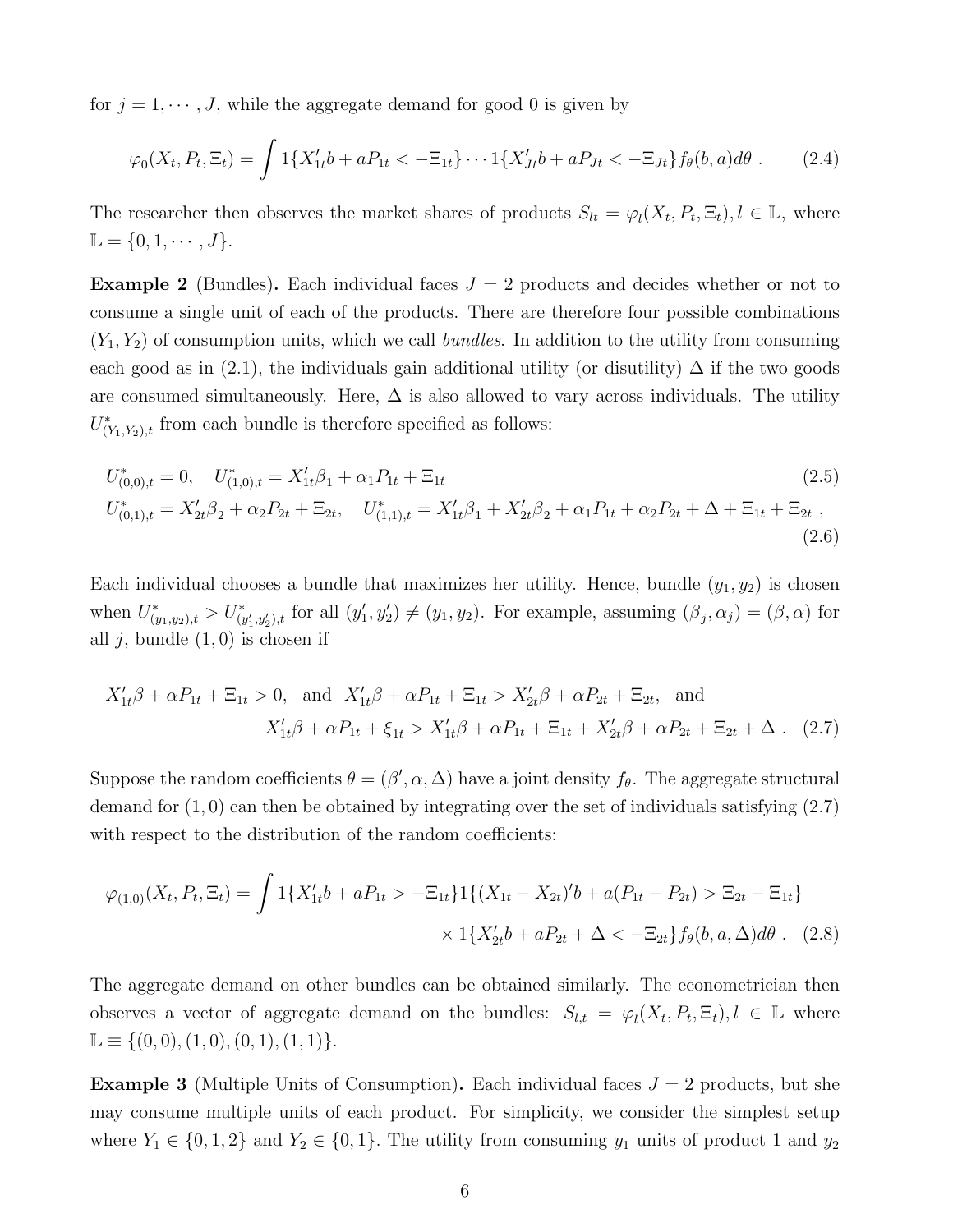units of product 2 is specified as follows:

$$
U^*_{(y_1,y_2),t} = y_1 U^*_{1t} + y_2 U^*_{2t} + \Delta_{(y_1,y_2)},
$$

where  $\Delta_{(y_1,y_2)}$  is the additional utility (or disutility) from consuming the particular bundle  $(y_1, y_2)$ . This specification allows, e.g., for decreasing marginal utility (with the number of units), as well as interaction effects. We assume that  $\Delta_{(1,0)} = \Delta_{(0,1)} = 0$  as  $U_{1t}^*$  and  $U_{2t}^*$  give the utility from consuming a single unit of each of the two goods. Throughout this example, we assume that  $U^*_{(y_1,y_2),t}$  is concave in  $(y_1, y_2)$ . Then, a bundle is chosen if its utility exceeds those of the neighboring alternatives. For example, assuming  $(\beta_j, \alpha_j) = (\beta, \alpha)$  for all j, bundle  $(2, 0)$ is chosen if it is preferred to bundles  $(1,0)$ ,  $(1,1)$  and  $(2,1)$ . That is,

$$
2(X'_{1t}\beta + \alpha P_{1t} + \Xi_{1t}) + \Delta_{(2,0)} > X'_{1t}\beta + \alpha P_{1t} + \Xi_{1t} ,
$$
  
\n
$$
2(X'_{1t}\beta + \alpha P_{1t} + \Xi_{1t}) + \Delta_{(2,0)} > X'_{1t}\beta + \alpha P_{1t} + \Xi_{1t} + X'_{2t}\beta + \alpha P_{2t} + \Xi_{2t} + \Delta_{(1,1)}
$$
  
\nand 
$$
2(X'_{1t}\beta + \alpha P_{1t} + \Xi_{1t}) + \Delta_{(2,0)} > 2(X'_{1t}\beta + \alpha P_{1t} + \Xi_{1t}) + X'_{2t}\beta + \alpha P_{2t} + \Xi_{2t} + \Delta_{(2,1)}.
$$
  
\n(2.9)

The aggregate structural demand can be obtained as

$$
\varphi_{(2,0)}(X_t, P_t, \Xi_t) = \int 1\{X'_{1t}b + aP_{1t} + \Delta_{(2,0)} > -\Xi_{1t}\}
$$
  
 
$$
\times 1\{(X_{1t} - X_{2t})'b + a(P_{1t} - P_{2t}) + \Delta_{(2,0)} - \Delta_{(1,1)} > -\Xi_{1t} + \Xi_{2t}\}
$$
  
 
$$
\times 1\{X'_{2t}b + aP_{2t} + \Delta_{(2,1)} - \Delta_{(2,0)} < -\Xi_{2t}\}f_{\theta}(b, a)d\theta. \quad (2.10)
$$

The observed aggregate demand on the bundles are similarly defined for  $S_{l,t} = \varphi_l(X_t, P_t, \Xi_t)$ ,  $l \in$ L where  $\mathbb{L} \equiv \{(0,0), (1,0), (0,1), (1,1), (2,0), (2,1)\}.$ 

In Examples 2 and 3, we assume that the econometrician observes the aggregate demand for all the respective bundles. We emphasize this point as it changes the data requirement, and an interesting open question arises about what happens if these requirements are not met. Example of data sets that would satisfy these requirements are when 1 individual observations are collected through direct survey or scanner data on individual consumption (in every market), 2. aggregate variables (market shares) are collected, but augmented with a survey that asks individuals whether they consume each good separately or as a bundle. 3. Finally, another possible data source are producer's direct record of sales of bundles, provided each bundles are recorded separately (e.g., when they are sold through promotional activities). When discussing examples 2 and 3, we henceforth tacitly assume to have access to such data in principle.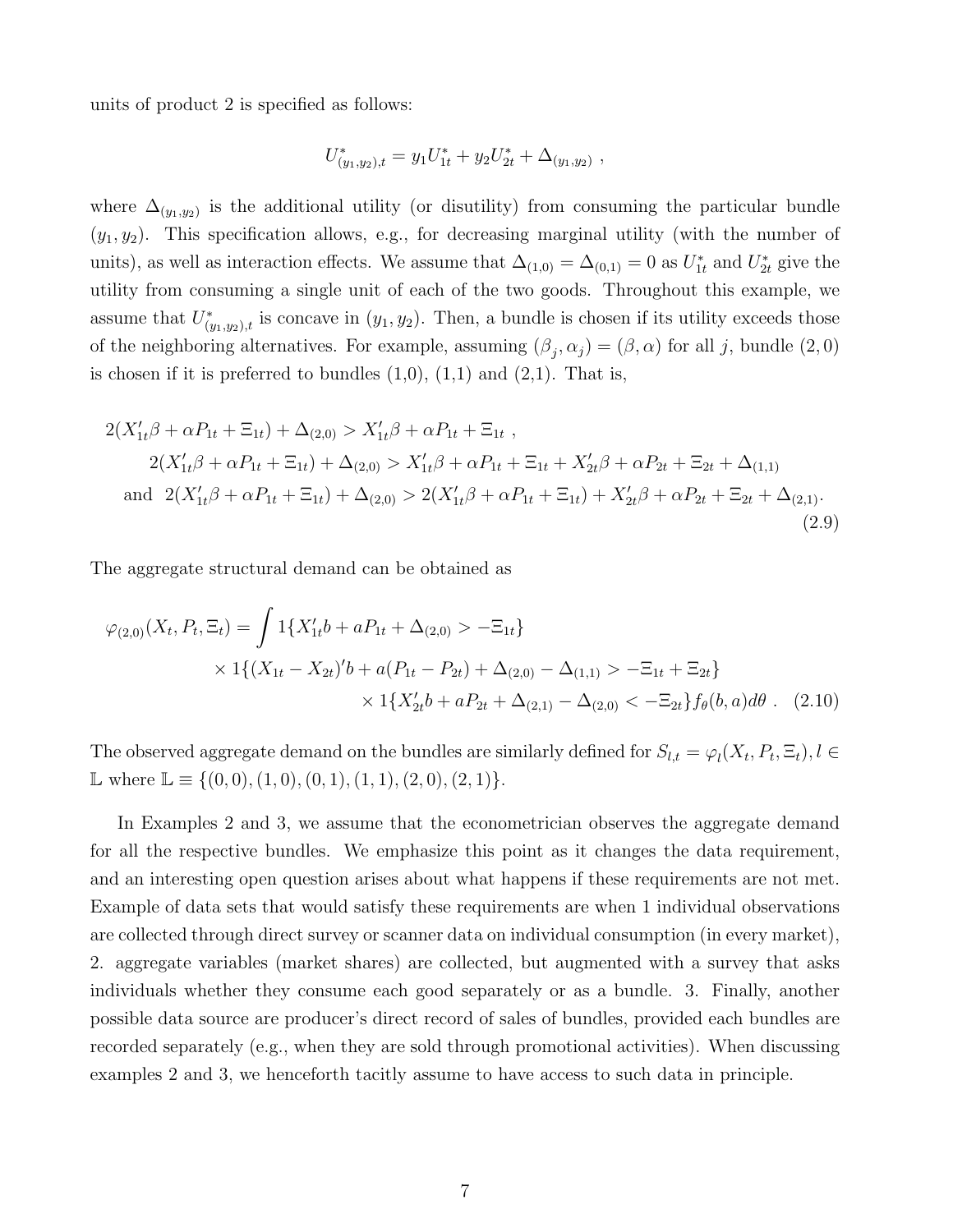#### 2.2 Inversion and Identification of Structural Demand

The first step toward identification of  $f_{\theta}$  is to use a set of moment conditions generated by instrumental variables to identify the aggregate demand function  $\varphi$ . Following BH (2013), we partition the covariates as  $X_{jt} = (X_{jt}^{(1)}, X_{jt}^{(2)}) \in \mathbb{R} \times \mathbb{R}^{k_2}$ , where  $k_2 = k - 1$  and make the following assumption.

**Assumption 2.1.** (i) The coefficient  $\beta_i^{(1)}$  $j_j^{(1)}$  on  $X_{jt}^{(1)}$  is non-random for all j and is normalized to 1; (ii)  $(\beta_j, \alpha_j) = (\beta, \alpha)$  for all j, a.s.

Assumption 2.1 (i) requires that at least one coefficient on the covariates is non-random. Since we may freely choose the scale of utility, we normalize the utility by setting  $\beta_j^{(1)} = 1$ for all j. Assumption 2.1 (ii) requires that the random coefficients  $(\beta_j, \alpha_j)$  are common across alternatives. Requiring that the coefficients on  $X_{jt}$  is common is standard in the literature. Assumption 2.1 (ii), however, excludes an alternative specific additive error. Hence, this setting falls in the scope of the pure characteristic model studied in Berry and Pakes (2007). It is possible to relax this assumption. We will discuss this extension in Section 3.1. Under Assumption 2.1, the utility for product j can be written as  $U_{jt}^* = X_{jt}^{(2)}$  $j_t^{(2)}(t^2) + \alpha P_{jt} + D_{jt}$ , where  $D_{jt} \equiv X_{jt}^{(1)} + \Xi_{jt}$  is the part of the utility that is common across individuals. Assumption 2.1 (i) is arguably strong but will provide a way to obtain valid instruments required to identify the structural demand (see BH, 2013, Section 7 for details). Under this assumption,  $U_{jt}^*$  is strictly increasing in  $D_{jt}$  but unaffected by  $D_{it}$  for all  $i \neq j$ . In Example 1, together with a mild regularity condition, this is sufficient for inverting the demand system to obtain  $\Xi_t$  as a function of the market shares  $S_t$ , price  $P_t$ , and exogenous covariates  $X_t$  (Berry, Gandhi, and Haile, 2013). In Examples 2 and 3, one may also obtain  $\Xi_t$  as a function of  $(S_t, P_t, X_t)$  in a similar manner. Since we observe aggregate demand for more than two distinct bundles and have two unknowns  $(\Xi_{1t}, \Xi_{2t})$ , we may use a subsystem of the demand equations to obtain an inversion. We therefore make the following high-level assumption. For this, we redefine the aggregate demand as a function of  $(X_t^{(2)}$  $t_t^{(2)}, P_t, D_t$ ) instead of  $(X_t, P_t, \Xi_t)$  by  $\phi(X_t^{(2)})$  $t^{(2)}, P_t, D_t) \equiv \varphi(X_t, P_t, \Xi_t),$ where  $X_t = (X_t^{(1)}$  $(t_1^{(1)}, X_t^{(2)})$  and  $D_t = \Xi_t + X_t^{(1)}$  $\frac{1}{t}$ .

**Assumption 2.2.** For some subset  $\mathbb{L}$  of  $\mathbb{L}$  whose cardinality is J, there exists a unique function  $\psi$  :  $\mathbb{R}^{Jk_2} \times \mathbb{R}^J \times \mathbb{R}^J \to \mathbb{R}^J$  such that  $D_{jt} = \psi_j(X_t^{(2)})$  $t^{(2)}, P_t, \tilde{S}_t$  for  $j = 1, \cdots, J$ , where  $\tilde{S}_t$  is a subvector of  $S_t$ , which stacks the components of  $S_t$  whose indices belong to  $\tilde{\mathbb{L}}$ .

Under Assumption 2.2, we may write

$$
\Xi_{jt} = \psi_j(X_t^{(2)}, P_t, \tilde{S}_t) - X_{jt}^{(1)}.
$$
\n(2.11)

This can be used to generate moment conditions in order to identify the aggregate demand function.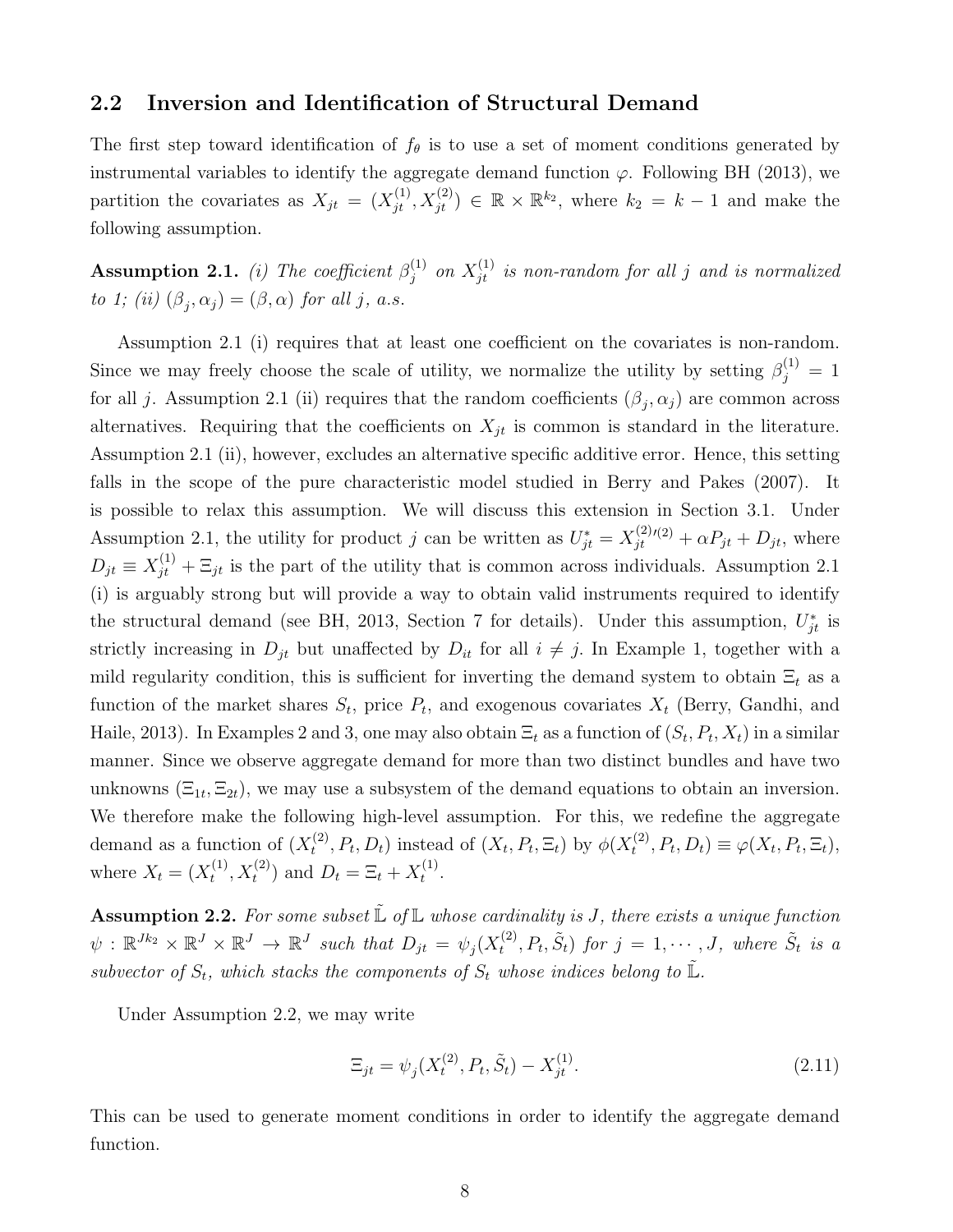**Example 1** (BLP, continued). Let  $\mathbb{L} = \{1, \dots, J\}$ . In this setting, the inversion discussed above is the standard Berry inversion of demand. A key condition for the inversion is that the products are connected substitutes (Berry, Gandhi, and Haile (2013)). The linear random coefficient specification as in (2.1) is known to satisfy this condition. Then, Assumption 2.2 follows.

While the connected substitutes assumption of Berry, Gandhi, and Haile (2013) ensures the invertibility of the demand in the standard BLP setting, if we are to consider extended settings, we have to add structure to ensure invertibility. In the following two examples we therefore assume that the following condition is met.

**Condition 2.1.** The random coefficient density  $f_{\theta}$  is continuously differentiable.  $(\beta^{(2)}, \alpha)$  and D have full support in  $\mathbb{R}^{k_2+1}$  and  $\mathbb{R}^2$  respectively.

**Example 2** (Bundles, continued). Let  $\tilde{\mathbb{L}} = \{(1,0), (1,1)\}$ . From (2.8), it is straightforward to show that  $\varphi_{(1,0)}$  is increasing in  $D_1$  but is decreasing in  $D_2$ , while  $\varphi_{(1,1)}$  is increasing both in  $D_1$ and  $D_2$ . Hence, the Jacobian matrix is non-degenerate. Together with a mild support condition on  $(D_1, D_2)$ , this allows to invert the demand (sub)system and write  $\Xi_j = \psi_j(X_t^{(2)}$  $F_t^{(2)}, P_t, \tilde{S}_t$ ) –  $X_{jt}^{(1)},$ where  $\tilde{S}_t = (S_{(1,0),t}, S_{(1,1),t})$ . One may alternatively choose  $\tilde{\mathbb{L}} = \{(0,0), (0,1)\}$ , and the argument is similar. This inversion is valid even if the two goods are complements. This is because the inversion uses the response of the aggregate demand on bundles (e.g.  $\phi_{(1,0)}$  and  $\phi_{(1,1)}$ ) with respect to  $(D_1, D_2)$  but does not rely on how the aggregate share of each good (e.g. demand on good 1:  $\sigma_1 = \phi_{(1,0)} + \phi_{(1,1)}$  responds to  $P_t$ .

**Example 3** (Multiple units, continued). Let  $\mathbb{L} = \{(2,0), (2,1)\}$ . From  $(2.9), \varphi_{(2,0)}$  is increasing in  $D_1$  but is decreasing in  $D_2$ . Similarly,  $\varphi_{(2,1)}$  is increasing in both  $D_1$  and  $D_2$ . The rest of the argument is similar to Example 2. One may alternatively take  $\mathbb{L} = \{(0,0), (0,1)\}\$  and use the same line of argument. Note, however, that (1,0) or (1,1) cannot be included in  $\mathbb{L}$  as  $\phi_{(1,0)}$ and  $\phi_{(1,1)}$  are not monotonic in one of  $(D_1, D_2)$ . This is because increasing  $D_1$  while fixing  $D_2$ , for example, makes good 1 more attractive and creates both an inflow of individuals who move from  $(0,0)$  to  $(1,0)$  and an outflow of individuals who move from  $(1,0)$  to  $(2,0)$ . Hence, the demand for (1,0) does not necessarily change monotonically.

The inverted system in (2.11), together with the following assumption, yields a set of moment conditions the researcher can use to identify the structural demand.

**Assumption 2.3.** There is a vector of instrumental variables  $Z_t \in \mathbb{R}^{d_Z}$  such that (i)  $E[\Xi_{jt}|Z_t, X_t] =$  $0, a.s.; (ii)$  for any  $B: \mathbb{R}^{Jk_2} \times \mathbb{R}^J \times \mathbb{R}^J \to \mathbb{R}$  with  $E[|B(X_t^{(2)})|]$  $[t_t^{(2)}, P_t, \tilde{S}_t)$ ||  $< \infty$ , it holds that

$$
E[B(X_t^{(2)}, P_t, \tilde{S}_t)|Z_t, X_t] = 0 \Longrightarrow B(X_t^{(2)}, P_t, \tilde{S}_t) = 0, \ a.s.
$$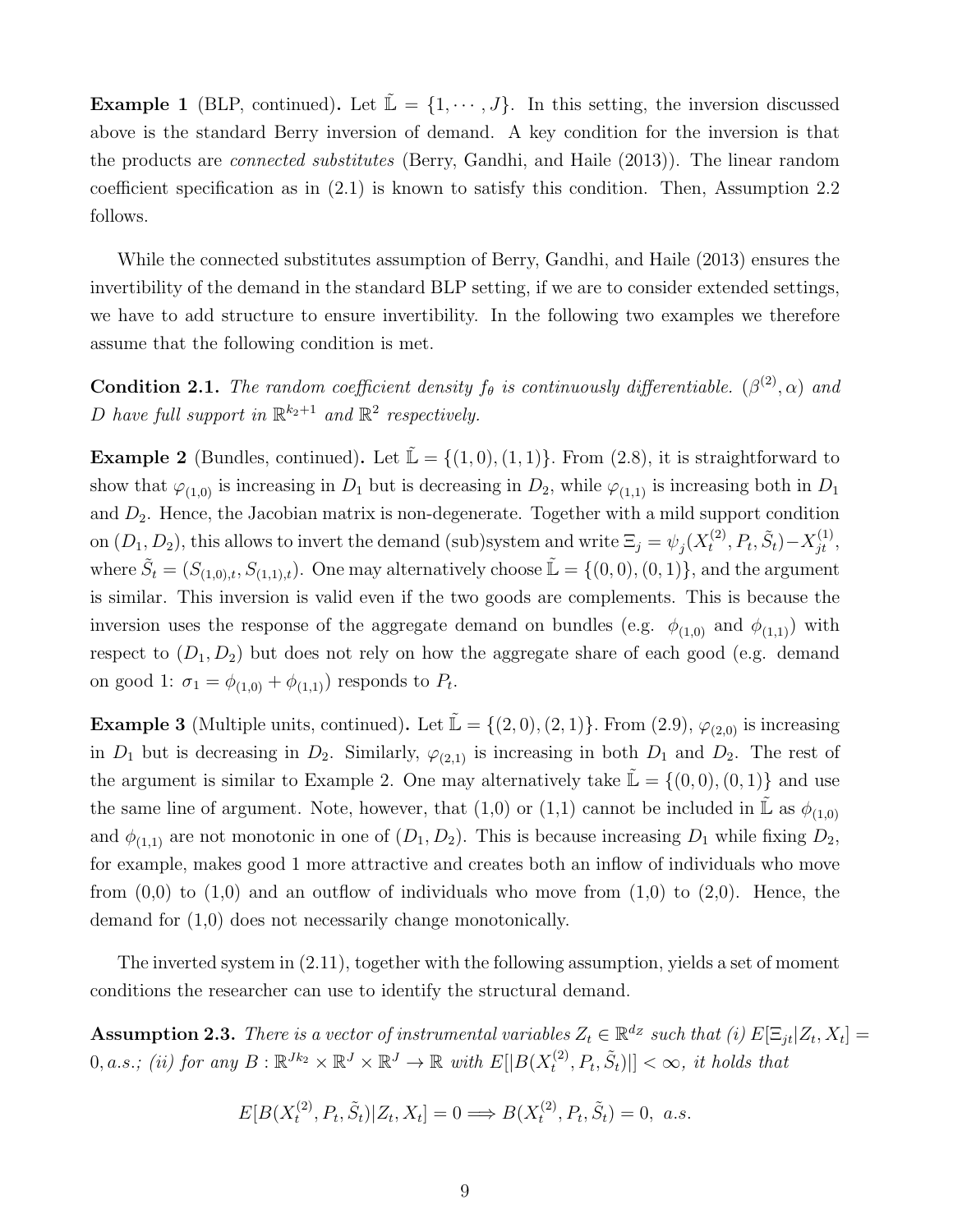Assumption 2.3 (i) is a mean independence assumption on  $\Xi_{jt}$  given a set of instruments  $Z_t$ , which also normalizes the location of  $\Xi_{jt}$ . Assumption 2.3 (ii) is a completeness condition, which is common in the nonparametric IV literature, see BH (2013) for a detailed discussion. However, the role it plays here is slightly different, as the moment condition leads to an integral equation which is different from nonparametric IV (Newey & Powell, 2003), and more resembles GMM. As such, the construction of a sample counterpart estimator is less clear. In Section 3.2, we discuss an approach based on a strengthening of the mean independence condition to full independence. In case such a strengthening is economically palatable, we still retain the sum  $X_{jt}^{(1)} + \Xi_{jt}$ , which has a closer analogy to a dependent variable in nonparametric IV.

Given Assumption 2.3 and (2.11), the unknown function  $\psi$  can be identified through the following conditional moment restrictions:

$$
E[\psi_j(X_t^{(2)}, P_t, S_t) - X_{jt}^{(1)}|Z_t, X_t] = 0, \quad j = 1, \cdots, J.
$$
\n(2.12)

We here state this result as a theorem.

**Theorem 2.2.** Suppose Assumptions 2.1-2.3 hold. Then,  $\psi$  is identified.

Once  $\psi$  is identified, the structural demand  $\phi$  can be identified nonparametrically in Examples 1 and 2.

**Example 1** (BLP, continued). Recall that  $\psi$  is a unique function such that

$$
S_{jt} = \phi_j(X_t^{(2)}, P_t, D_t), \ j = 1, \cdots, J \quad \Leftrightarrow \quad \Xi_{jt} = \psi_j(X_t^{(2)}, P_t, \tilde{S}_t) - X_{jt}^{(1)}, \ j = 1, \cdots, J,
$$
\n(2.13)

where  $\tilde{S}_t = (S_{1t}, \dots, S_{Jt})$ . Hence, the structural demand  $(\phi_1, \dots, \phi_J)$  is identified by Theorem 2.2 and the equivalence relation above. In addition,  $\phi_0$  is identified through the identity:  $\phi_0 = 1 - \sum_{j=1}^J \phi_j.$ 

**Example 2** (Bundles, continued). Let  $\mathbb{L} = \{(1,0), (1,1)\}$  as before.  $\psi$  is then a unique function such that

$$
S_{lt} = \phi_l(X_t^{(2)}, P_t, D_t), \ l \in \tilde{\mathbb{L}} \quad \Leftrightarrow \quad \Xi_{jt} = \psi_j(X_t^{(2)}, P_t, \tilde{S}_t) - X_t^{(1)}, \ j = 1, 2, \tag{2.14}
$$

where  $\tilde{S}_t = (S_{(1,0),t}, S_{(1,1),t})$ . Theorem 2.2 and the equivalence relation above then identify the demand for bundles  $(1, 0)$  and  $(1, 1)$ . This, therefore, only identifies subcomponents of  $\phi$ . Although these subcomponents are sufficient for recovering the random coefficient density as we will show in the next section, one may also identify the rest of the subcomponents by taking  $\mathbb{L} = \{(0,0), (0,1)\}\$ and applying Theorem 2.2 again.

In Example 3, identification of  $\psi$  allows to identify key components of  $\phi$  but not the entire vector.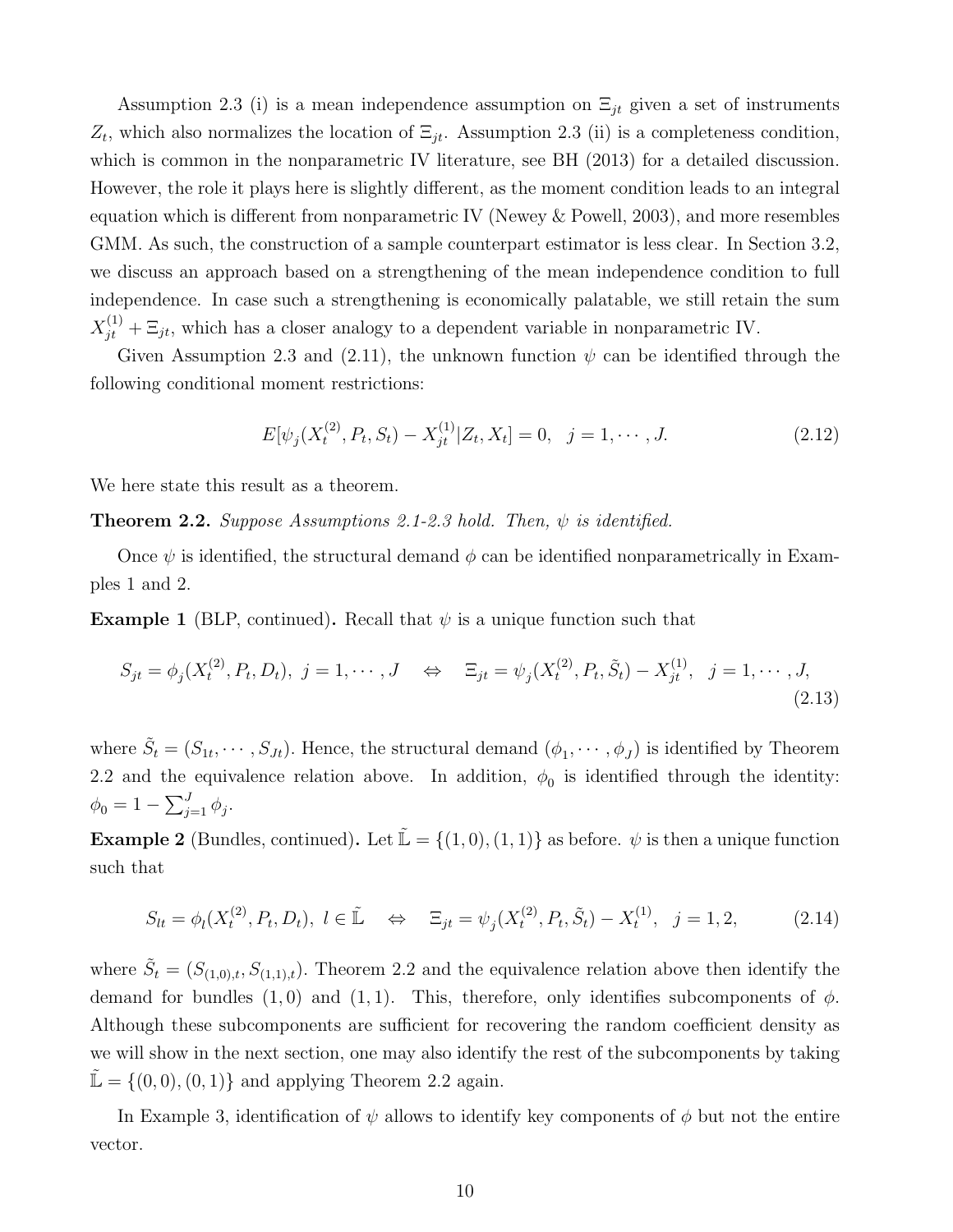**Example 3** (Multiple units, continued). Analogous to Example 2,  $\psi$  is a unique function that satisfies (2.14) with  $\mathbb{L} = \{(2,0), (2,1)\}.$  Theorem 2.2 and the equivalence relation in (2.14) then identify the demand for the bundles as in the last example. Similarly, one may identify the demand for bundles  $(0, 0)$  and  $(0, 1)$  by taking  $\mathbb{L} = \{(0, 0), (0, 1)\}\.$  However, the demand for the middle alternatives  $(1,0)$  and  $(1,1)$  are not directly identified due to their lack of monotonicity in  $(D_1, D_2)$ . We will revisit identification of the demand for these alternatives in the next section.

#### 2.3 Identification of the Random Coefficient Density

Our goal is to identify the random coefficient density  $f_{\theta}$ . Identification of this object is particularly important for welfare analysis. For example, consider a change in the characteristic of good j from  $(x_i^{(2)}$  $j^{(2)}, p_j, \delta_j)$  to  $(\tilde x_j^{(2)}$  $(\hat{p}_j^{(2)}, \tilde{p}_j, \tilde{\delta}_j)$ . The change may be due to a new regulation, an improvement of the quality of a product, or an introduction of a new product. Knowledge of  $f_{\theta}$  would allow the researcher to calculate the distribution of the welfare change:  $(\tilde{x}^{(2)}_j - x^{(2)}_j)$  $(\hat{p}_j^{(2)})^{\prime(2)} + \alpha(\tilde{p}_j - p_j) + (\tilde{\delta}_j - \delta_j)$ . This, for example, allows to predict the fraction of consumers who would benefit from the change and therefore prefers the product with a new characteristic.

Our strategy for identification of the random coefficient density is to construct a function from the structural demand, which is related to the density through an integral transform known as the Radon transform. More precisely, for some  $l \in \mathbb{L}$ , we construct a function  $\Phi_l(w, u)$  such that

$$
\frac{\partial \Phi_l(w, u)}{\partial u} = \mathcal{R}[f_\theta](w, u) , \qquad (2.15)
$$

where  $w \in \mathbb{S}^{d_{\theta}-1}$  is a unit vector that depends on  $(x_i^{(2)})$  $(j^{(2)}, p_j)$  for some  $j \in \{1, \cdots, J\}$ , and  $u \in \mathbb{R}$ is a scalar that depends on  $(x_i^{(2)})$  $j^{(2)}$ ,  $p_j$ ,  $\delta_j$ ). R is the Radon transform defined pointwise by

$$
\mathcal{R}[f](w, u) = \int_{P_{w, u}} f(v) d\mu_{w, u}(v).
$$
\n(2.16)

where  $P_{w,u}$  denotes the hyperplane  $\{v \in \mathbb{R}^{d_{\theta}} : v'w = u\}$ , and  $\mu_{w,u}$  is the Lebesgue measure on  $P_{w,u}$ . (See for example Helgason (1999) for details on the properties of the Radon transform including its injectivity.) Our identification strategy is constructive and will therefore suggest a natural nonparametric estimator. Applications of the Radon transform to random coefficients models have been studied in Hoderlein, Klemelä, and Mammen (2010), and Gautier and Hoderlein (2011).

Let  $\mathcal{S}(\mathbb{R}^{d_{\theta}})$  be the space of rapidly decreasing functions (Schwartz space) on  $\mathbb{R}^{d_{\theta}}$ . Throughout, we maintain the following assumption.

**Assumption 2.4.** (i) For all  $i \in \{1, \dots, J\}$ ,  $(X_{it}^{(2)}, P_{it}, D_{it})$  are absolutely continuous with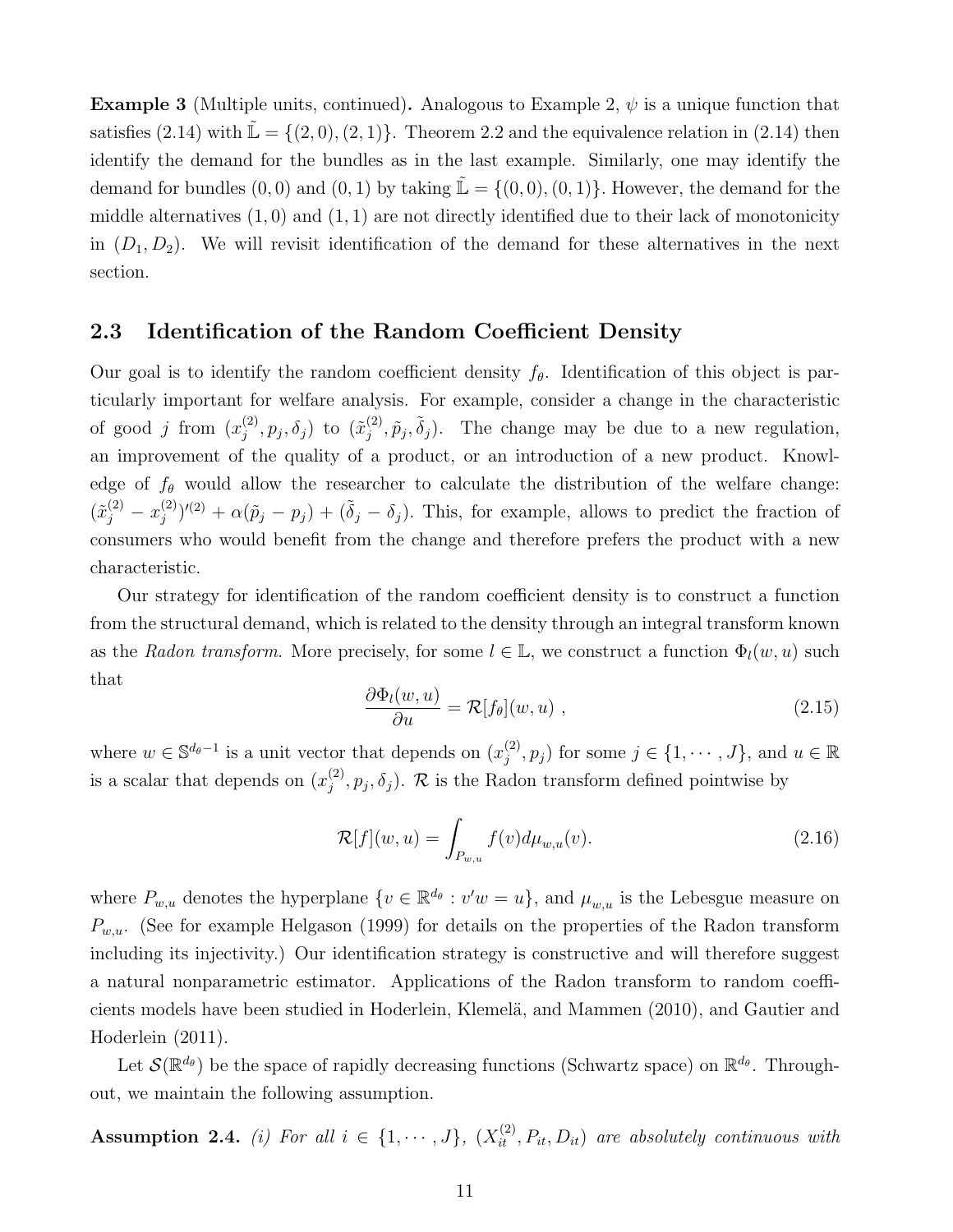respect to Lebesgue measure on  $\mathbb{R}^{k_2+2}$ ; (ii) For some  $j \in \{1, \cdots, J\}$ ,  $(X_{jt}^{(2)}, P_{jt}, D_{jt})$  has a full support; (iii) the random coefficients  $\theta$  are independent of  $(X_t, P_t, D_t)$ , and its density  $f_{\theta}$  is in  $\mathcal{S}(\mathbb{R}^{d_{\theta}}).$ 

Assumption 2.4 (i) requires that  $(X_{it}^{(2)}, P_{it}, D_{it})$  are continuously distributed for all *i*. Assumption 2.4 (ii) then requires that for at least one product,  $(X_{jt}^{(2)}, P_{jt})$  has full support, and by Assumption 2.4 (iii), we assume that the covariates  $(X_t, P_t, D_t)$  are exogenous to the individual heterogeneity. These conditions are used to invert the Radon transform in  $(2.16)$ . The construction of  $\Phi_l$  requires slightly different arguments and sets of assumptions across Examples 1-3. We therefore discuss them separately.

**Example 1** (BLP, continued). Recall that the demand for good  $j$  with the product characteristics  $(X_t, P_t, \Xi_t)$  is as given in (2.3). Since  $D_t = X_t^{(1)} + \Xi_t$ , the demand in market t with  $(X_t^{(2)}$  $(t^{(2)}_t, P_t, D_t) = (x^{(2)}, p, \delta)$  is given by:

$$
\phi_j(x^{(2)}, p, \delta) = \int 1\{x_j^{(2)}\prime b^{(2)} + ap_j > -\delta_j\} 1\{(x_j^{(2)} - x_1^{(2)})\prime b^{(2)} + a(p_j - p_1) > -(\delta_j - \delta_1)\} \\
\cdots 1\{(x_j^{(2)} - x_j^{(2)})\prime b^{(2)} + a(p_j - p_j) > -(\delta_j - \delta_j)\} f_\theta(b^{(2)}, a) d\theta \tag{2.17}
$$

For any subset  $\mathcal J$  of  $\{1,\cdots,J\}\setminus\{j\}$ , let  $\mathcal M_{\mathcal J}$  denote the map  $(x^{(2)},p,\delta)\mapsto(x^{(2)},p,\delta)$  that is uniquely defined by the following properties:

$$
(\acute{x}_{j}^{(2)} - \acute{x}_{i}^{(2)}, \acute{p}_{j} - \acute{p}_{i}, \acute{\delta}_{j} - \acute{\delta}_{i}) = -(x_{j}^{(2)} - x_{i}^{(2)}, p_{j} - p_{i}, \delta_{j} - \delta_{i}), \ \forall i \in \mathcal{J}, \tag{2.18}
$$

$$
(\acute{x}_{i}^{(2)}, \acute{p}_{i}, \acute{\delta}_{i}) = (x_{i}^{(2)}, p_{i}, \delta_{i}), \ \forall i \notin \mathcal{J} . \tag{2.19}
$$

We then define

$$
\tilde{\Phi}_j(x_j^{(2)}, p_j, \delta_j) \equiv - \sum_{\mathcal{J} \subseteq \{1, \cdots, J\} \setminus \{j\}} \phi_j \circ \mathcal{M}_{\mathcal{J}}(x^{(2)}, p, \delta) . \tag{2.20}
$$

Eq  $(2.20)$  combines the structural demand function for good j in different markets to define a function which can be related to the random coefficient density in a simple way. This operation can be easily understood when  $J = 2$ , where for example  $\phi_1$  is given by

$$
\phi_1(x^{(2)}, p, \delta) = \int 1\{x_1^{(2)}\prime b^{(2)} + ap_1 < -\delta_1\} \\
\times 1\{(x_1^{(2)} - x_2^{(2)})\prime b^{(2)} + a(p_1 - p_2) < -(\delta_1 - \delta_2)\}f_\theta(b^{(2)}, a)d\theta \quad (2.21)
$$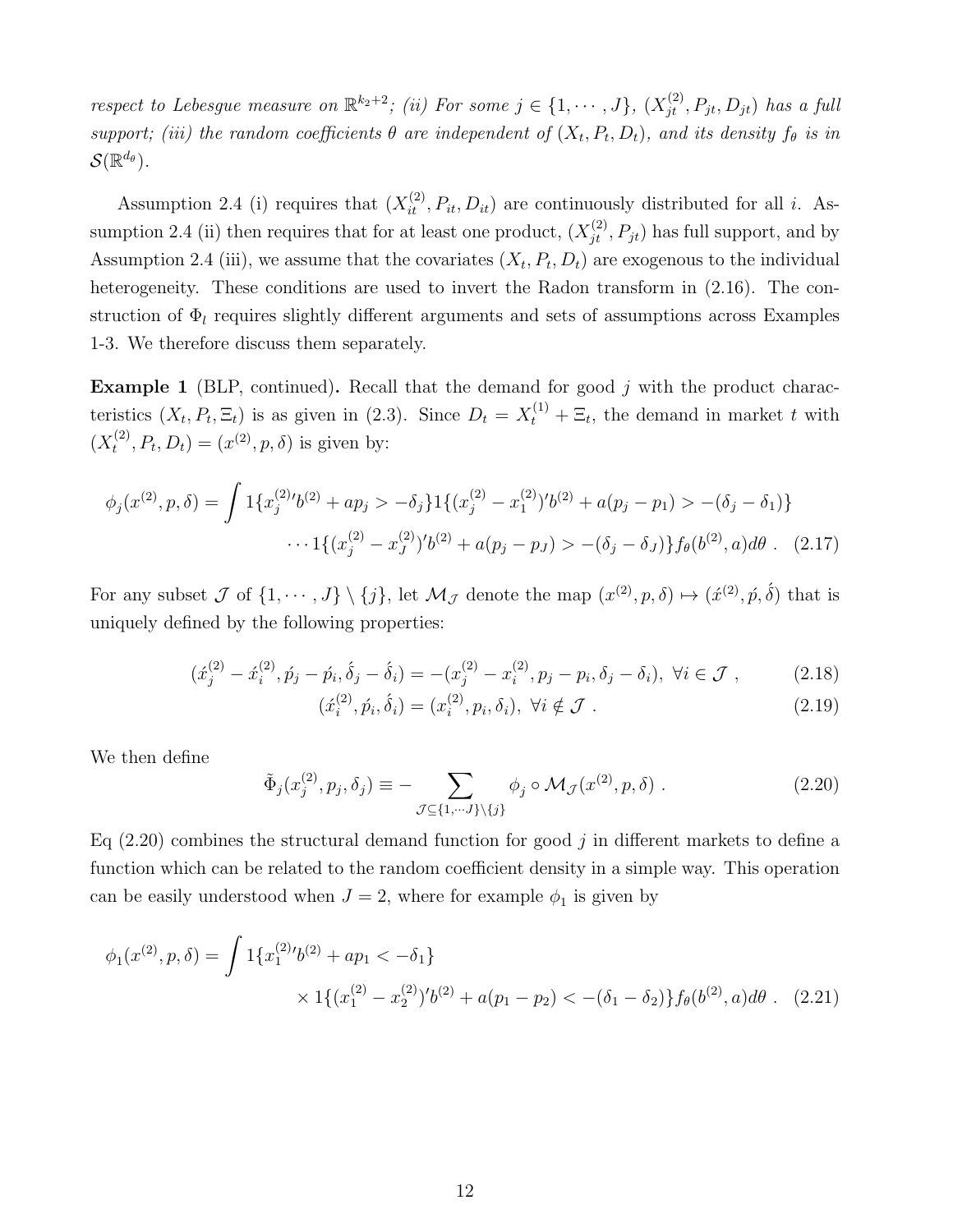Then,  $\tilde{\Phi}_1$  is given by

$$
\tilde{\Phi}_{1}(x_{1}^{(2)}, p_{1}, \delta_{1}) = -\phi_{1} \circ \mathcal{M}_{\emptyset}(x_{1}^{(2)} - x_{2}^{(2)}, p_{1} - p_{2}, \delta_{1} - \delta_{2}) - \phi_{1} \circ \mathcal{M}_{\{2\}}(x_{1}^{(2)} - x_{2}^{(2)}, p_{1} - p_{2}, \delta_{1} - \delta_{2})
$$
\n
$$
= -\int 1\{x_{1}^{(2)}\prime b^{(2)} + ap_{1} < -\delta_{1}\} \Big( 1\{(x_{1}^{(2)} - x_{2}^{(2)})\prime b^{(2)} + a(p_{1} - p_{2}) < -(\delta_{1} - \delta_{2})\}
$$
\n
$$
+ 1\{(x_{1}^{(2)} - x_{2}^{(2)})\prime b^{(2)} + a(p_{1} - p_{2}) > -(\delta_{1} - \delta_{2})\} \Big) f_{\theta}(b^{(2)}, a) d\theta
$$
\n
$$
= -\int 1\{x_{1}^{(2)}\prime b^{(2)} + ap_{1} < -\delta_{1}\} f_{\theta}(b^{(2)}, a) d\theta \tag{2.22}
$$

This shows that aggregating the demand in the two markets with  $(X_t^{(2)})$  $t^{(2)}$ ,  $P_t$ ,  $D_t$ ) =  $(x^{(2)}, p, \delta)$ and  $(X_t^{(2)}$  $t_t^{(2)}, P_{t'}, D_{t'} = (x^{(2)}, \hat{p}, \hat{\delta})$  yields  $\tilde{\Phi}_1$  which depends only on the utility from products 1 and 0, where the latter is normalized to 0. Eq. (2.20) generalizes this argument to more general settings with  $J \geq 2$ .

Under the condition we provide below, there is a product  $l = j$  and a function  $\tilde{\Phi}_l$ , which can be written in general as  $\tilde{\Phi}_l(X_i^{(2)})$  $j^{(2)}, P_j, D_j$  =  $\int 1\{X_j^{(2)}\}$  $j_j^{(2)}(2) + aP_j < -D_j\}f_{\theta}(b^{(2)}, a)d\theta$ . Let  $w \equiv (x_i^{(2)}$  $\binom{(2)}{j}, p_j)/\| (x_j^{(2)}$  $\|\hat{y}_{j}^{(2)}, p_{j})\|$  and  $u \equiv \delta_{j}/\|(x_{j}^{(2)})$  $\| \hat{p}^{(2)}_j, p_j) \|.$  Define

$$
\Phi_l(w, u) \equiv \tilde{\Phi}_l \Big( \frac{x_j^{(2)}}{\|(x_j^{(2)}, p_j)\|}, \frac{p_j}{\|(x_j^{(2)}, p_j)\|}, \frac{\delta_j}{\|(x_j^{(2)}, p_j)\|} \Big) = \tilde{\Phi}_l(x_j^{(2)}, p_j, \delta_j), \tag{2.23}
$$

where the second equality holds because normalizing the scale of  $(x_i^{(2)})$  $j^{(2)}, p_j, \delta_j$  does not change the value of  $\tilde{\Phi}_l$ .  $\Phi_l$  then satisfies

$$
\Phi_l(w, u) = -\int 1\{w'\theta < -u\} f_\theta(b^{(2)}, a) d\theta
$$
\n
$$
= -\int_{-\infty}^{-u} \int_{P_{w,r}} f_\theta(b^{(2)}, a) d\mu_{w,r}(b^{(2)}, a) dr = -\int_{-\infty}^{-u} \mathcal{R}[f_\theta](w, r) dr \quad (2.24)
$$

Hence, by taking a derivative with respect to u, we may relate  $\Phi_l$  to  $f_\theta$  through the Radon transform:

$$
\frac{\partial \Phi_l(w, u)}{\partial u} = \mathcal{R}[f_\theta](w, u). \tag{2.25}
$$

Note that since the structural demand  $\phi$  is identified by Theorem 2.2,  $\Phi_l$  is nonparametrically identified as well. Hence, Eq. (2.25) gives an operator that maps the random coefficient density to an object identified by the moment condition studied in the previous section. The following condition then ensures identification of  $f_{\theta}$ .

Assumption 2.5. (i) For any  $\mathcal{J} \subseteq \{1, \cdots, J\} \setminus \{j\}$  and any  $(x^{(2)}, p, \delta) \in supp(X_t^{(2)})$  $t^{(2)}, P_t, D_t),$ we have  $\mathcal{M}_{\mathcal{J}}(x^{(2)}, p, \delta) \in supp(X_t^{(2)})$  $t^{(2)}, P_t, D_t$ .

Assumption 2.5 is a condition needed to ensure that  $\Phi_l$  is well defined. It requires that for any $(x^{(2)}, p, \delta) \in supp(X_t^{(2)}$  $(t^{(2)}, P_t, D_t)$  and  $\mathcal{J} \subseteq \{1, \cdots, J\} \setminus \{j\}$ , the operation  $\mathcal{M}_{\mathcal{J}}$  gives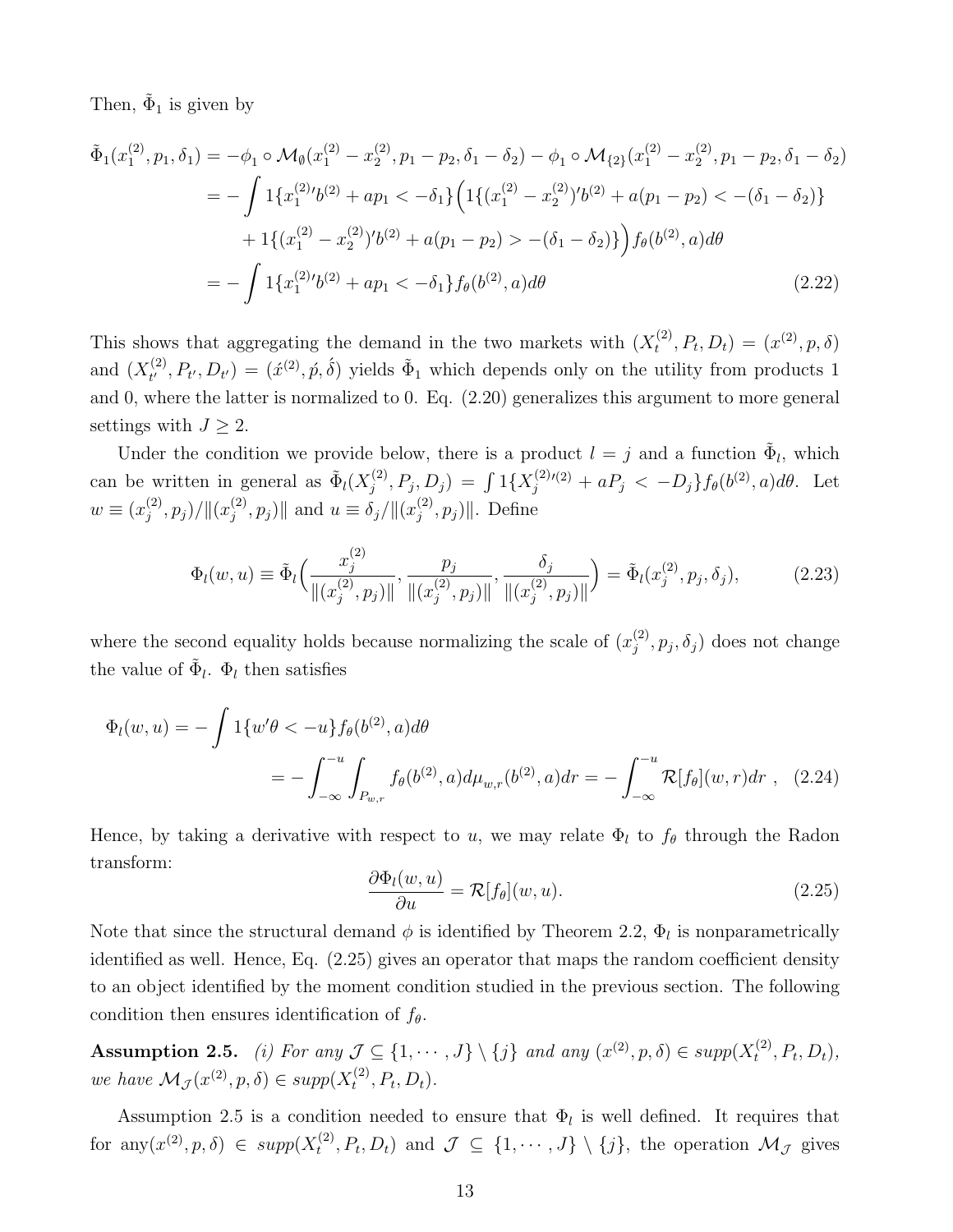another point in the support. A full support assumption on  $(X_{jt}^{(2)}, P_{jt}, D_{jt})$  is sufficient for this condition.<sup>2</sup>

**Theorem 2.3.** Suppose Assumptions 2.1-2.5 hold. Then,  $f_{\theta}$  is identified in Example 1, where  $\theta = (\beta^{(2)}, \alpha).$ 

Example 2 (Bundles, continued). Identification strategies depend on whether the two goods are substitutes or complements. First, we make the following assumption and analyze the case of substitutes.

Assumption 2.6.  $\Delta \leq 0$  with probability 1.

Under this assumption, products 1 and 2 are substitutes (Gentzkow, 2007). We may then use demand on bundles  $(0,0)$  and  $(1,1)$  to identify the random coefficient density. The demand for bundle (0,0) then reduces to

$$
\phi_{(0,0)}(x^{(2)},p,\delta) = \int 1\{x_1^{(2)}\prime b^{(2)} + ap_1 < -\delta_1\} 1\{x_2^{(2)}\prime b^{(2)} + ap_2 < -\delta_2\} \\
\times 1\{(x_1^{(2)} + x_2^{(2)})\prime b^{(2)} + a(p_1 + p_2) + \Delta < -\delta_1 - \delta_2\} f_\theta(b^{(2)},a,\Delta)d\theta \\
= \int 1\{x_1^{(2)}\prime b^{(2)} + ap_1 < -\delta_1\} 1\{x_2^{(2)}\prime b^{(2)} + ap_2 < -\delta_2\} f_\theta(b^{(2)},a,\Delta)d\theta \,, \tag{2.26}
$$

where the second equality follows from Assumption 2.6. Given product  $j \in \{1, 2\}$ , let  $-j$  denote the other product. Let then  $\mathcal{N}_{-j}$  denote the map  $(x^{(2)}, p, \delta) \mapsto (\acute{x}^{(2)}, \acute{p}, \acute{\delta})$  that is uniquely defined by the following properties:

$$
(\acute{x}_{-j}^{(2)}, \acute{p}_{-j}, \acute{\delta}_{-j}) = -(x_{-j}^{(2)}, p_{-j}, \delta_{-j}) , \text{ and } (\acute{x}_{j}^{(2)}, \acute{p}_{j}, \acute{\delta}_{j}) = (x_{j}^{(2)}, p_{j}, \delta_{j}) .
$$
 (2.27)

We then define  $\Phi_l$  as in (2.23) with  $l = (0, 0)$ , where

$$
\tilde{\Phi}_{(0,0)}(x_j^{(2)}, p_j, \delta_j) \equiv -\phi_{(0,0)}(x^{(2)}, p, \delta) - \phi_{(0,0)} \circ \mathcal{N}_{-j}(x^{(2)}, p, \delta) \ . \tag{2.28}
$$

Similar to the map  $\mathcal{M}_{\mathcal{J}}$  in the previous section,  $\mathcal{N}_{-j}$  combines markets with different characteristics to produce a function that is related to the joint density  $f_{\beta^{(2)},\alpha}$  of  $(\beta^{(2)},\alpha)$  through a Radon transform.<sup>3</sup> Arguing as in (2.22), it is straightforward to show that  $\partial \Phi_{(0,0)}(w, u)/\partial u =$  $\mathcal{R}[f_{\beta^{(2)},\alpha}](w,u)$  with  $w \equiv (x_j^{(2)})$  $\binom{(2)}{j}, p_j)/\| (x_j^{(2)}$  $\|\hat{y}_{j}^{(2)}, p_{j})\|$  and  $u \equiv \delta_{j}/\|(x_{j}^{(2)})$  $\|f_j^{(2)}, p_j\|$ . Hence, one may identify  $f_{\beta^{(2)},\alpha}$  by inverting the Radon transform under the following assumption.

<sup>&</sup>lt;sup>2</sup>Our identification argument based on Assumption 2.5 constructs  $\Phi_l$  without relying on any "thin" (lowerdimensional) subset of the support of  $(X_{jt}^{(2)}, P_{jt}, D_{jt})$ . If Assumption 2.5 does not hold, however, one may alternatively rely on an identification argument that uses a lower dimensional subset and retain the same identification result. This alternative approach will be discussed in the next example.

<sup>&</sup>lt;sup>3</sup>Since the bundle effect  $\Delta$  does not appear in (2.26), one may only identify the joint density of the subvector  $(\beta^{(2)}, \alpha)$  from the demand for bundle  $(0,0)$ .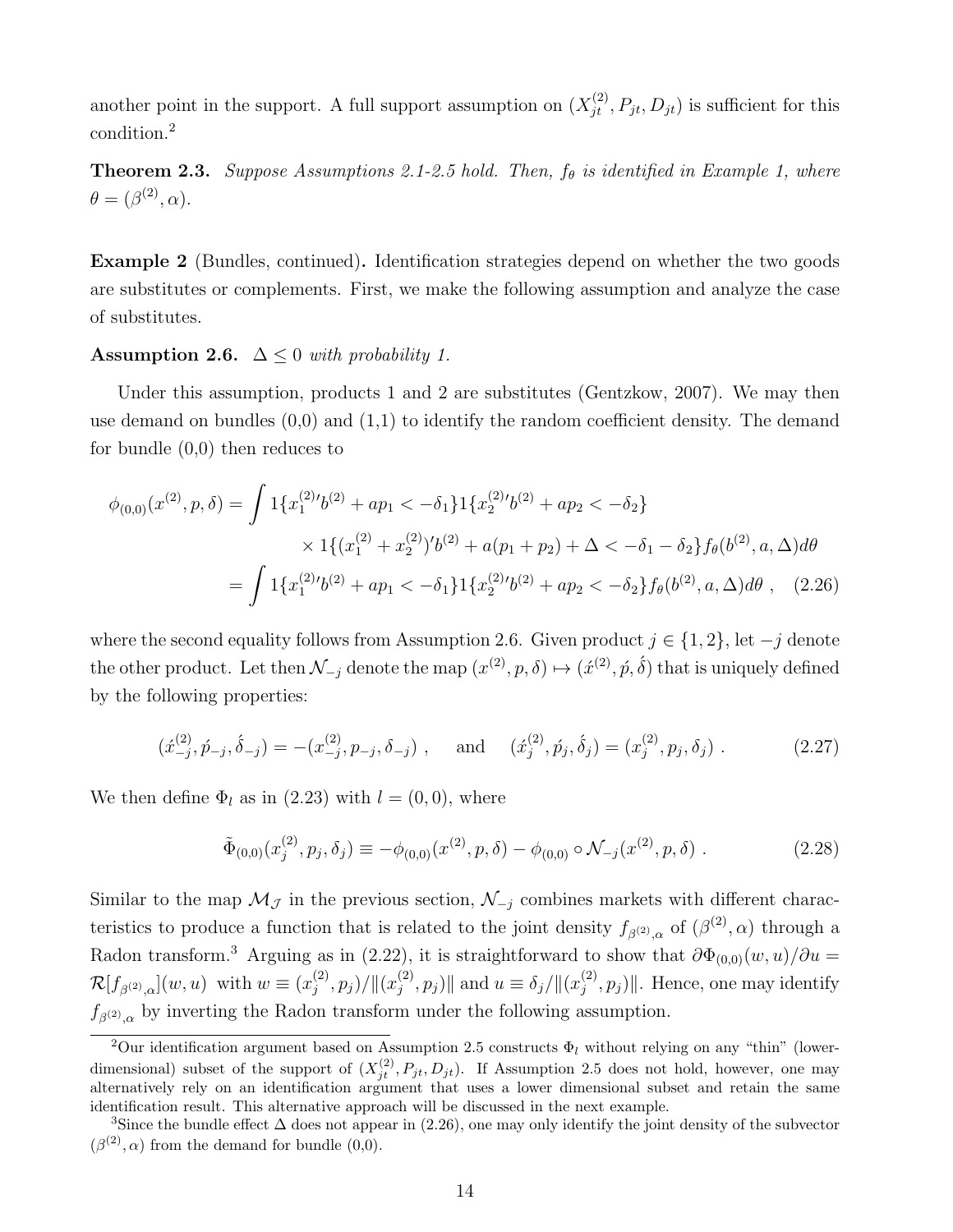Assumption 2.7.  $(2^2, p, \delta) \in supp(X_t^{(2)})$  $(t^{(2)}_t, P_t, D_t)$ , we have  $\mathcal{N}_{-j}(x^{(2)}, p, \delta) \in$  $supp(X_t^{(2)}$  $t^{(2)}, P_t, D_t$ .

If the researcher is only interested in the distribution of  $(\beta^{(2)}, \alpha)$  but not in the bundle effect, the demand for  $(0, 0)$  is enough for recovering their density. However,  $\Delta$  is often of primary interest. The demand on  $(1,1)$  can be used to recover its distribution by the following argument.

Under Assumption 2.6, an argument similar to (2.26) yields

$$
\phi_{(1,1)}(x^{(2)}, p, \delta)
$$
  
=  $\int 1\{x_1^{(2)}(b^{(2)} + ap_1 + \Delta > -\delta_1\} \{x_2^{(2)}(b^{(2)} + ap_2 + \Delta > -\delta_2\} f_\theta(b^{(2)}, a, \Delta) d\theta.$  (2.29)

Note that  $\Delta$  can be viewed as a random coefficient on the constant whose sign is fixed. Hence, the set of covariates includes a constant. In this setting, the map  $\mathcal{N}_j$  cannot be used to yield a function that depends only on  $(x_i^{(2)})$  $j^{(2)}$ ,  $p_j$ ,  $\delta_j$ ). This is because Assumption 2.7 cannot be satisfied due to the presence of the constant term, i.e.  $\mathcal{N}_{-j}(x^{(2)}, p, \delta, 1) \notin supp(X_t^{(2)})$  $t^{(2)}$ ,  $P_t$ ,  $D_t$ , 1). Hence, we consider alternative approaches.

One approach would be to assume that at least one of  $D_{jt}$ s, say  $D_{-jt}$ , has a large support so that  $X_{-ii}^{(2)}$  $\sum_{j=1}^{(2)'}$   $b^{(2)} + \alpha P_{-jt} + \Delta > -D_{-jt}$  with probability 1 provided that  $D_{-jt}$  being sufficiently large. Another alternative approach would be to condition on the set of covariates such that the observable characteristics of the two products except  $X_{jt}^{(1)}$  are equal to each other.<sup>4</sup> That is,

$$
x_1^{(2)} = x_2^{(2)} = \bar{x}^{(2)}
$$
, and  $p_1 = p_2 = \bar{p}$ , (2.30)

for some  $(\bar{x}^{(2)}, \bar{p})$ . This then reduces (2.29) to

$$
\phi_{(1,1)}(x^{(2)},p,\delta) = \int 1\{x_1^{(2)}\prime b^{(2)} + ap_1 + \Delta > \max\{-\delta_1, -\delta_2\}\}f_\theta(b^{(2)},a,\Delta)d\theta.
$$

Conditioning on the markets with  $\delta_1 < \delta_2$  and normalizing the arguments by the norm of  $(x^{(2)}, p)$  yield a function  $\Phi_{(1,1)}$  that is related to  $f_{\theta}$  as in (2.16). Either of the two approaches uses a lower dimensional subset of the support of the covariates. Hence, care must be taken in practice to decide which approach would retain more information in the data.

For simplicity, suppose that we take the first approach and assume that  $D_{-jt}$  has a large enough support.

Theorem 2.4. Suppose Assumption 2.1-2.4, and 2.6 hold. (a) If Assumption 2.7 holds, then  $f_{\beta^{(2)},\alpha}$  is nonparametrically identified in Example 2 where the two goods are substitutes; (b) If

<sup>&</sup>lt;sup>4</sup>In practice, one should look for markets where the two products are similar in terms of  $(X_{jt}^{(2)}, P_{jt})$ .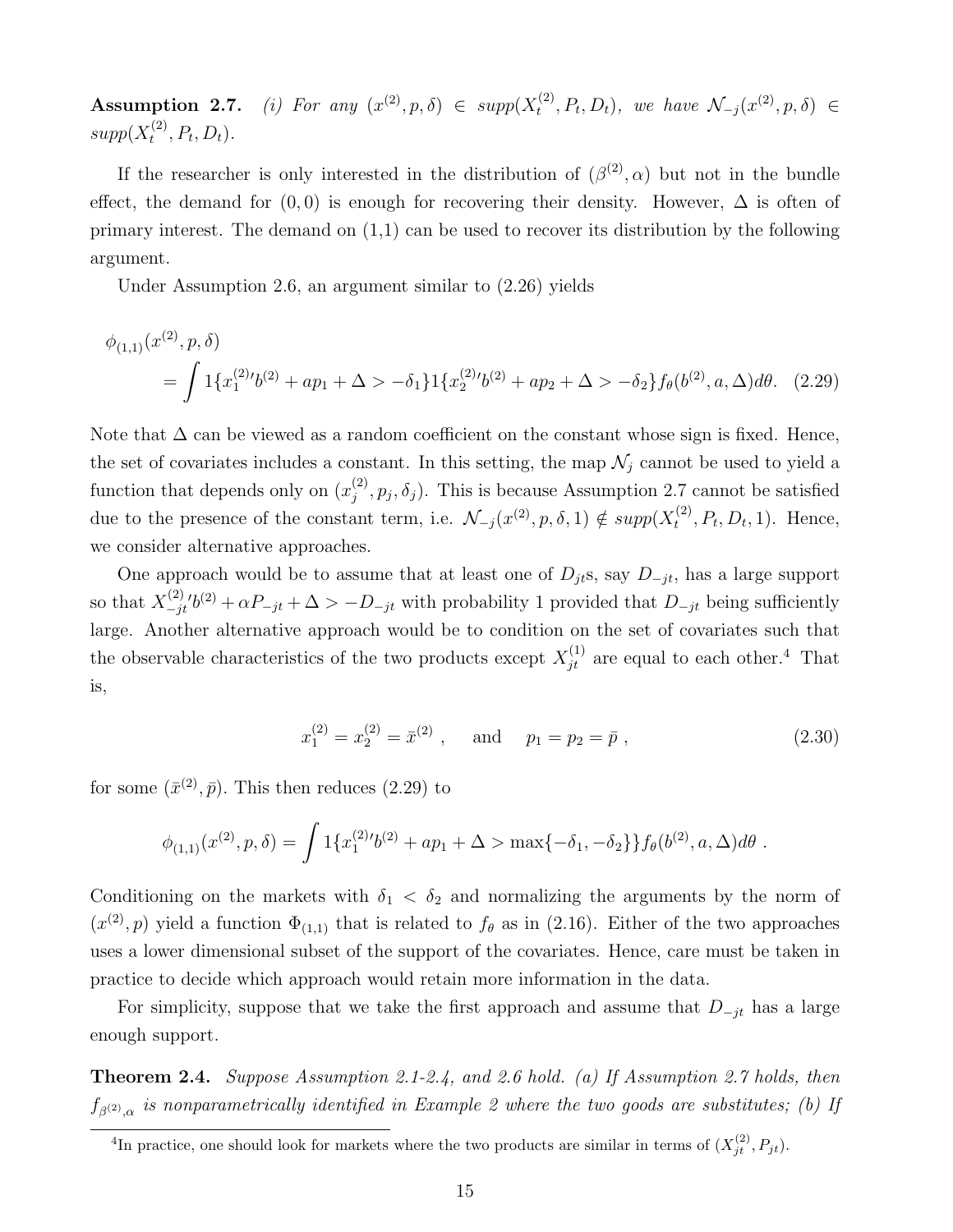$D_{-it}$  has a large enough support, then  $f_{\theta}$  is nonparametrically identified in Example 2 where the two goods are substitutes, and  $\theta = (\beta^{(2)}, \alpha, \Delta)$ .

We also consider identification of  $f_{\theta}$  when the products are complements.

Assumption 2.8.  $\Delta \geq 0$  with probability 1.

Under this assumption, products 1 and 2 are complements. Let  $\tilde{\mathbb{L}} = \{(1,0), (0,1)\}.$  The demand for bundles  $(1,0)$  and  $(0,1)$  then reduce to

$$
\phi_{(1,0)}(x^{(2)}, p, \delta) = \int 1\{x_1^{(2)}(b^{(2)} + ap_1 > -\delta_1\} 1\{x_2^{(2)}(b^{(2)} + ap_2 + \Delta < -\delta_2\} f_\theta(b^{(2)}, a, \Delta)d\theta,
$$
\n(2.31)

$$
\phi_{(0,1)}(x^{(2)},p,\delta) = \int 1\{x_2^{(2)}(b^{(2)} + ap_2 > -\delta_2\} 1\{x_1^{(2)}(b^{(2)} + ap_1 + \Delta < -\delta_1\} f_\theta(b^{(2)}, a, \Delta)d\theta ,\tag{2.32}
$$

Hence, if Assumption 2.7 holds, by arguing as in the case of substitutes, we may use  $\phi_{(1,0)}$  or  $\phi_{(0,1)}$  to recover  $f_{\theta}$ . For example, suppose Assumption 2.7 holds with  $j = 1$  and  $-j = 2$ . Then, one may construct

$$
\tilde{\Phi}_{(0,1)}(x_1^{(2)}, p_1, \delta_1) = -\phi_{(0,1)}(x^{(2)}, p, \delta) - \phi_{(0,1)} \circ \mathcal{N}_2(x^{(2)}, p, \delta). \tag{2.33}
$$

Define  $\Phi_l$  as in (2.23) with  $l = (0, 1)$  and arguing as before, it is then straightforward to show that  $\partial \Phi_{(0,1)}(w,u)/\partial u = \mathcal{R}[f_\theta](w,u)$  with  $w = (x_1^{(2)})$  $\binom{2}{1}, p_1, 1)/\|(x_1^{(2)}$  $\|u_1^{(2)}, p_1, 1)\|$  and  $u = -\delta_1/\|(x_1^{(2)})$  $\binom{2}{1}, p_1, 1$ . We summarize the identification result below.

**Theorem 2.5.** Suppose Assumptions 2.1-2.4, 2.7, and 2.8 hold, then  $f_{\theta}$  is nonparametrically *identified in Example 2, where the two goods are complements and*  $\theta = (\beta^{(2)}, \alpha, \Delta)$ .

**Example 3** (Multiple units, continued). The nonparametric IV step identifies  $\phi_l$  for  $l \in$  $\{(0,0), (0,1), (2,0), (2,1)\}.$  Using them, we may first recover the joint density of some of the random coefficients:  $\theta = (\beta^{(2)}, \alpha, \Delta_{(1,1)}, \Delta_{(2,0)}, \Delta_{(2,1)})'$ . We begin with the demand for  $(0,1)$ ,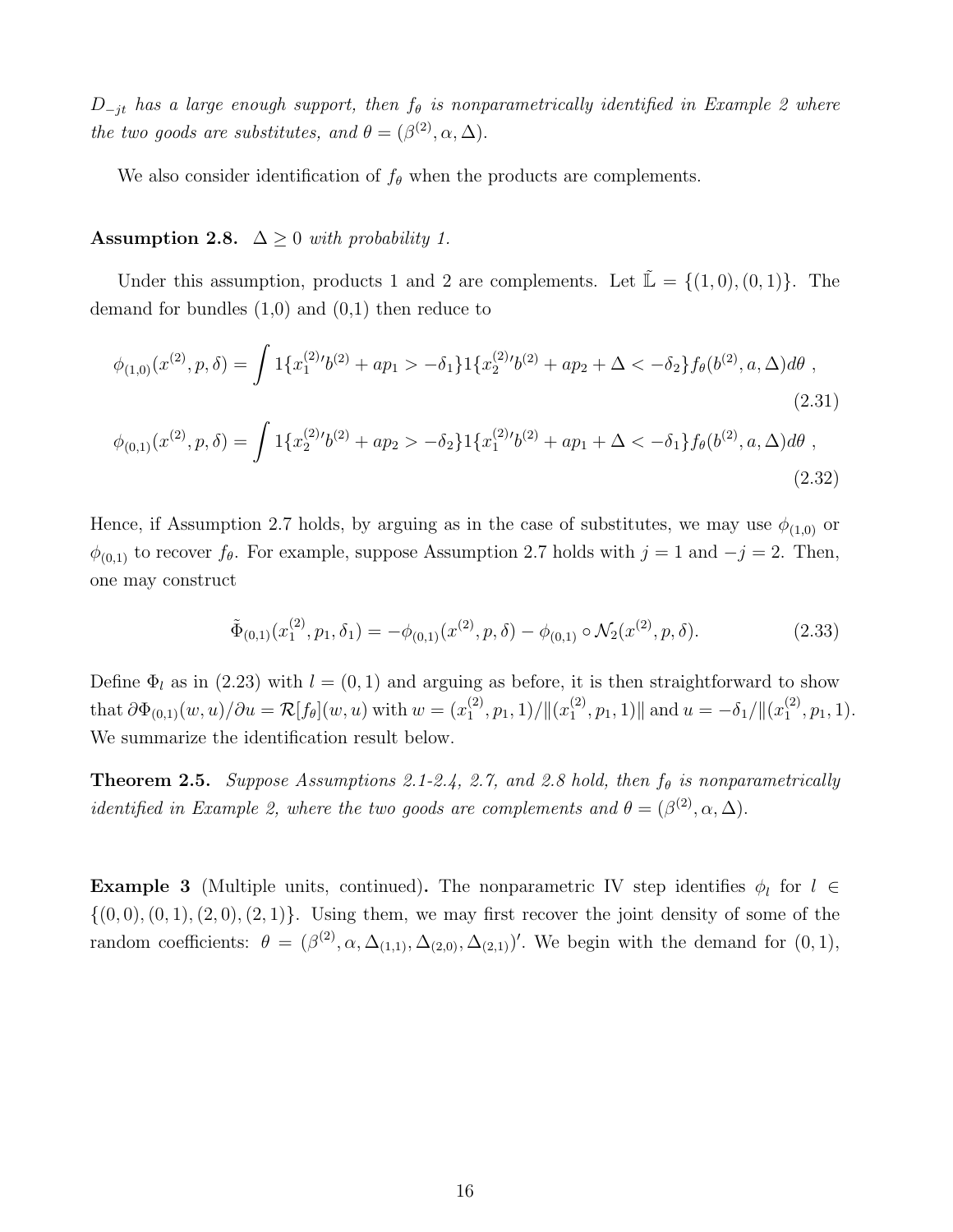$(2, 0)$ , and  $(2, 1)$  given by

$$
\phi_{(0,1)}(x^{(2)}, p, \delta) = \int 1\{x_2^{(2)}(b^{(2)} + ap_2 > -\delta_2\} \\
\times 1\{(x_1^{(2)} - x_2^{(2)})'(b^{(2)} + a(p_1 - p_2) < -\delta_1 + \delta_2\} \\
\times 1\{x_1^{(2)}(b^{(2)} + ap_1 + \Delta_{(1,1)} > -\delta_1\}f_\theta(b^{(2)}, a, \Delta_{(1,1)}, \Delta_{(2,0)}, \Delta_{(2,1)})d\theta ,\
$$
  

$$
\phi_{(2,0)}(x^{(2)}, p, \delta) = \int 1\{x_1^{(2)}(b^{(2)} + ap_1 + \Delta_{(2,0)} > -\delta_1\} \\
\times 1\{(x_1^{(2)} - x_2^{(2)})'(b^{(2)} + a(p_1 - p_2) + \Delta_{(2,0)} - \Delta_{(1,1)} > -\delta_1 + \delta_2\} \\
\times 1\{x_2^{(2)}(b^{(2)} + ap_2 + \Delta_{(2,1)} - \Delta_{(2,0)} < -\delta_2\}f_\theta(b^{(2)}, a, \Delta_{(1,1)}, \Delta_{(2,0)}, \Delta_{(2,1)})d\theta
$$
  

$$
\phi_{(2,1)}(x^{(2)}, p, \delta) = \int 1\{x_1^{(2)}(b^{(2)} + ap_1 + \Delta_{(2,1)} - \Delta_{(1,1)} > -\delta_1\} \\
\times 1\{x_1^{(2)}(b^{(2)} + ap_1 + \Delta_{(2,1)} - \Delta_{(2,0)} > -\delta_2\} \\
\times 1\{(x_1^{(2)} + x_2^{(2)})'(b^{(2)} + a(p_1 + p_2) + \Delta_{(2,1)} < -\delta_1 - \delta_2\}f_\theta(b^{(2)}, a, \Delta_{(1,1)}, \Delta_{(2,0)}, \Delta_{(2,1)})d\theta.
$$

Hence, if  $D_2$  has a large support, by taking  $\delta_2$  sufficiently small, we may define

$$
\tilde{\Phi}_{(0,1)}(x_1^{(2)}, p_1, \delta_1) \equiv -\phi_{(0,1)}(x^{(2)}, p, \delta)
$$
\n
$$
= -\int 1\{x_1^{(2)}b^{(2)} + ap_1 + \Delta_{(1,1)} > -\delta_1\}f_\theta(b^{(2)}, a, \Delta_{(1,1)}, \Delta_{(2,0)}, \Delta_{(2,1)})d\theta,
$$
\n(2.34)

$$
\tilde{\Phi}_{(2,0)}(x_1^{(2)}, p_1, \delta_1) \equiv -\phi_{(2,0)}(x^{(2)}, p, \delta)
$$
\n
$$
= -\int 1\{x_1^{(2)}(b^{(2)} + ap_1 + \Delta_{(2,0)} > -\delta_1\} f_\theta(b^{(2)}, a, \Delta_{(1,1)}, \Delta_{(2,0)}, \Delta_{(2,1)}) d\theta ,
$$
\n(2.35)

$$
\tilde{\Phi}_{(2,1)}(x_1^{(2)}, p_1, \delta_1) \equiv -\phi_{(2,1)}(x^{(2)}, p, \delta)
$$
\n
$$
= \int 1\{x_1^{(2)}(b^{(2)} + ap_1 + \Delta_{(2,1)} - \Delta_{(1,1)} > -\delta_1\} f_\theta(b^{(2)}, a, \Delta_{(1,1)}, \Delta_{(2,0)}, \Delta_{(2,1)}) d\theta \,. \tag{2.36}
$$

Then, defining  $\Phi_l, l \in \{(0,1), (2,0), (2,1)\}\$ as in  $(2.23)$  and arguing as in Example 2,  $\Phi_l$  is related to the random coefficient densities by

$$
\frac{\partial \Phi_l(w, u)}{\partial u} = \mathcal{R}[f_l](w, u), \quad l \in \{(0, 1), (2, 0), (2, 1)\},\
$$

where  $w \equiv -(x_1^{(2)})$  $\binom{2}{1}, p_1, 1)/\|(x_1^{(2)}$  $\mathcal{L}_1^{(2)}, p_1, 1)$  and  $u \equiv \delta_1 / ||(x_1^{(2)})$  $\|f_1^{(2)}, p_1, 1\rangle\|$ . Here,  $f_i$ s are proper joint densities of subcomponents of  $\theta$ , which are given by<sup>5</sup>

$$
f_{(0,1)} = f_{(\beta^{(2)}, \alpha, \Delta_{(1,1)})}, \ f_{(2,0)} = f_{(\beta^{(2)}, \alpha, \Delta_{(2,0)})}, \ f_{(2,1)} = f_{(\beta^{(2)}, \alpha, \Delta_{(2,1)} - \Delta_{(1,1)})}.
$$
(2.37)

<sup>5</sup>Alternative assumptions can be made to identify the joint density of different components of the random coefficient vector. For example, a large support assumption on  $D_1$  would allow one to recover the joint density of  $(\beta^{(2)}, \alpha, \Delta_{(2,1)} - \Delta_{(2,0)})$  from the demand for bundle  $(2,0)$ .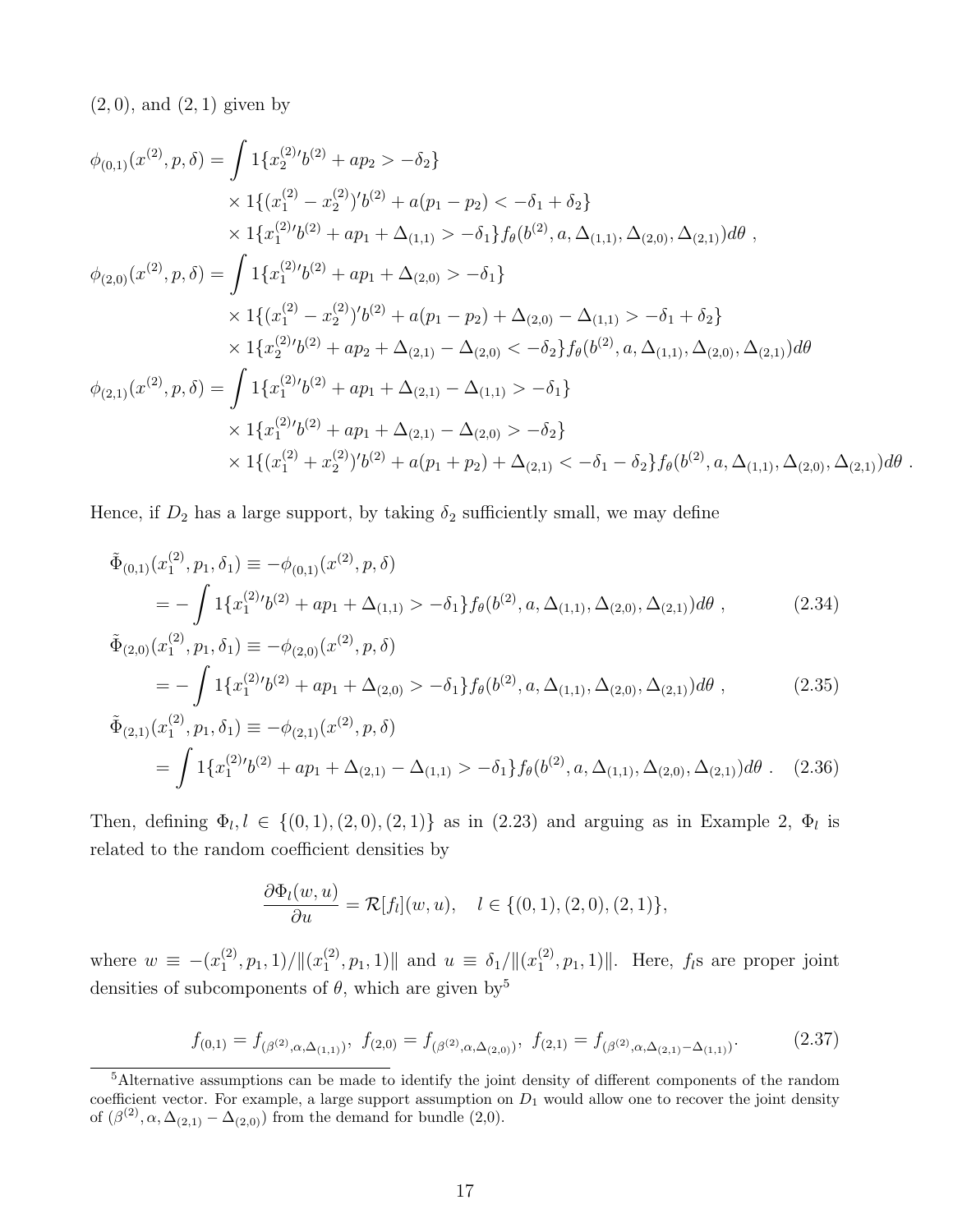The joint density of  $\theta$  is identified by making the following assumption.

**Assumption 2.9.** (i)  $(\Delta_{(1,1)}, \Delta_{(2,0)}, \Delta_{(2,1)})$  are independent of each other conditional on  $(\beta^{(2)}, \alpha)$ ; (ii) The characteristic function of  $\Delta_{(1,1)}$  conditional on  $(\beta^{(2)}, \alpha)$  is nonzero a.e.

Assumption 2.9 (i) means that, relative to the benchmark utility given as an index function of  $(X_t^{(2)}$  $t^{(2)}$ ,  $P_t$ ,  $D_t$ ), the additional utilities from the bundles are independent of each other. Assumption 2.9 (ii) is a regularity condition for recovering the distribution of  $\Delta_{(2,1)}$  from those of  $\Delta_{(2,1)}$  –  $\Delta_{(1,1)}$  and  $\Delta_{(1,1)}$  through deconvolution.

Identification of the joint density  $f_{\theta}$  allows one to recover the demand for the middle alternative: (1,0), which remained unidentified in our analysis in Section 2.2. To see this, we note that the demand for this bundle is given by

$$
\phi_{(1,0)}(x^{(2)}, p, \delta) = \int 1\{0 < x_1^{(2)'}b^{(2)} + ap_1 + \delta_1 < -\Delta_{(2,0)}\} \\
\times 1\{x_2^{(2)'}b^{(2)} + ap_2 + \delta_2 < -\Delta_{(1,1)}\}1\{(x_1^{(2)} - x_2^{(2)})'b^{(2)} + a(p_1 - p_2) < -(\delta_1 - \delta_2)\} \\
\times 1\{(x_1^{(2)} + x_2^{(2)})'b^{(2)} + a(p_1 + p_2) + \Delta_{(2,1)} < -(\delta_1 + \delta_2)\}f_\theta(b^{(2)}, a, \Delta_{(1,1)}, \Delta_{(2,0)}, \Delta_{(2,1)})d\theta. \tag{2.38}
$$

Since the previously unknown density  $f_{\theta}$  is identified, this demand function is identified. This and  $\phi_{(1,1)} = 1 - \sum_{l \in \mathbb{L} \setminus \{(1,1)\}} \phi_l$  further imply that all components of  $\phi$  are now identified. We summarize these results below as a theorem.

**Theorem 2.6.** Suppose  $U_{(y_1,y_2),t}$  is concave in  $(y_1, y_2)$ . Suppose Condition 2.1 and Assumptions 2.1, 2.3-2.4 hold. Suppose further that Assumption 2.9 holds. Then,  $f_{\theta}$  is identified in Example 3, where  $\theta = (\beta^{(2)}, \alpha, \Delta_{(1,1)}, \Delta_{(2,0)}, \Delta_{(2,1)})'$ . Further, all components of the structural demand  $\phi$ are identified.

## 3 Extensions

#### 3.1 Alternative specific coefficients

So far, we have maintained Assumption 2.1 (ii), which requires  $(\beta_j, \alpha_j) = (\beta, \alpha)$ , a.s. for all j. This excludes alternative specific random coefficients. However, this is not essential in our analysis. One may allow some or all components of  $(\beta_j, \alpha_j)$  to be different random variables across j and identify their joint distribution under an extended support condition on the product characteristics. A leading example is that the utility contains an alternative specific additive unobserved heterogeneity term  $\epsilon_j$ :

$$
U_{jt}^* = X_{jt}^{(1)}\beta^{(1)} + X_{jt}^{(2)}\beta^{(2)} + \alpha P_{jt} + \epsilon_j + \Xi_{jt},
$$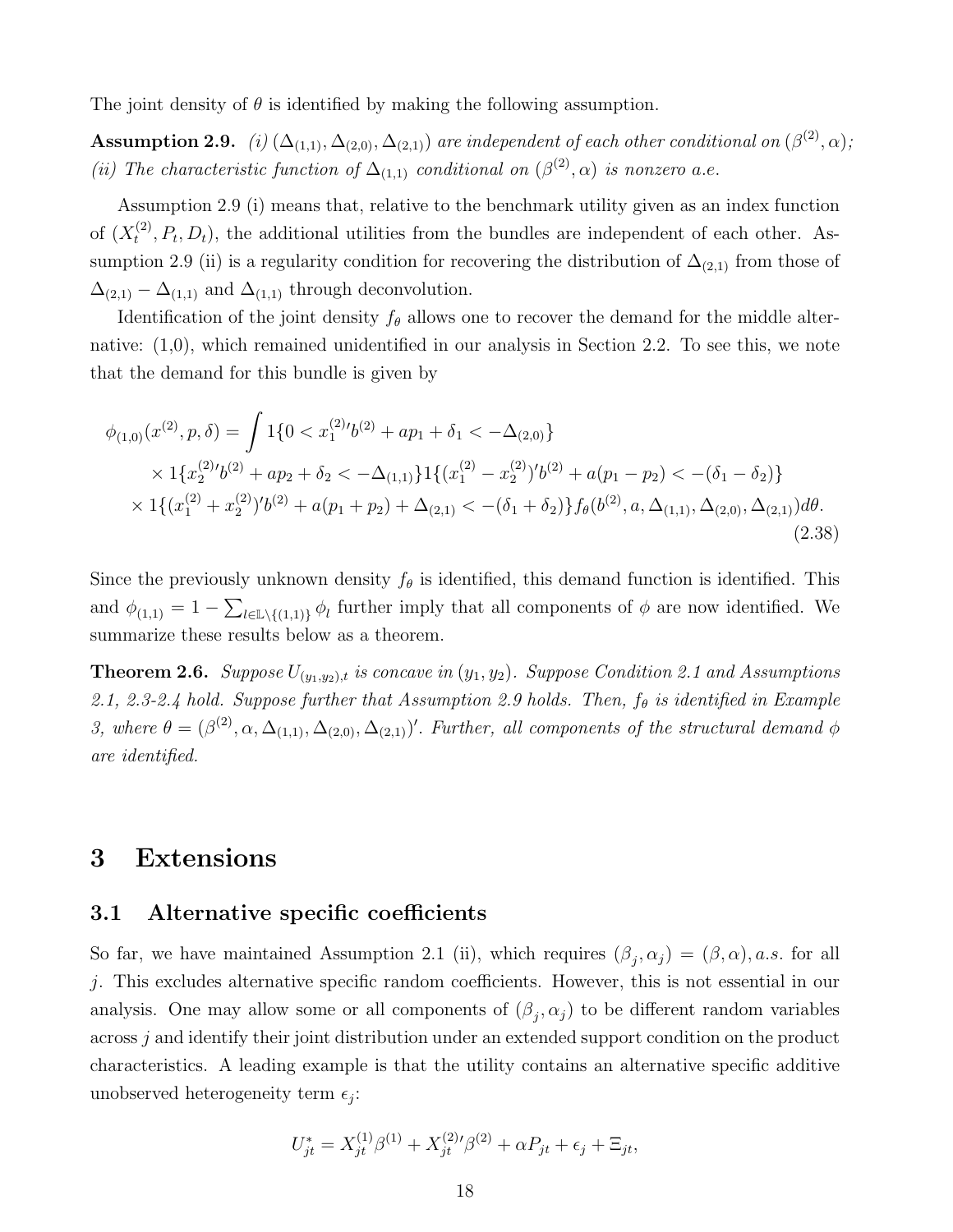In this setting, one has  $\beta_j = (\beta^{(1)}, \beta^{(2)}, \epsilon_j)$  and  $X_{jt} = (X_{jt}^{(1)}, X_{jt}^{(2)}, 1)'$ , and therefore, only the last component of  $\beta_j$  differs across alternatives. Following Berry and Pakes (2007), we call  $\{\epsilon_j, j = 1, \cdots, J\}$  unobserved tastes for products.<sup>6</sup> Theorem 2.2 indeed still holds if Assumption 2.1 (ii) is dropped. Hence, the identification of the structural demand does not require any major modification. Another point to note is that the argument does not change even if the unobserved heterogeneity also varies across markets in an *iid* manner. That is,  $(\beta_{jt}^{(2)}, \alpha_{jt})$  varies across individuals and markets independently and follows an identical distribution  $f_{(\beta_j^{(2)},\alpha_j)}$ . For example, it is commonly assumed that the additive unobserved error  $\epsilon_t \equiv (\epsilon_{1t}, \cdots, \epsilon_{Jt})$ varies across individuals and markets independently following some joint distribution  $f_{\epsilon}$  (e.g. independent Type-I extreme value distributions, typically denoted  $\epsilon_{ijt}$  in the literature), but this does not change the conclusion of Theorem 2.2. This is because the identification argument in Theorem 2.2 is based on the properties of the aggregate demand  $\phi$ . These properties, including the invertibility of  $\phi$ , depend on the distribution of the random coefficients but not on particular realizations.

Given that the aggregate demand is identified as before, the marginal densities  $f_{(\beta_j^{(2)},\alpha_j)}$  can be identified for all js that satisfy Assumption 2.4 (ii) using the same identification strategy in the previous section. For this, we note that the maps  $\mathcal{M}_{\mathcal{J}}$  or  $\mathcal{N}_{-j}$  cannot be used as the use of these maps are justified by Assumption 2.1 (ii). However, the large support assumption on  $D_i, i \neq j$  can be used to construct  $\Phi_j$ .

Identification of the joint density  $f_{\theta}$  requires an extension of our identification strategy. To see this, we take Example 2 as an illustration below. Consider identifying the joint density of  $\theta = (\beta_1^{(2)}$  $\binom{2}{1}, \beta_2^{(2)}, \alpha_1, \alpha_2, \Delta$  under Assumption 2.8. In this setting, we may use the demand for  $(1, 0)$ , which can be written as

$$
\phi_{(1,0)}(x^{(2)}, p, \delta) = \int 1\{x_1^{(2)}\prime b_1^{(2)} + a_1 p_1 > -\delta_1\} \times 1\{x_2^{(2)}\prime b_2^{(2)} + a_2 p_2 + \Delta < -\delta_2\} f_\theta(b_1^{(2)}, b_2^{(2)}, a_1, a_2, \Delta) d\theta. \tag{3.1}
$$

To recover the joint density, one has to directly work with this demand function without simplifying it further. A key feature of  $(3.1)$  is that it involves multiple indicator functions and that distinct subsets of  $\theta$  show up in each of these indicator functions. For example, the first indicator function in (3.1) involves  $(\beta_1^{(2)})$  $\binom{2}{1}$ ,  $\alpha_1$ ), while the second indicator function involves  $(\beta_2^{(2)}$  $\mathcal{L}_2^{(2)}, \alpha_2, \Delta$ ). Integral transforms of this form are studied in Dunker, Hoderlein, and Kaido (2013) in their analysis of random coefficients discrete game models. They use tensor products of integral transforms to study nonparametric identification of random coefficient densities.

 $6$ Berry and Pakes (2007) provide detailed discussions on how a model with unobserved tastes for products differs from the pure characteristic model in terms of allowed substitution patterns and welfare implications.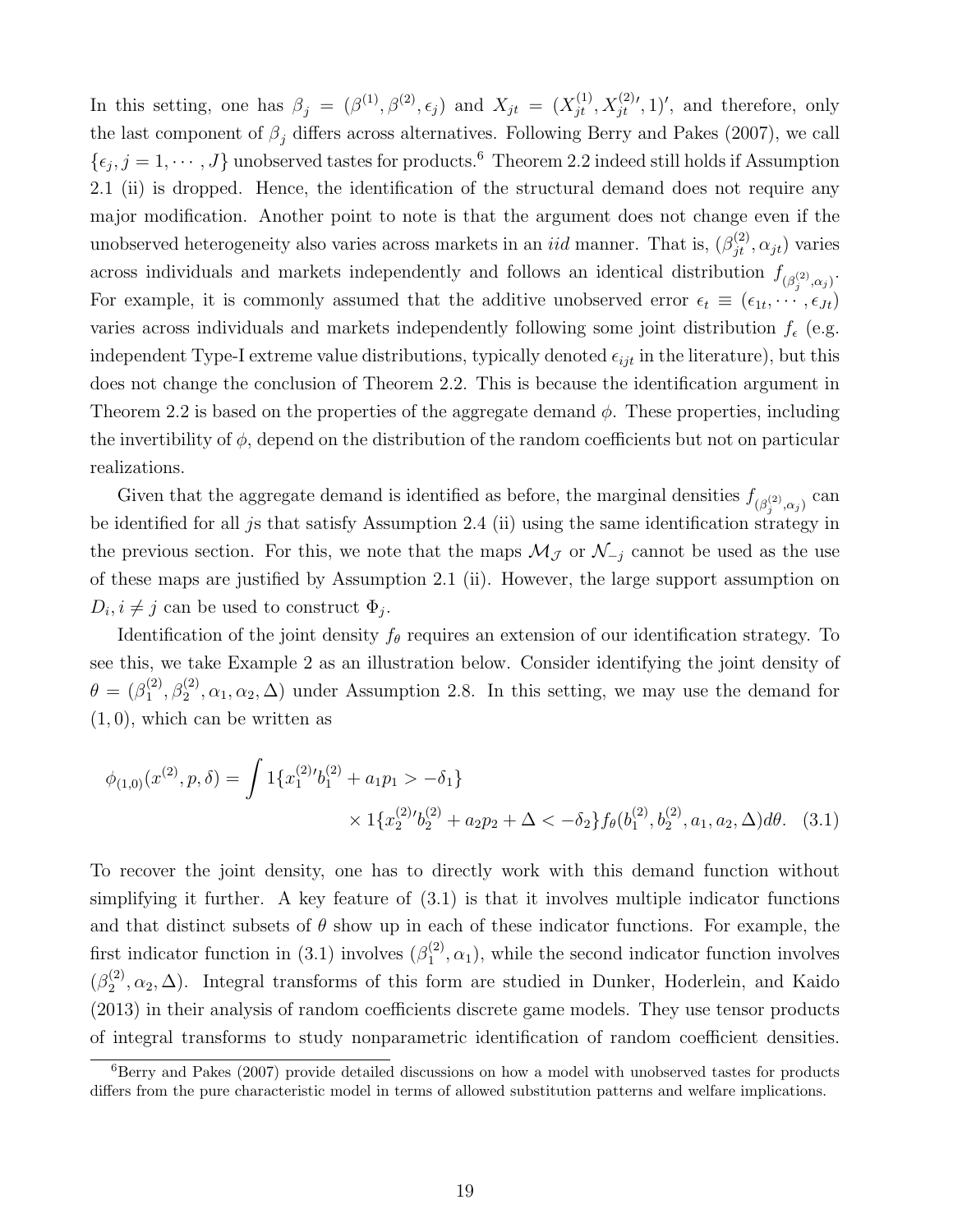Using their framework, one may show that

$$
\frac{\partial^2 \phi_{(1,0)}(w_1, w_2, \delta_1, \delta_2)}{\partial \delta_1 \partial \delta_2} = (\mathcal{R} \otimes \mathcal{R})[f_\theta](w_1, w_2, \delta_1, -\delta_2),\tag{3.2}
$$

where  $w_1 = -(x_1^{(2)})$  $\binom{2}{1}, p_1)/\|(x_1^{(2)}$  $\binom{2}{1}, p_1$ ||,  $w_2 = (x_2^{(2)})$  $\binom{2}{2}, p_2)/\|(x_2^{(2)}$  $\mathbb{Z}_2^{(2)}, p_2$  | ||, and  $\mathcal{R} \otimes \mathcal{R}$  is the tensor product of Radon transforms, which can be inverted to identify  $f_{\theta}$ . The main principle of our identification strategy is therefore the same as before. Inverting the transform in (3.2) to identify  $f_{\theta}$ requires Assumption 2.4 (ii) to be strengthened as follows.

#### Assumption 3.1.  $(X_{1t}^{(2)}$  $I_1^{(2)}, P_{1t}, D_{1t}, X_{2t}^{(2)}, P_{2t}, D_{2t})$  has a full support.

This is a stronger support condition than Assumption 2.4 (ii) as it not only requires a full support condition for the characteristics of one good but also for the characteristics of both goods. This condition is violated, for example, when there is a common covariate that enters the characteristics of both goods. This is in line with the previous findings in the literature that identifying the joint distribution of potentially correlated unobservable tastes for products (e.g.  $\epsilon_1$  and  $\epsilon_2$ ) requires variables that are excluded from one or more goods (see e.g. Keane, 1992 and Gentzkow, 2007). Identification of  $f_{\theta}$  is then established by the following theorem.<sup>7</sup>

**Theorem 3.1.** In Example 2, let  $\theta = (\beta_1, \beta_2, \alpha_1, \alpha_2, \Delta)$ . Suppose that Assumptions 2.1 (i), 2.2-2.3 hold. Then,  $\psi$  is identified. Suppose further that Assumptions 2.4 (i), (iii), 2.8 and 3.1 hold. Then,  $f_{\theta}$  is identified.

## 3.2 Nonparametric identification of  $\psi$  with full independence

In Section 2.2, we discussed the the nonparametric identification of the functions  $\psi_j$  in the equation  $\Xi_{jt} = \psi_j(X_t^{(2)})$  $t_i^{(2)}, P_t, \tilde{S}_t$  –  $X_{jt}^{(1)}$ . Following BH (2013), we proposed to identify the structural functions by the conditional moment equations

$$
E\left[\psi_j\left(X_t^{(2)}, P_t, S_t\right) \Big| Z_t = z_t, X_t = \left(x_t^{(1)}, x_t^{(2)}\right) \right] = x_{jt}^{(1)}, \ \ j = 1, \cdots, J.
$$

with instrumental variables  $Z_t$ . The identification relies on the assumption that the unobservable  $\Xi_{jt}$  is mean independent of the instruments. However, in many applications researchers choose instruments by arguing that they are independent of the unobservable. Using only mean independence means using only parts of the available information. Thereby, the identifying power is weakened. Adding the stronger independence assumption when it is justified will improve identification as well as estimation. Therefore, we propose an approach similar to Dunker et. al. (2014) by formally assuming

 $\Xi_{jt} \perp \!\!\!\! \perp (Z_t, X_t)$  and  $E[\Xi_{jt}] = 0$  for all j, t.

<sup>7</sup>We omit the proof of this result for brevity.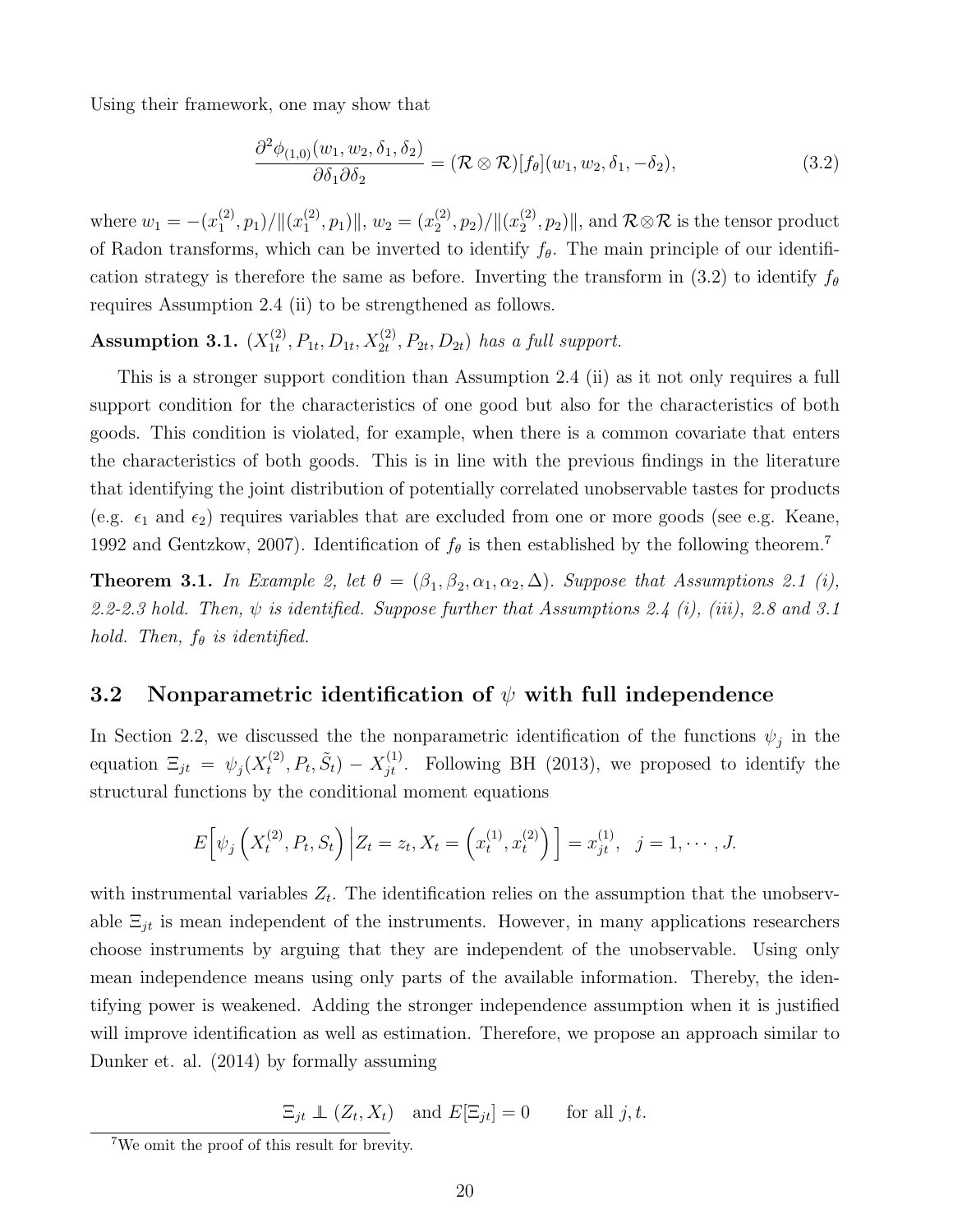This leads to the nonlinear equation

$$
0 = \begin{pmatrix} P[\psi_j(X_t^{(2)}, S_t, P_t) - X_{jt}^{(1)} \le \xi] - P[\psi_j(X_t^{(2)}, S_t, P_t) - X_{jt}^{(1)} \le \xi | Z_t = z_t, X_t = x_t] \\ E[\psi_j(X_t^{(2)}, S_t, P_t) - X_{jt}^{(1)}] \end{pmatrix}
$$

for all  $\xi, z_t, x_t$ . Nonparametric estimation problems involving this type of nonlinear restrictions are studied in Chen and Pouzo (2012) and Dunker et. al. (2014). To give sufficient conditions for identification, we define the operator

$$
F(\varphi)(\xi, z_t, x_t) := \left( \begin{array}{c} P[\varphi(X_t^{(2)}, S_t, P_t) - X_{jt}^{(1)} \leq \xi] - P[\varphi(X_t^{(2)}, S_t, P_t) - X_{jt}^{(1)} \leq \xi | Z_t = z_t, X_t = x_t] \\ E[\varphi(X_t^{(2)}, S_t, P_t) - X_{jt}^{(1)}] \end{array} \right).
$$

The function  $\psi_j$  is a root of the operator F. It is, therefore, globally identified under the following assumption.

### Assumption 3.2. The operator  $F$  has a unique root.

On first sight this may appear as a strong assumption due to the complexity of the operator. It is, however, weaker than the usual completeness assumption for the mean independence assumption. This is because, if  $\Xi_{jt} \perp (Z_t, X_t)$  and the usual completeness assumption hold, then  $F$  has only one root. On the other hand, completeness is not necessary for  $F$  to have a unique root. Hence, when  $\Xi_{jt} \perp (Z_t, X_t)$ , Assumption 3.2 is weaker than Assumption 2.3. Another important advantage of this method is that because the  $D_j$  do not vanish, we have a close analog to nonparametric IV with full independence, see, e.g., Dunker et al (2014), where  $D_j$  now plays the role of the dependent variable.

## 3.3 Covariates with bounded support

Our basic identification strategy is to invert the Radon transform in (2.15). This inversion requires rich variation in  $w$ . In practice, however, one may not be able to vary  $w$  flexibly when  $(X_i^{(2)}$  $j^{(2)}$ ,  $P_j$ ) has a limited support. Even in such a setting, identification of  $f_\theta$  is still possible under an additional assumption on the moments of the random coefficients. To cover all examples considered, we let  $\theta_i$  denote the j-th component of  $\theta$ .

**Assumption 3.3.** All the absolute moments of  $\theta_j$ ,  $j = 1, \dots, d_\theta$  are finite, and for any fixed  $z \in \mathbb{R}_+$ ,  $\lim_{l \to \infty} \frac{z^l}{l!}$  $\frac{z^l}{l!}(E[|\theta_1|^l] + \cdots + E[|\theta_{d_{\theta}}|^l]]) = 0.$ 

Under Assumption 3.3, the characteristic function  $w \mapsto \varphi_{\theta}(tw)$  of  $\theta$  (a key element of the Radon inversion) is uniquely determined by its restriction to a non-empty full dimensional subset of  $\mathbb{S}^{d_\theta}$ .<sup>8</sup> Hence,  $f_\theta$  can still be identified if one may vary w on a non-empty full dimensional

<sup>8</sup>This follows from analytic continuation. See Hoderlein, Holzman, and Meister (2014) and Masten (2014) for details.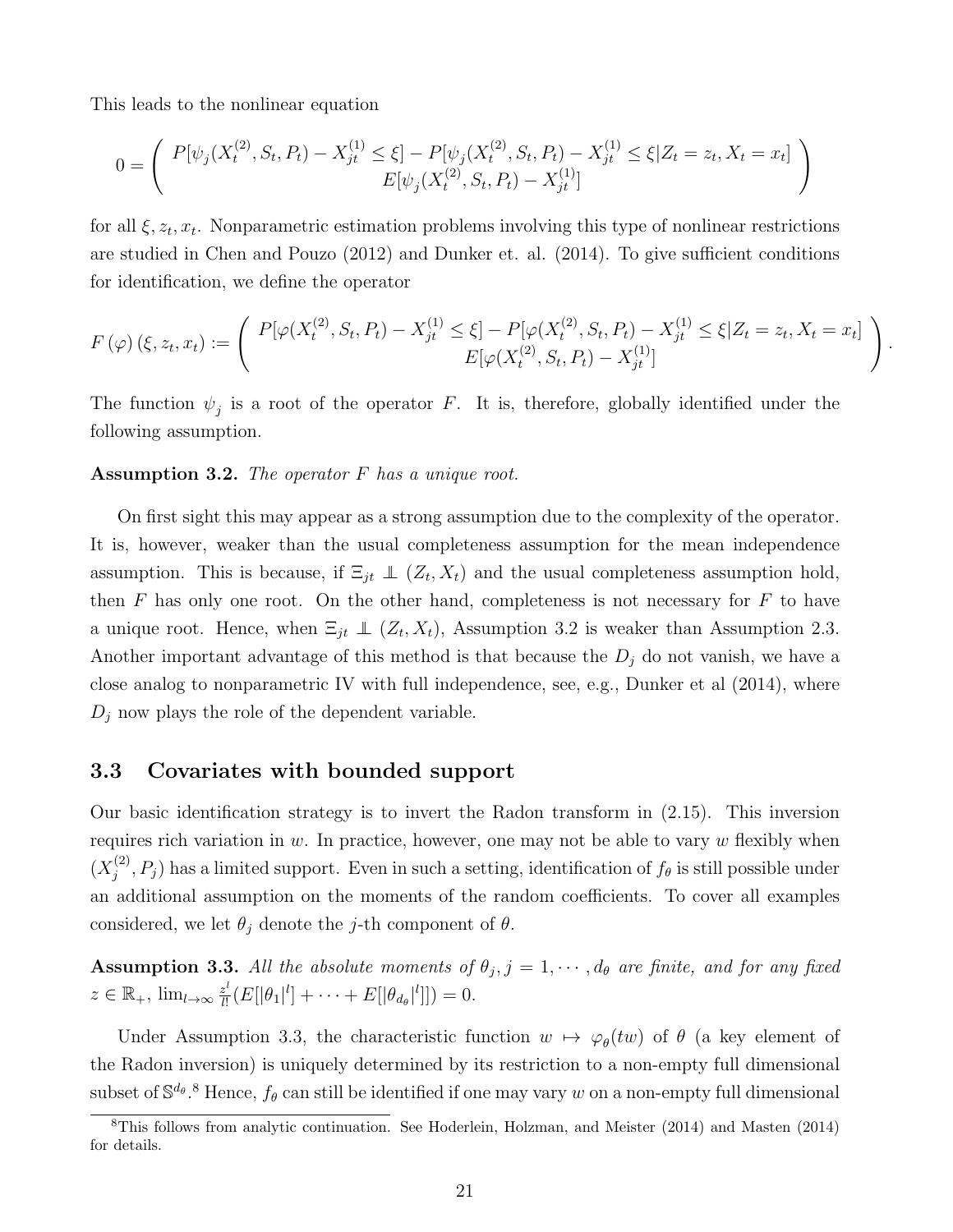subset. For example, if  $(X_i^{(2)}$  $(j^{(2)}, P_j)$ 's support contains an open ball in  $\mathbb{R}^{k_2+1}$ , this is sufficient for the identification of  $f_{\theta}$ .

# 4 Suggested estimation methods

### 4.1 Nonparametric estimator

The structure of the nonparametric identification suggests a nonparametric estimation strategy in a natural way. It consists of three steps. The first step is the estimation of the structural function  $\psi_j$ . The second step is to derive the function  $\Phi_j$  from the estimated  $\psi_j$ . This requires only straightforward algebraic manipulation which were presented in Section 2.3. We will not further comment on these computations. The last step of the estimation is the inversion of a Radon transform.

The mathematical structure of the first step is similar to nonparametric IV. The conditional expectation operator on the left hand side of the equation

$$
E[\psi_j(x_t^{(2)}, P_t, S_t)|Z_t = z_t, X_t = x_t] = x_{jt}^{(1)} \quad \text{for all } x_t, z_t
$$

has to be inverted. Let us denote this linear operator by T and rewrite the problem as  $(T\psi_j)(z_t, x_t) = x_{jt}^{(1)}$ . Here  $x_{jt}^{(1)}$  should be interpreted as a function in  $x_t$  and  $z_t$  which is constant in  $x_t^{(2)}$  $t^{(2)}$ ,  $z_t$ , and  $x_{it}^{(1)}$  for  $i \neq j$ . The operator depends on the joint density of  $(X_t, P_t, S_t, Z_t)$ which has to be estimated nonparametrically, e.g. by kernel density estimation. This gives an estimator  $\widehat{T}$ . As in nonparametric IV the operator equation is usually ill-posed. Regularized inversion schemes must be applied. We propose Tikhonov regularization for this purpose:

$$
\widehat{\psi}_j := \min_{\psi} \|\widehat{T}\psi - x_{jt}^{(1)}\|_{L^2(X_t, Z_t)}^2 + \alpha \Re(\psi). \tag{4.1}
$$

As usual  $\alpha \geq 0$  is a regularization parameter and  $\Re$  a regularization functional. The usual choice would be  $\Re(\psi) = ||\psi||_{L^2}^2$ . If more smoothness is expected, this could be a squared Sobolev norm or some other norm as well. In the case of bundles and multiple goods we know that  $\psi$  must be monotonically increasing or decreasing in  $S_t$ . One may incorporate this a priori knowledge by setting  $\Re(\psi) = \infty$  for all functions  $\psi$  not having this property. Monotonicity is a convex constraint. Hence, even with this choice of  $\Re$  equation (4.1) is a convex minimization problem. Solving the problem is computationally feasible. We refer to Eggermont (1993), Burger and Osher (2004), and Resmerita (2005) for regularization with general convex regularization functional. Furthermore, we refer to Newey and Powell (2003) for the related nonparametric IV problem.

The third step of our nonparametric estimation strategy is the inversion of a Radon trans-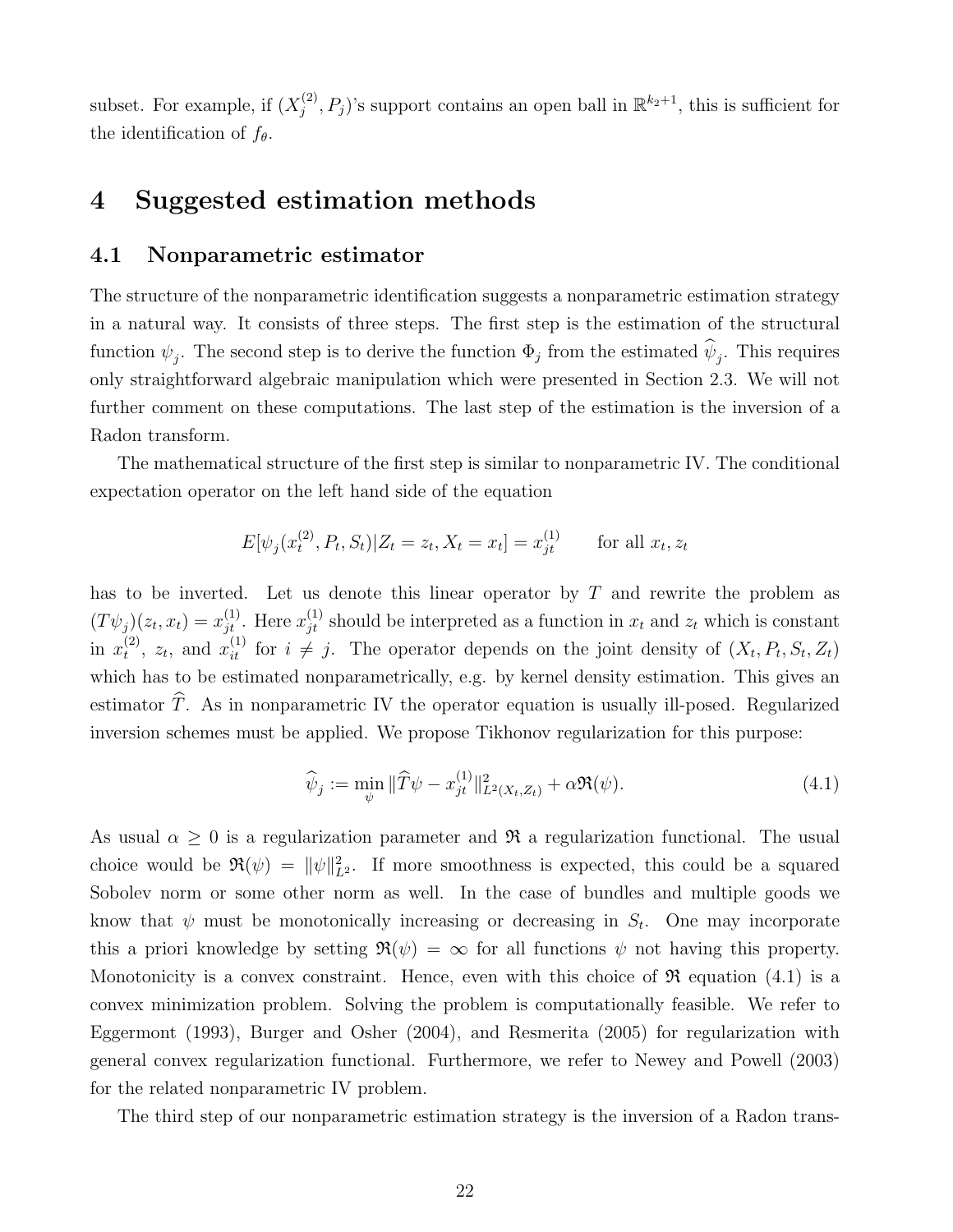form. A popular and efficient method for the problem is the filtered back projection

$$
\widehat{f}_{\theta}(\vartheta) = \mathcal{R}^* \left( \Omega_r *_{\delta} \frac{\partial \Phi_j(x_j^{(2)}, p_j, \delta_j)}{\partial \delta_j} \right) (\vartheta).
$$

Here  $\vartheta = (b, a)$  or  $(b, a, \Delta)$  depending on the application,  $(R^*g)(x) := \int_{\|w\|=1} g(w, w'x)dw$  is the adjoint of the Radon transform, and  $*_\delta$  denotes the convolution with respect to the last variable  $\delta_j$ , and  $\Omega_r$  is the function

$$
\Omega_r(s) := \frac{1}{4\pi^2} \begin{cases} (\cos(rs) - 1)/s^2 & \text{for } s \neq 0, \\ r^2/2 & \text{for } s = 0. \end{cases}
$$

For more details on this algorithm in a deterministic setting we refer to Natterer (2001). A similar estimator for random coefficients with data given as a sample is proposed and analyzed in HKM.

#### 4.2 Parametric estimators for bundle choice models

Our nonparametric identification analysis shows that the choice of bundles and multiple units of consumption can be studied very much in the same way as the standard BLP model (or the pure characteristic model). This suggests that one may construct parametric estimators for these models by extending standard estimation methods, given appropriate data. Below, we take Example 2 and illustrate this idea.

Let  $\theta = (\beta^{(2)}, \alpha, \Delta)$  be random coefficients and let  $f_{\theta}(\cdot; \gamma)$  be a parametric density function, where  $\gamma$  belongs to a finite dimensional parameter space  $\Gamma \subset \mathbb{R}^{d_{\gamma}}$ . The estimation procedure consists of the following steps:

- **Step 1** : Compute the aggregate share of bundles as a function of parameter  $\gamma$  conditional on the set of covariates.
- **Step 2**: Use numerical methods to solve demand systems for  $(D_1, D_2)$ , where  $D_j = \Xi_j +$  $X_i^{(1)}$  $j^{(1)}$ ,  $j = 1, 2$  and obtain the inversion in eq. (2.14).
- Step 3 : Form a GMM criterion function using instruments and minimize it with respect to  $\gamma$  over the parameter space.

The first step is to compute the aggregate share. In the pure characteristic model, one may approximate the aggregate share of each bundle such as the one in (2.8) by simulating  $\theta$  from  $f_{\theta}(\cdot;\gamma)$  for each  $\gamma$ . Specifically, when the conditional CDF of  $\alpha$  given  $(\beta^{(2)}, \Delta)$  has an analytic form, the two-step method in BLP and Berry and Pakes (2007) can be employed. We take the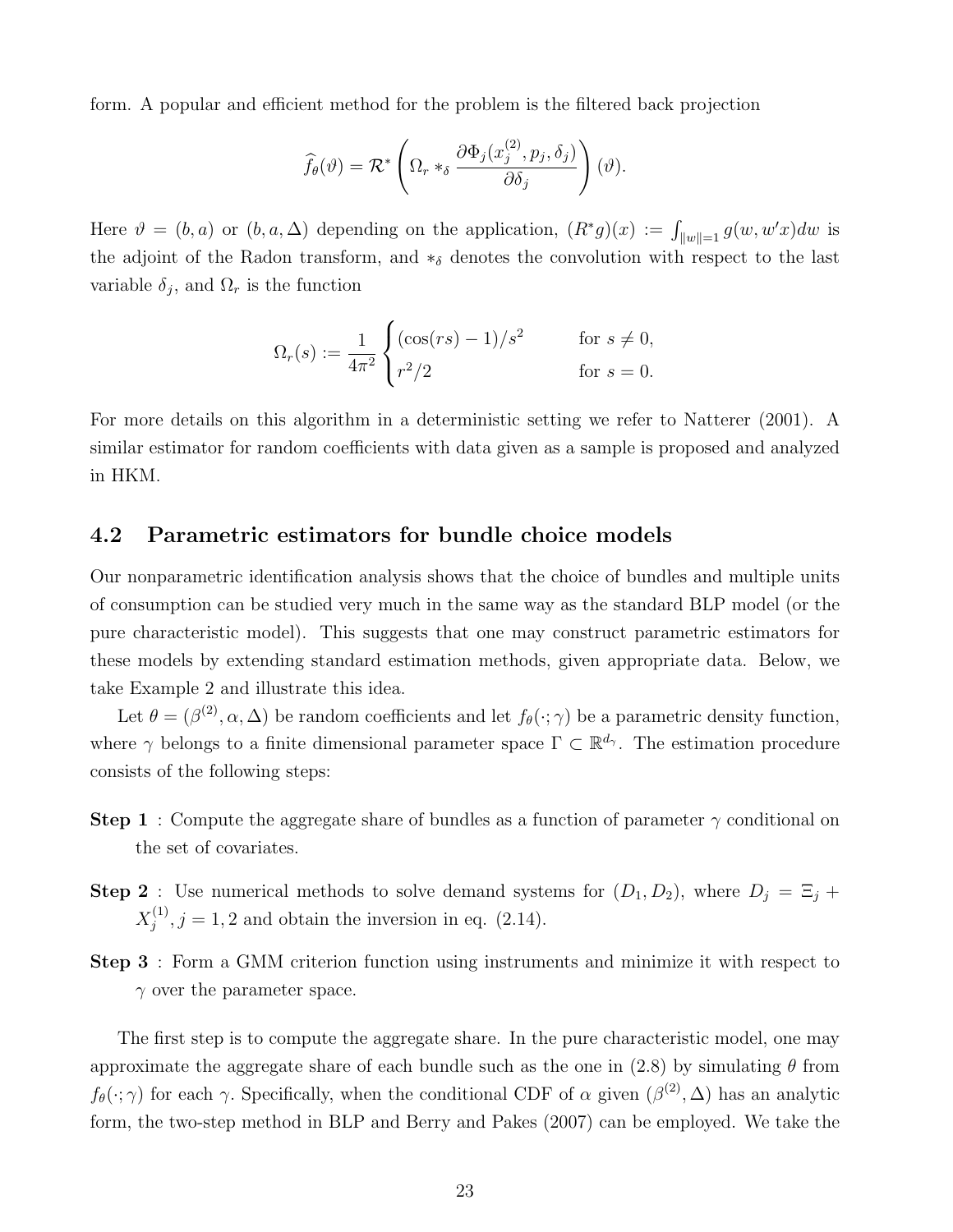demand for bundle  $(1,0)$  in eq.  $(2.8)$  as an example. Conditional on the product characteristics  $y \equiv (x^{(2)}, p, \delta)$  and the rest of the random coefficients  $(\beta^{(2)}, \Delta)$ , bundle  $(1,0)$  is chosen when

$$
\underline{A}(y,\beta^{(2)},\Delta)<\alpha<\overline{A}(y,\beta^{(2)},\Delta),\tag{4.2}
$$

where

$$
\begin{aligned} \underline{A}(y,\beta^{(2)},\Delta) & \equiv \frac{-x_2^{(2)}(2)-\Delta-\delta_2}{p_2}, \\ \overline{A}(y,\beta^{(2)},\Delta) & \equiv \min\{\frac{-x_2^{(2)}(2)-\delta_2}{p_1},\frac{(x_2^{(2)}-x_1^{(2)})'(2)+(\delta_2-\delta_1)}{p_1-p_2}\}. \end{aligned}
$$

Let  $F_\alpha(\cdot|\beta^{(2)},\Delta)$  denote the conditional CDF of  $\alpha$ . Then, (4.2) implies that the aggregate share of bundle  $(1,0)$  is given by

$$
\phi_{(1,0)}(x^{(2)}, p, \delta; \gamma) = \int \left( F_{\alpha}(\overline{A}(y, b^{(2)}, \Delta) | b^{(2)}, \Delta) - F_{\alpha}(\underline{A}(y, b^{(2)}, \Delta) | b^{(2)}, \Delta) \right) \times 1 \{ \overline{A}(y, \beta^{(2)}, \Delta) > \underline{A}(y, \beta^{(2)}, \Delta) \} f_{\beta^{(2)}, \Delta}(b, \Delta; \gamma) d\theta. \tag{4.3}
$$

This can be approximated by the simulated moment:

$$
\hat{\phi}_{(1,0)}(x^{(2)}, p, \delta; \gamma) = \frac{1}{n_S} \sum_{i=1}^{n_S} \left( F_\alpha(\overline{A}(y, b_i^{(2)}, \Delta_i) | b_i^{(2)}, \Delta_i) - F_\alpha(\underline{A}(y, b_i^{(2)}, \Delta_i) | b_i^{(2)}, \Delta_i) \right) \times 1\{\overline{A}(y, b_i^{(2)}, \Delta_i) > \underline{A}(y, b_i^{(2)}, \Delta_i)\}, \quad (4.4)
$$

where the simulated sample  $\{b_i^{(2)}\}$  $i^{(2)}, \Delta_i$ ,  $i = 1, \cdots, n_S$  is generated from  $f_{\beta^{(2)}, \Delta}(\cdot; \gamma)$ . Computation of the aggregate demand for other bundles is similar. This step therefore gives the model predicted aggregate demand  $\hat{\phi}_l$  for all bundles under a chosen parameter value  $\gamma$ .

The next step is then to invert subsystems of demand and obtain  $\psi$  numerically. Given  $\hat{\phi}_l, l \in \mathbb{L}$  from Step 1, this step can be carried out by numerically calculating inverse mappings. For example, take  $\mathbb{L} = \{(1,0), (1,1)\}\.$  Then,  $(\delta_1, \delta_2) \mapsto (\hat{\phi}_{(1,0)}(x^{(2)}, p, \delta; \gamma), \hat{\phi}_{(1,1)}(x^{(2)}, p, \delta; \gamma))$ defines a mapping from  $\mathbb{R}^2$  to  $[0,1]^2$ . Standard numerical methods such as the Newton-Raphson method or homotopy method (see Berry and Pakes, 2007) can then be employed to calculate the inverse of this mapping<sup>10</sup>, which then yields  $\hat{\psi}(\cdot;\gamma) \equiv (\hat{\psi}_1(\cdot;\gamma), \hat{\psi}_2(\cdot;\gamma))$  such that

$$
\Xi_{1,t} = \hat{\psi}_1(X_t^{(2)}, P_t, S_{(1,0),t}, S_{(1,1),t}; \gamma) - X_{1t}^{(1)}, \quad \Xi_{2,t} = \hat{\psi}_2(X_t^{(2)}, P_t, S_{(1,0),t}, S_{(1,1),t}; \gamma) - X_{2t}^{(1)} \tag{4.5}
$$

where  $(S_{(1,0),t}, S_{(1,1),t})$  are observed shares of bundles. One may further repeat this step with

<sup>9</sup>One may also use an importance sampling method.

<sup>&</sup>lt;sup>10</sup>Whether the demand subsystems admit an analog of BLP's contraction mapping method is an interesting open question, which we leave for future research.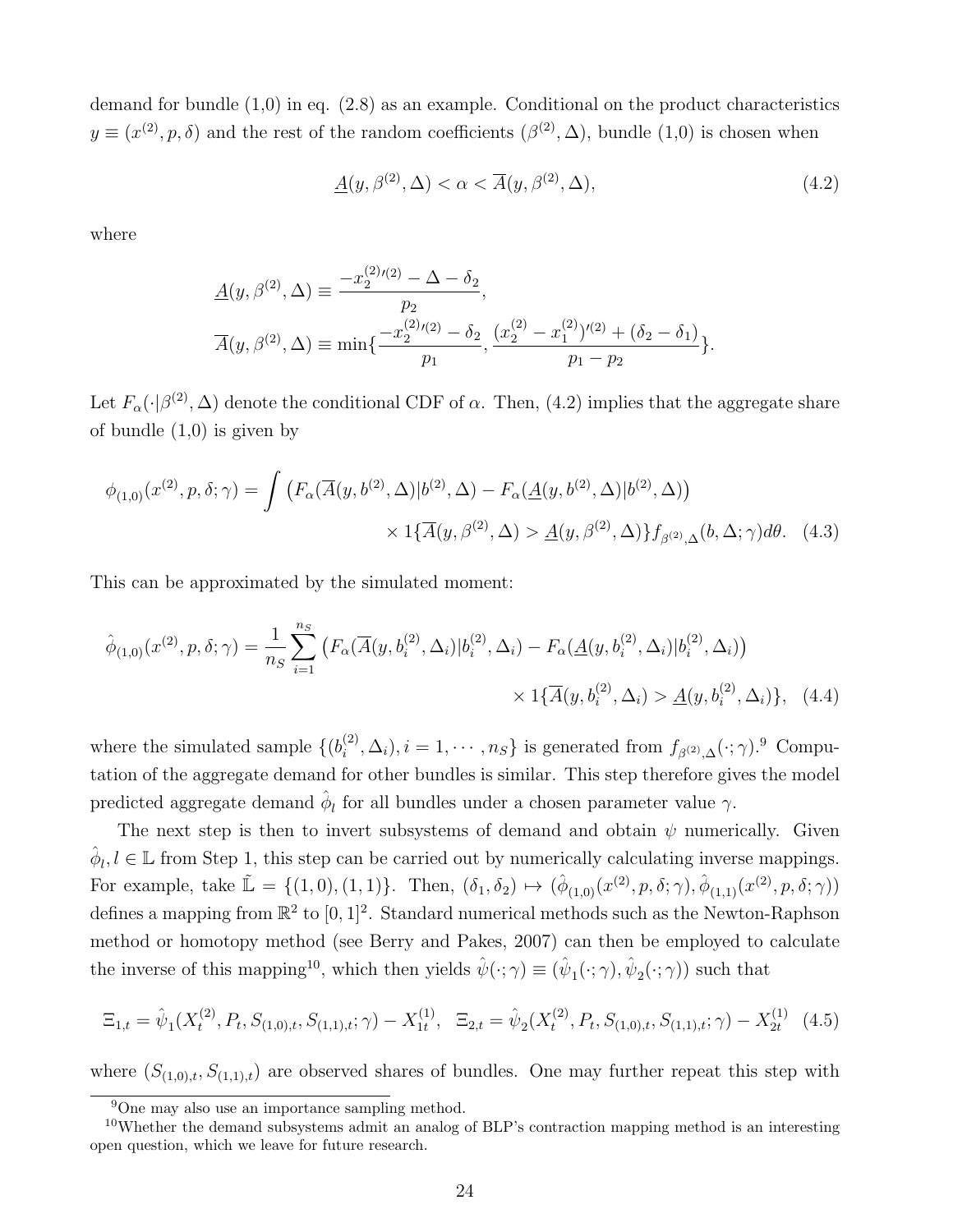$\tilde{L} = \{(0, 0), (0, 1)\},$  which yields

$$
\Xi_{1,t} = \hat{\psi}_3(X_t^{(2)}, P_t, S_{(0,0),t}, S_{(0,1),t}; \gamma) - X_{1t}^{(1)}, \quad \Xi_{2,t} = \hat{\psi}_4(X_t^{(2)}, P_t, S_{(0,0),t}, S_{(0,1),t}; \gamma) - X_{2t}^{(1)} \tag{4.6}
$$

This helps generate additional moment restrictions in the next step.

The third step is to use  $(4.5)-(4.6)$  to generate moment conditions and estimate  $\gamma$  by GMM. There are four equations in total, while because the shares sum up to 1 one equation is redundant. Hence, by multiplying instruments to the residuals from the first three equations, we define the sample moment:

$$
g_n(X_t, P_t, S_t, Z_t; \gamma) \equiv \frac{1}{n} \sum_{t=1}^n \begin{pmatrix} \hat{\psi}_1(X_t^{(2)}, P_t, S_{(1,0),t}, S_{(1,1),t}; \gamma) - X_{1t}^{(1)} \\ \hat{\psi}_2(X_t^{(2)}, P_t, S_{(1,0),t}, S_{(1,1),t}; \gamma) - X_{2t}^{(1)} \\ \hat{\psi}_3(X_t^{(2)}, P_t, S_{(0,0),t}, S_{(0,1),t}; \gamma) - X_{1t}^{(1)} \end{pmatrix} \otimes \begin{pmatrix} Z_t \\ X_t \end{pmatrix}.
$$

Letting  $W_n(\gamma)$  be a (possibly data dependent) positive definite matrix, define the GMM criterion function by

$$
Q_n(\gamma) \equiv g_n(X_t, P_t, S_t, Z_t; \gamma)' W_n(\gamma) g_n(X_t, P_t, S_t, Z_t; \gamma).
$$

The GMM estimator  $\hat{\gamma}$  of  $\gamma$  can then be computed by minimizing  $Q_n$  over the parameter space. A key feature of this method is that it uses the familiar BLP methodology (simulation, inversion & GMM) but yet allows one to estimate models that do not fall in the class of multinomial choice models. Employing our procedure may, for example, allow one to estimate bundle choices (e.g. print newspaper, online newspaper, or both) or platform choices using the market level data.

## 5 Outlook

This paper is concerned with the nonparametric identification of models of market demand. It provides a general framework that nests several important models, including the workhorse BLP model, and provides conditions under which these models are point identified. Important conclusions include that the assumption necessary to recover various objects differ; in particular, it is easier to identify demand elasticities and more difficult to identify the individual specific random coefficient densities. Moreover, the data requirements are also shown to vary with the model considered. The identification analysis is constructive, extends the classical nonparametric BLP identification as analyzed in BH to other models, and opens up the way for future research on sample counterpart estimation. A particularly intriguing part hereby is the estimation of the demand elasticities, as the moment condition is different from the one used in nonparametric IV. Understanding the properties of these estimators, and evaluating their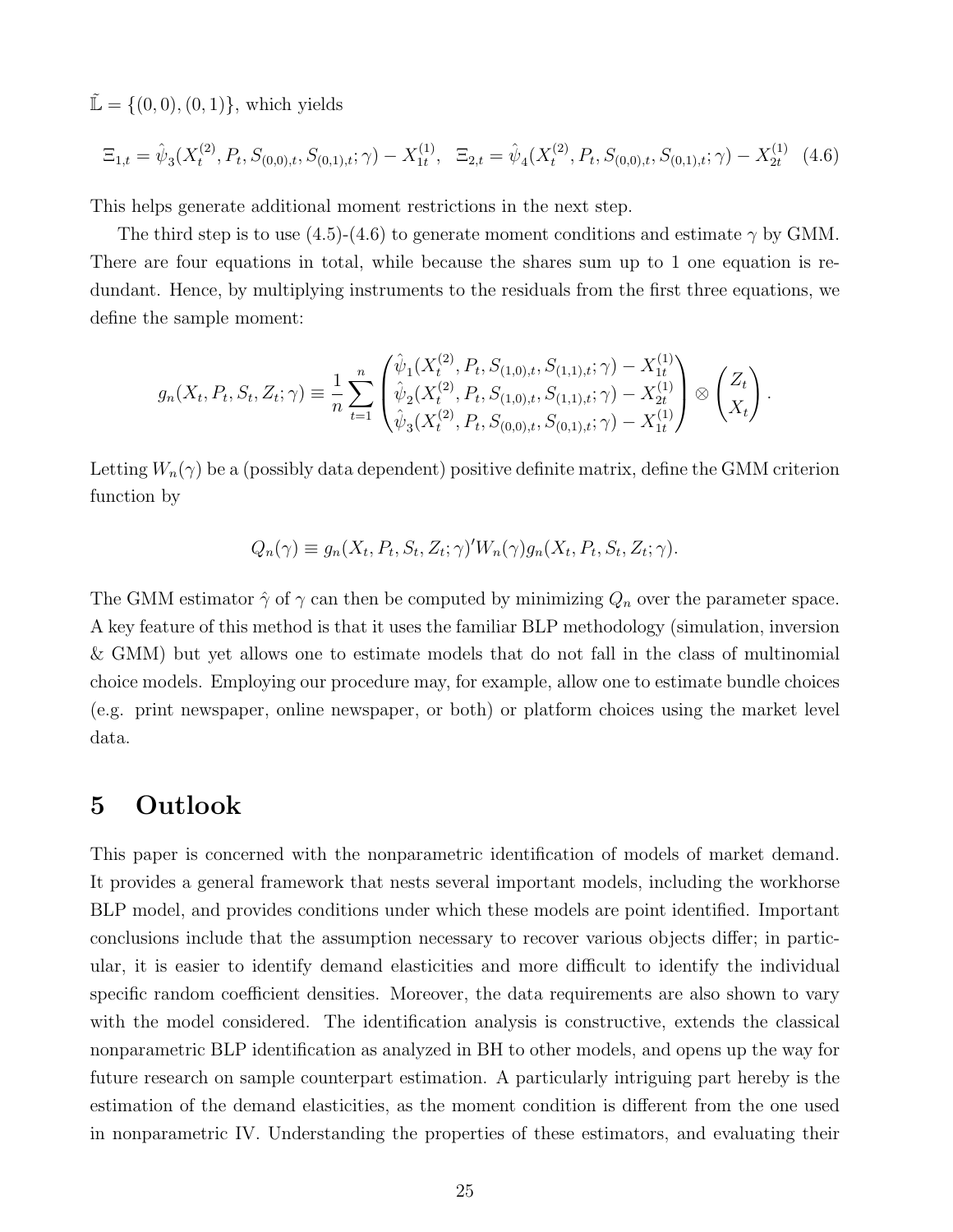usefulness in an application, is an open research question that we hope this paper stimulates.

# References

- [1] Ackerberg, D., C. L. Benkard, S. Berry, and A. Pakes (2007): "Chapter 63 Econometric Tools for Analyzing Market Outcomes," vol. 6, Part A of Handbook of Econometrics, pp. 4171 – 4276. Elsevier.
- [2] Andrews, D. (2011): "Examples of L2-Complete and Boundedly-complete Distributions," Cowles Foundation Discussion Paper.
- [3] BENNING, M., AND M. BURGER (2011): "Error estimates for general fidelities," Electron. Trans. Numer. Anal., 38, 44–68.
- [4] Beran, R., and P. Hall (1992): "Estimating coefficient distributions in random coefficient regressions," The annals of Statistics, 20(4), 1970–1984.
- [5] BERRY, S. T., A. GANDHI, AND P. A. HAILE (2013): "Connected Substitutes and Invertibility of Demand," Econometrica, 81(5), 2087–2111.
- [6] Berry, S. T., and P. A. Haile (2011): "Nonparametric Identification of Multinomial Choice Demand Models With Heterogeneous Consumers," Cowles Foundation Discussion Paper.
- [7] (2013): "Identification in Differentiated Products Markets Using Market Level Data," Cowles Foundation Discussion Paper.
- [8] Berry, S. T., J. A. Levinsohn, and A. Pakes (1995): "Automobile Prices in Market Equilibrium," Econometrica: Journal of the Econometric Society, pp. 841–890.
- [9] (2004): "Differentiated Products Demand Systems from a Combination of Micro and Macro Data: The New Car Market," Journal of Political Economy, 112(1), 68-105.
- [10] BERRY, S. T., AND A. PAKES (2007): "The Pure Characteristics Demand Model," International Economic Review, 48(4), 1193–1225.
- [11] Burger, M., and S. Osher (2004): "Convergence rates of convex variational regularization," Inverse problems, 20(5), 1411.
- [12] CARRASCO, M., AND J. FLORENS (2010): "A spectral method for deconvolving a density," Econometric Theory, 27(3), 546–581.
- [13] Chen, X., and D. Pouzo (2012): "Estimation of nonparametric conditional moment models with possibly nonsmooth generalized residuals,"  $Econometrica$ ,  $80(1)$ ,  $277-321$ .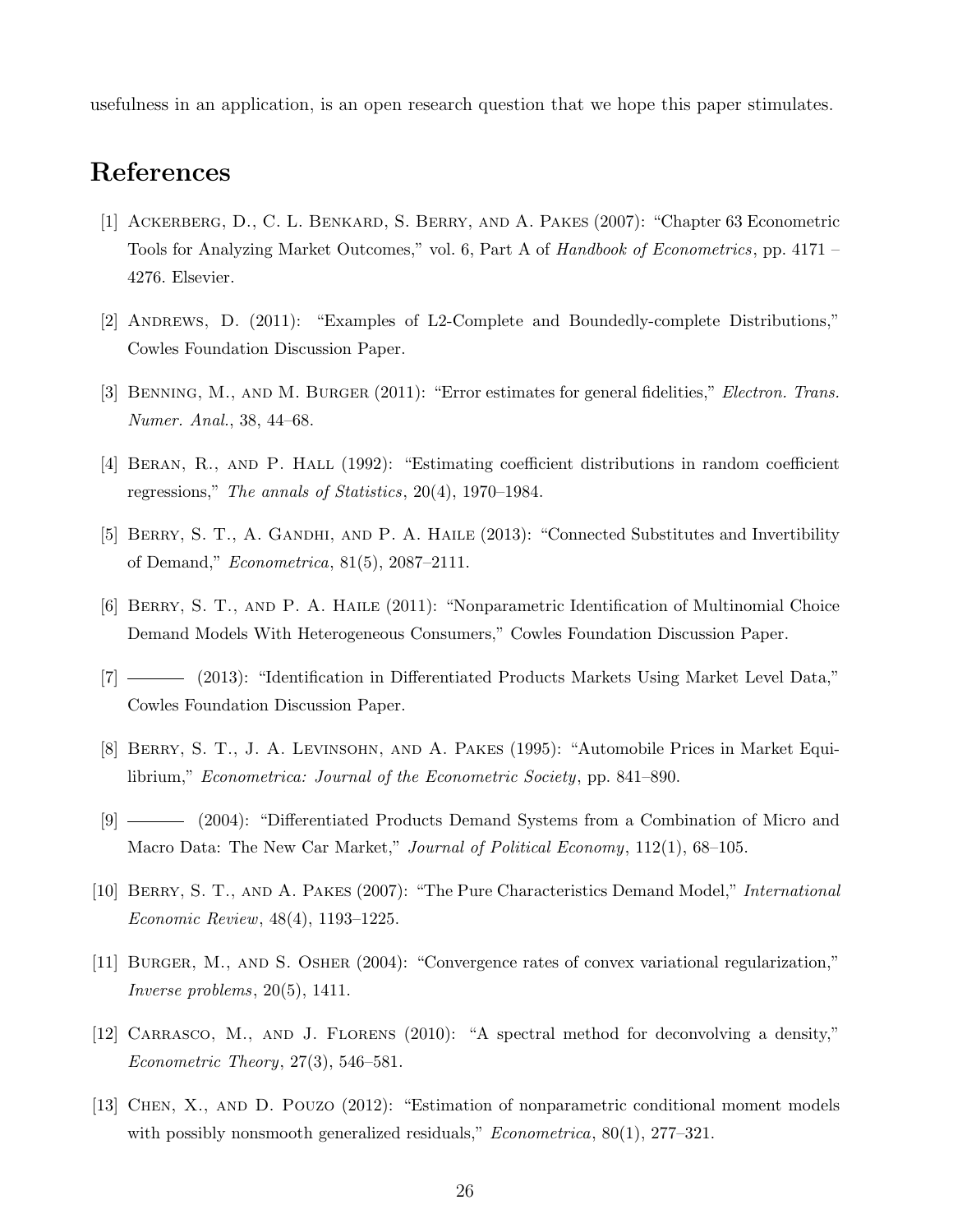- [14] DUBÉ, J.-P., J. T. FOX, AND C.-L. SU (2012): "Improving the Numerical Performance of Static and Dynamic Aggregate Discrete Choice Random Coefficients Demand Estimation," Economet $rica, 80(5), 2231-2267.$
- [15] Dunker, F., J.-P. Florens, T. Hohage, J. Johannes, and E. Mammen (2014): "Iterative Estimation of Solutions to Noisy Nonlinear Operator Equations in Nonparametric Instrumental Regression," Journal of Econometrics,  $178(3)$ ,  $444 - 455$ .
- [16] DUNKER, F., S. HODERLEIN, AND H. KAIDO (2013): "Random Coefficients in Static Games of Complete Information," CEMMAP Working Paper.
- [17] Eggermont, P. P. B. (1993): "Maximum entropy regularization for Fredholm integral equations of the first kind," SIAM J. Math. Anal., 24, 1557–1576.
- [18] Fox, J., and N. Lazzati (2013): "Identification of Discrete Choice Models for Bundles and Binary Games," CEMMAP Working Paper.
- [19] Fox, J. T., and A. Gandhi (2012): "Using selection decisions to identify the joint distribution of outcomes," .
- [20] GALE, D., AND J. NIKAIDO (1965): "The Jacobian matrix and global univalence of mappings," Math. Ann., 159(2), 81–93.
- [21] GAUTIER, E., AND S. HODERLEIN (2013): "Estimating the Distribution of Treatment Effects," Arxiv preprint arXiv:1109.0362 .
- [22] Gautier, E., and Y. Kitamura (2013): "Nonparametric Estimation in Random Coefficients Binary Choice Models," Econometrica, 81(2), 581–607.
- [23] GENTZKOW, M. A. (2007): "Valuing New Goods in a Model with Complementarity: Online Newspapers," American Economic Review, 97(3), 713–744.
- [24] Helgason, S. (1999): The Radon Transform. Birkhauser, Boston-Basel-Berlin, 2nd edition edn.
- [25] Hoderlein, S., H. Holzmann, and A. Meister (2014): "The Triangular Model with Random Coefficients," Wroking Paper., Boston College.
- [26] HODERLEIN, S., J. KLEMELA, AND E. MAMMEN  $(2010)$ : "Analyzing the Random Coefficient Model Nonparametrically," *Econometric Theory*, 26(03), 804–837.
- [27] ICHIMURA, H., AND T. THOMPSON (1998): "Maximum Likelihood Estimation of a Binary Choice Model with Random Coefficients of Unknown Distribution," Journal of Econometrics, 86(2), 269–295.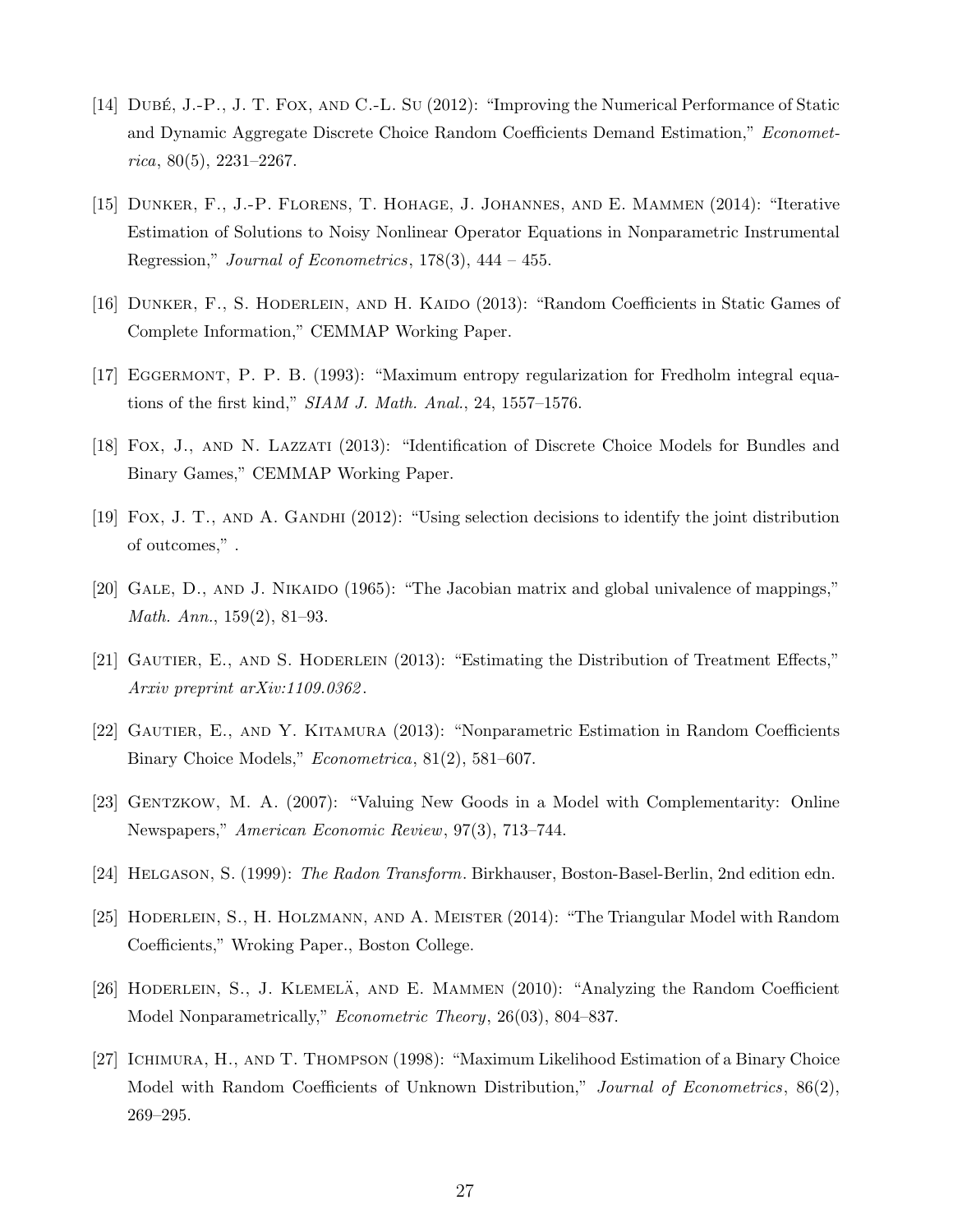- [28] Keane, M. P. (1992): "A note on identification in the multinomial probit model," Journal of Business & Economic Statistics,  $10(2)$ , 193-200.
- [29] Krantz, S. G., and H. R. Parks (2002): The implicit function theorem: history, theory, and applications. Birkh¨auser, Boston, USA.
- [30] Masten, M. A. (2014): "Random Coefficients on Endogenous Variables in Simultaneous Equations Models," .
- [31] Matzkin, R. L. (2012): "Identification in Nonparametric Limited Dependent Variable Models with Simultaneity and Unobserved Heterogeneity," Journal of Econometrics, 166(1), 106–115.
- [32] McFappen, D. L. (1974): "Conditional Logit Analysis of Qualitative Choice Behavior," Frontiers in Econometrics, pp. 105–142.
- [33] McFadden, D. L. (1981): "Structural Discrete Probability Models Derived from Theories of Choice," In Charles Manski and Daniel McFadden, editors, Structural Analysis of Discrete Data and Econometric Applications , The MIT Press, Cambridge.
- [34] NATTERER, F. (2001): The mathematics of computerized tomography, vol. 32 of Classics in Applied Mathematics. Society for Industrial and Applied Mathematics (SIAM), Philadelphia, PA, Reprint of the 1986 original.
- [35] Nevo, A. (2001): "Measuring Market Power in the Ready-to-Eat Cereal Industry," Econometrica, 69, 307–342.
- [36] Newey, W. K., and J. L. Powell (2003): "Instrumental Variable Estimation of Nonparametric Models," Econometrica, 71(5), 1565–1578.
- [37] PETRIN, A. (2002): "Quantifying the Benefits of New Products: The Case of the Minivan," Journal of Political Economy, 110(4), 705–729.
- [38] Resmerita, E. (2005): "Regularization of ill-posed problems in Banach spaces: convergence rates," Inverse Problems, 21(4), 1303–1314.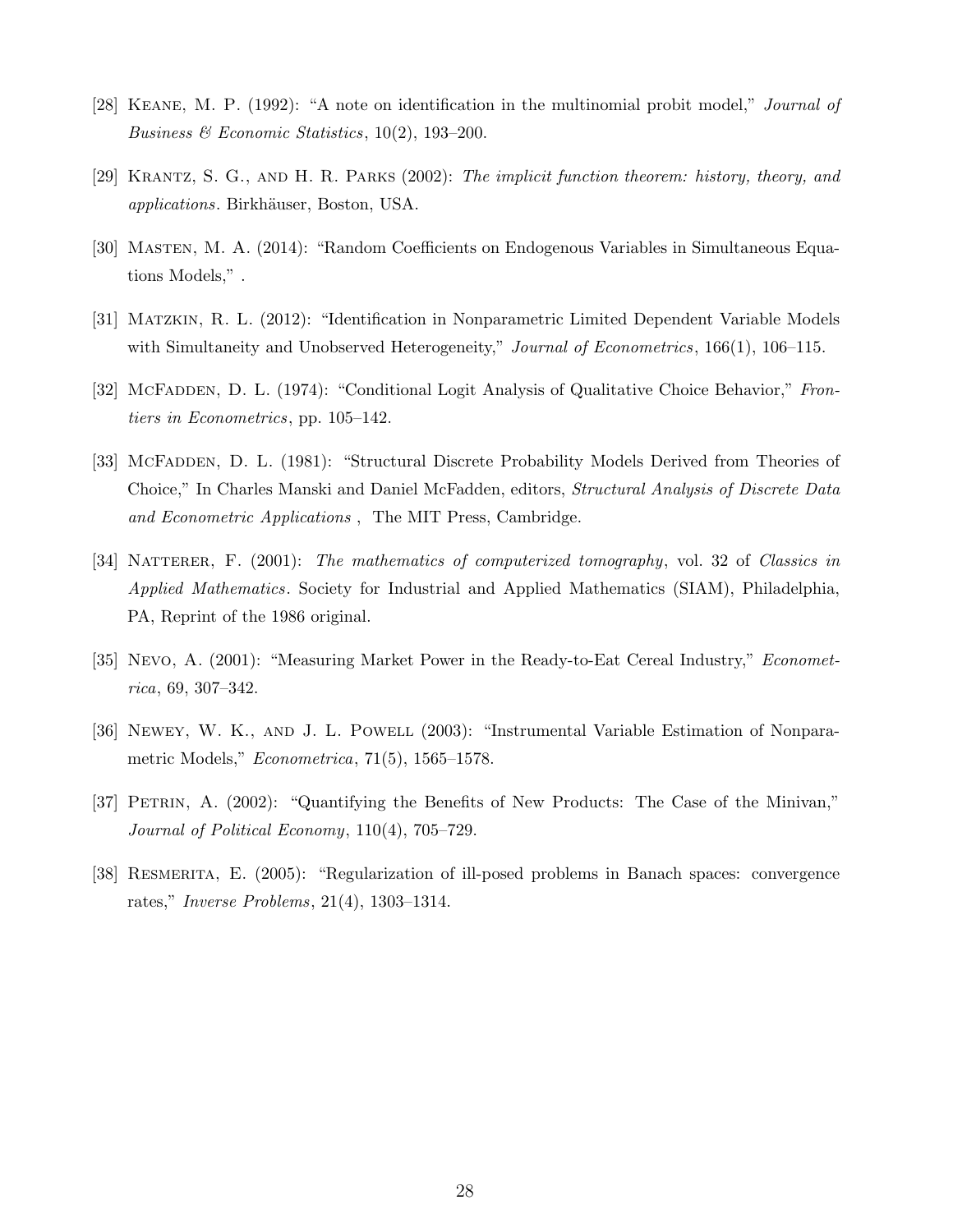#### APPENDIX A: Notation and Definitions

The following is a list of notations and definitions used throughout the appendix.

 $\mathbb{S}^{d_{\theta}-1}$ : The unit sphere  $\mathbb{S}^{d_{\theta}-1} \equiv \{v \in \mathbb{R}^{d_{\theta}} : ||v|| = 1\}.$  $\mathbb{H}_-$ : The hemisphere  $\mathbb{H}_- \equiv \{v = (v_1, v_2, \cdots, v_{d_\theta}) \in \mathbb{S}^{d_\theta - 1} : v_{d_\theta} \leq 0\}.$  $P_{w,r}$ : The hyperplane:  $P_{w,r} \equiv \{v \in \mathbb{R}^{d_{\theta}} : v'w = r\}.$  $\mu_{w,r}$ : Lebesgue measure on  $P_{w,r}$ .  $\mathcal{R}$ : Radon transform:  $\mathcal{R}[f](w, u) = \int_{P_{w, u}} f(v) d\mu_{w, u}(v)$ .  $\mathcal{M}_{\mathcal{J}}:$  The map  $(x^{(2)}, p, \delta) \mapsto (\acute{x}^{(2)}, \acute{p}, \acute{\delta})$  defined for any  $\mathcal{J} \subseteq \{1, \cdots, J\} \setminus \{j\}$  by  $(\acute{x}^{(2)}_j - \acute{x}^{(2)}_i, \acute{p}_j - \acute{p}_i, \acute{\delta}_j - \acute{\delta}_i) = -(x^{(2)}_j - x^{(2)}_i, p_j - p_i, \delta_j - \delta_i), \ \forall i \in \mathcal{J} \ ,$  $(x_i^{(2)}, p_i, \delta_i) = (x_i^{(2)}, p_i, \delta_i), \forall i \notin \mathcal{J}.$  $\mathcal{N}_{-j}$ : The map  $(x^{(2)}, p, \delta) \mapsto (\acute{x}^{(2)}, \acute{p}, \acute{\delta})$  defined by  $(\acute{x}^{(2)}_{-j},\acute{p}_{-j},\acute{\delta}_{-j})=-(x^{(2)}_{-j},p_{-j},\delta_{-j}) \,\,,\, (\acute{x}^{(2)}_{j},\acute{p}_{j},\acute{\delta}_{j})=(x^{(2)}_{j},p_{j},\delta_{j})\,\,.$ 

#### Appendix B: Proofs

**Lemma 1.** Suppose the Assumptions 2.1 and Condition 2.1 hold and that  $\phi_l$  is given as in Example 2 or Example 3 with  $l \in \mathbb{L} = \{(0,1), (0,0)\}.$  Then for all  $(x^{(2)}, p) = (x_1^{(2)})$  $\binom{2}{1}, x_2^{(2)}$  $\binom{2}{2}, p_1, p_2 \in \mathbb{R}^{2k}$  with  $(x_1^{(2)}$  $\binom{2}{1}, p_1 \neq \binom{2}{2}$  $\mathbb{R}^{(2)}_2$ ,  $p_2$ ) the function  $\phi : \mathbb{R}^{2k} \times \mathbb{R}^2 \to [0,1]^2$  defined as

$$
\phi(x_1^{(2)}, x_2^{(2)}, p_1, p_2, d_1, d_2) \equiv \left[ \phi_{(0,0)}\left(x_1^{(2)}, x_2^{(2)}, p_1, p_2, d_1, d_2\right), \phi_{(0,1)}\left(x_1^{(2)}, x_2^{(2)}, p_1, p_2, d_1, d_2\right) \right]
$$

is invertible in  $(d_1, d_2)$  on any bounded subset of  $\mathbb{R}^2$ . This holds for other appropriate choices of  $\tilde{\mathbb{L}}$  as well.

Proof of Lemma 1. We start with the observation that  $\phi_{(0,0)}(x^{(2)}, p, d)$  is monotonically decreasing in  $d_1$  and also in  $d_2$  while  $\phi_{(0,1)}(x^{(2)}, p, d)$  is monotonically decreasing in  $d_1$  and monotonically increasing in  $d_2$  by definition. It is straight forward to check in the definition of  $\phi_l$  that the intersection of the sets characterized by the index functions in the integrals are non empty. Furthermore, the set depending only on  $d_1$  and the set only depending on  $d_2$  never completely contain one another unless the assumption  $(x_1^{(2)})$  $\binom{2}{1}, p_1 \neq \binom{2}{2}$  $\binom{2}{2}$ ,  $p_2$ ) is violated. Therefore, the full support of  $(\beta, \alpha)$  implies that  $\phi_{(0,0)}$  and  $\phi_{(0,1)}$  are strictly increasing or decreasing in  $d_1$  and  $d_2$ 

$$
\frac{\partial \phi_{(0,0)}(x^{(2)}, p, d)}{\partial d_1} < 0, \quad \frac{\partial \phi_{(0,0)}(x^{(2)}, p, d)}{\partial d_2} < 0, \quad \frac{\partial \phi_{(0,1)}(x^{(2)}, p, d)}{\partial d_1} < 0, \quad \frac{\partial \phi_{(0,1)}(x^{(2)}, p, d)}{\partial d_2} > 0.
$$

Hence, the determinant of the Jacobian of  $d \mapsto \phi(x^{(2)}, p, d)$  as well as their principle minors are strictly negative for all  $d \in \text{supp}(D)$ 

$$
\det(J_{\phi})(x,d) = \frac{\partial \phi_{(0,0)}(x^{(2)},p,d)}{\partial d_1} \frac{\partial \phi_{(0,1)}(x^{(2)},p,d)}{\partial d_2} - \frac{\partial \phi_{(0,1)}(x^{(2)},p,d)}{\partial d_1} \frac{\partial \phi_{(0,0)}(x^{(2)},p,d)}{\partial d_2} < 0.
$$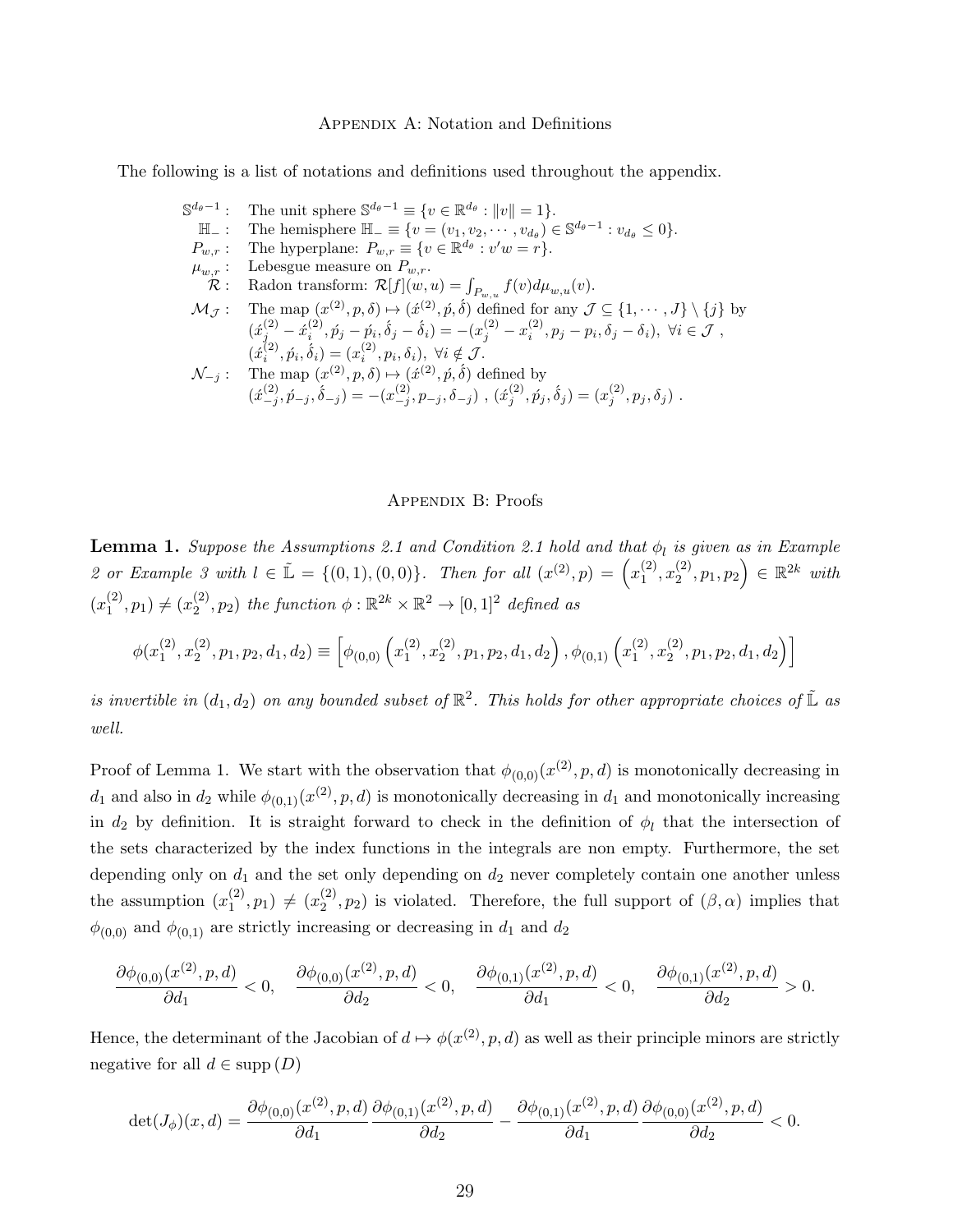Thus, on every rectangular domain in  $\mathbb{R}^2$  the assumptions of the Gale-Nikaido theorem are fulfilled. Since any bounded subset in  $\mathbb{R}^2$  is contained in some rectangular domain,  $\phi$  is invertible on any bounded subset of  $\mathbb{R}^2$ .

Proof of Theorem 2.2. The proof of the theorem is immediate from Theorem 1 in BH (2013). We therefore give a brief sketch. By Assumptions 2.1 and 2.2, we note that there exists a function  $\psi: \mathbb{R}^{Jk_2} \times \mathbb{R}^J \times \mathbb{R}^J \to \mathbb{R}^J$  such that for some subvector  $\tilde{S}_t$  of  $S_t$ ,

$$
\Xi_{jt} = \psi_j(X_t^{(2)}, P_t, \tilde{S}_t) - X_{jt}^{(1)}, \ j = 1, \cdots, J,
$$

and by Assumption 2.3, the following moment condition holds:

$$
E[\psi_j(X_t^{(2)}, P_t, \tilde{S}_t) - X_{jt}^{(1)}|Z_t, X_t] = 0.
$$

Identification of  $\psi$  then follows from applying the completeness argument in the proof of Theorem 1 in BH  $(2013)$ .

Proof of Theorem 2.3. First, under the linear random coefficient specification, the connected substitutes assumption in Berry, Gandhi, and Haile (2013) is satisfied. By Theorem 1 in Berry, Gandhi, and Haile (2013), Assumption 2.2 is satisfied. Then, by Assumptions 2.1-2.3 and Theorem 2.2,  $\psi$  is identified. Further, the aggregate demand  $\phi$  is identified by (2.13) and the identity  $\phi_0 = 1 - \sum_{j=1}^{J} \phi_j$ . By Assumptions 2.4-2.5, for each  $(x^{(2)}, p, \delta)$  and  $\mathcal{J} \subseteq \{1, \cdots, J\} \setminus \{j\}, \mathcal{M}_{\mathcal{J}}(x^{(2)}, p, \delta)$  is in the support of  $(X^{(2)}, P_t, D_t)$ . Hence, one may construct

$$
\tilde{\Phi}_j(x_j^{(2)}, p_j, \delta_j) = \sum_{\mathcal{J} \subseteq \{1, \cdots, J\} \setminus \{j\}} \phi_j \circ \mathcal{M}_{\mathcal{J}}(x^{(2)}, p, \delta) = \int 1\{x_j^{(2)}b^{(2)} + ap_j < -\delta_j\} f_\theta(b^{(2)}, a) d\theta,\tag{5.1}
$$

where the second equality follows because of the following. First,  $\mathcal{M}_{\mathcal{J}}$  replaces the indicators in  $\phi_j$  of the form  $1\{(x_j^{(2)} - x_i^{(2)}\)$  $\delta^{(2)}_{i})'b^{(2)} + a(p_j - p_i) < -(\delta_j - \delta_i) \}$  with  $1\{(x_j^{(2)} - x_i^{(2)})\}$  $(i^{(2)})'b^{(2)} + a(p_j - p_i) > -(\delta_j - \delta_i)$ for  $i \in \mathcal{J}$ . The random coefficients are assumed to be continuously distributed. We therefore have

$$
1\{(x_j^{(2)} - x_i^{(2)})'b^{(2)} + a(p_j - p_i) < -(\delta_j - \delta_i)\} + 1\{(x_j^{(2)} - x_i^{(2)})'b^{(2)} + a(p_j - p_i) > -(\delta_j - \delta_i)\} = 1, \ a.s.
$$

Therefore,  $\sum_{\mathcal{J}\subseteq\{1,\cdots,J\}}\phi_j\circ\mathcal{M}_{\mathcal{J}}(x^{(2)},p,\delta) = 1$ . Since  $\tilde{\Phi}_j$  is constructed by summing  $\phi_j\circ\mathcal{M}_{\mathcal{J}}(x^{(2)},p,\delta)$ over subsets of  $\{1, \dots, J\}$  except  $\{j\}$ , we are left with the integral of the single indicator function  $1\{x_i^{(2)}\}$  $j^{(2)}j^{(2)} + ap_j < -\delta_j$  with respect to  $f_\theta$ . This ensures (5.1). Now for  $l = j$ , define  $\Phi_l$  as in (2.23). Then, it follows that

$$
\Phi_l(w, u) = -\int 1\{w'\theta < -u\} f_\theta(b^{(2)}, a) d\theta
$$
\n
$$
= -\int_{-\infty}^{-u} \int_{P_{w,r}} f_\theta(b^{(2)}, a) d\mu_{w,r}(b^{(2)}, a) dr = -\int_{-\infty}^{-u} \mathcal{R}[f_\theta](w, r) dr \quad (5.2)
$$

Taking a derivative with respect to u then yields  $(2.25)$ . Note that by Assumption 2.4 (i)-(ii),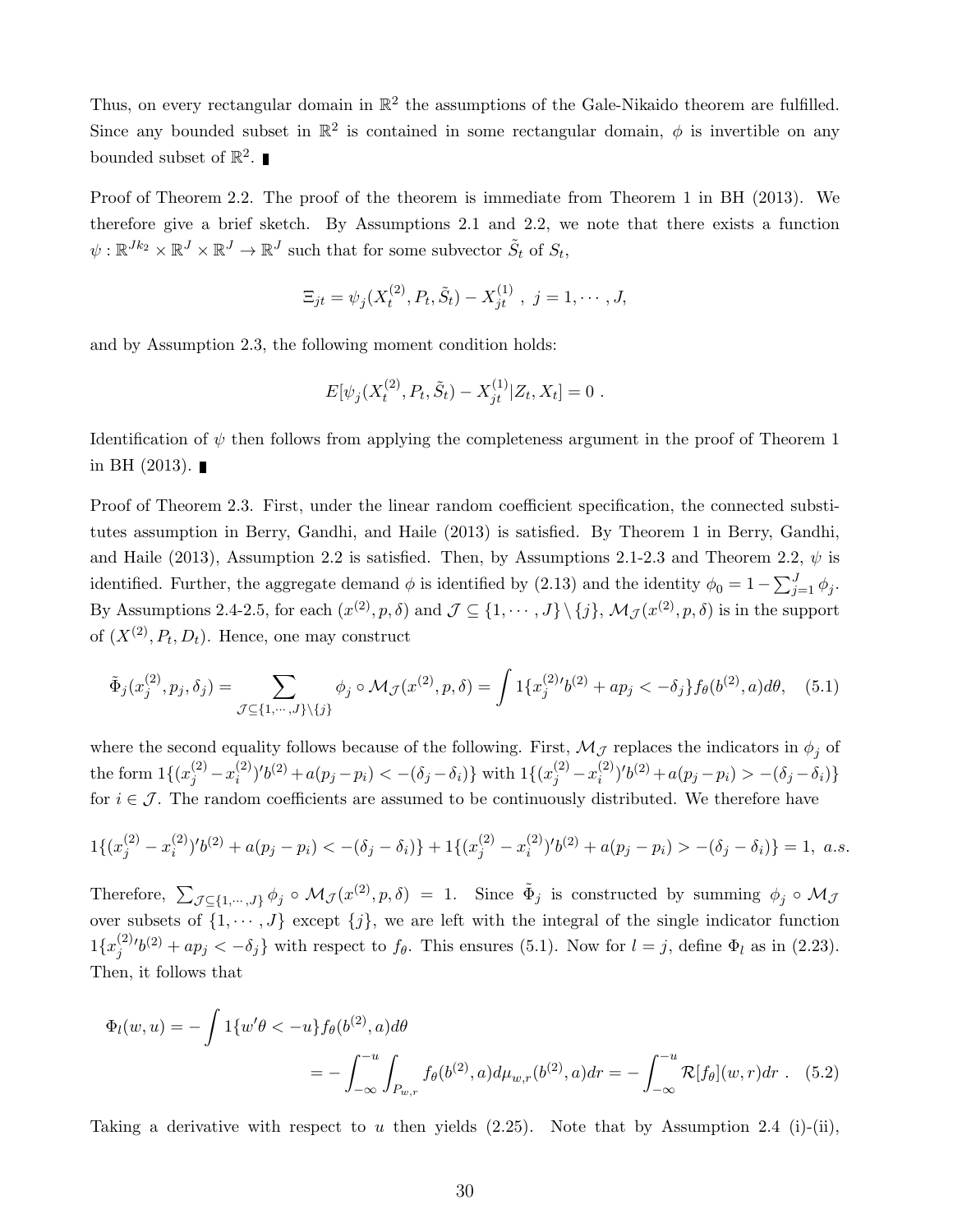$(X_i^{(2)}$  $\mathbb{R}^{(2)}$ ,  $P_j, D_j$ ) is supported on  $\mathbb{R}^{k_2} \times \mathbb{R} \times \mathbb{R}$ . This implies that  $\partial \Phi_l(w, u)/\partial u$  is well-defined for all  $(w, u) \in \mathbb{S}^{d_{\theta}-1} \times \mathbb{R}$ . The conclusion of the theorem then follows from Assumption 2.4 (iii), injectivity of the Radon transform on  $\mathcal{S}(\mathbb{R}^{d_{\theta}})$  (Theorem 2.4 in Helgason, 1999) and  $\Phi_l$  being identified.

Proof of Theorem 2.4. First, let  $\mathbb{L} = \{(1,0), (1,1)\}$ . By Assumptions 2.1-2.3 and Theorem 2.2,  $\psi$ is identified. Further, the aggregate demand  $\{\phi_l, l = (1,0), (1,1)\}\$  is identified by  $(2.14)$ . Second, take  $\mathbb{L} = \{(0,0), (0,1)\}.$  Then by the same argument, the aggregate demand  $\{\phi_l, l = (0,0), (0,1)\}$  is identified as well. Hence, the entire aggregate demand vector  $\phi$  is identified.

By Assumption 2.6  $\Delta \leq 0$  almost surely. Then, the demand for bundle (0,0) satisfies (2.26). By Assumption 2.7, it then follows that

$$
\tilde{\Phi}_{(0,0)}(x_j^{(2)}, p_j, \delta_j) = -\phi_{(0,0)}(x^{(2)}, p, \delta) - \phi_{(0,0)} \circ \mathcal{N}_{-j}(x^{(2)}, p, \delta)
$$
\n
$$
= -\int 1\{x_1^{(2)}\prime b^{(2)} + ap_1 < -\delta_1\} \left(1\{x_2^{(2)}\prime b^{(2)} + ap_2 < -\delta_2\} + 1\{x_2^{(2)}\prime b^{(2)} + ap_2 > -\delta_2\}\right) f_\theta(b^{(2)}, a, \Delta) d\theta
$$
\n
$$
= -\int 1\{x_1^{(2)}\prime b^{(2)} + ap_1 < -\delta_1\} f_{\beta^{(2)},\alpha}(b^{(2)}, a) d\theta, \quad (5.3)
$$

where  $\tilde{\Phi}_{(0,0)}$  is identified because it is constructed from  $\phi_{(0,0)}$ . The rest of the proof is then the same as the proof of Theorem 2.3. This establishes the first claim of the theorem.

Under Assumption 2.6, the demand for bundle  $(1,1)$  can be written as  $(2.29)$ . It then follows that for  $\delta_{-j}$  sufficiently large, one may define

$$
\tilde{\Phi}_{(1,1)}(x_j^{(2)}, p_j, \delta_j) \equiv \phi_{(1,1)}(x^{(2)}, p, \delta) = \int 1\{x_j^{(2)}(b^{(2)} + ap_j + \Delta > -\delta_j\} f_\theta(b^{(2)}, a, \Delta) d\theta.
$$

Let  $l = (1, 1), w \equiv -(x_i^{(2)})$  $\binom{(2)}{j}, p_j, 1)/\|(x_j^{(2)}$  $\|\hat{y}_{j}^{(2)}, p_{j}, 1)\|$  and  $u \equiv \delta_{j}/\|(x_{j}^{(2)})$  $\|\hat{p}_j^{(2)}, p_j, 1\|\$ . Define  $\Phi_l$  as in (2.23). Arguing as in (5.2) and taking a derivative with respect to u, we have  $\partial \Phi_l(w, u)/\partial u = \mathcal{R}[f_\theta](w, u)$ . However since w is a vector of normalized covariates including a constant, it takes values in  $H_-,$ where  $\mathbb{H}_{-}$  is the hemisphere in  $\mathbb{R}^{d_{\theta}}$  defined by  $\mathbb{H}_{-} \equiv \{w = (w_1, w_2, \cdots, w_{d_{\theta}}) \in \mathbb{S}^{d_{\theta}-1} : w_{d_{\theta}} \leq 0\}.$ Therefore,  $\partial \Phi_l(w, u)/\partial u$  is well-defined for all  $(w, u) \in \mathbb{H}_+ \times \mathbb{R}$ . Note that the Radon transform satisfies the symmetry  $\mathcal{R}[f_{\theta}](w, u) = \mathcal{R}[f_{\theta}](-w, -u)$ . Hence, for any  $w \in \mathbb{S}^{d_{\theta}-1} \setminus \mathbb{H}_{-}$ , we have  $\partial \Phi_l(w',u') / \partial u' \vert_{(w',u')=(w,u)} = \mathcal{R}[f_\theta](w,u) = \mathcal{R}[f_\theta](-w,-u) = \partial \Phi_l(w',u') / \partial u' \vert_{(w',u')=(-w,-u)}$ . Since  $(-w, -u) \in \mathbb{H}_-\times \mathbb{R}$ , this means that  $\partial \Phi_l(w, u)/\partial u$  is also well-defined on  $\mathbb{S}^{d_{\theta}-1}\times \mathbb{R}$ . The conclusion of the theorem then follows from the injectivity of the Radon transform and  $\Phi_l$  being identified.

Proof of Theorem 2.5. Arguing as in the Proof of Theorem 2.4, Assumptions 2.1-2.3 and Theorem 2.2 ensure identification of  $\phi$ . The aggregate demand on  $(0,1)$  is then given by

$$
\phi_{(0,1)}(x^{(2)},p,\delta) = \int 1\{x_2^{(2)}(b^{(2)} + ap_2 > -\delta_2\} \times 1\{(x_2^{(2)} - x_1^{(2)})'(b^{(2)} + a(p_2 - p_1) > -(\delta_2 - \delta_1)\}1\{x_1^{(2)}(b^{(2)} + ap_1 + \Delta < -\delta_1\}f_\theta(b^{(2)},a,\Delta)d\theta,
$$